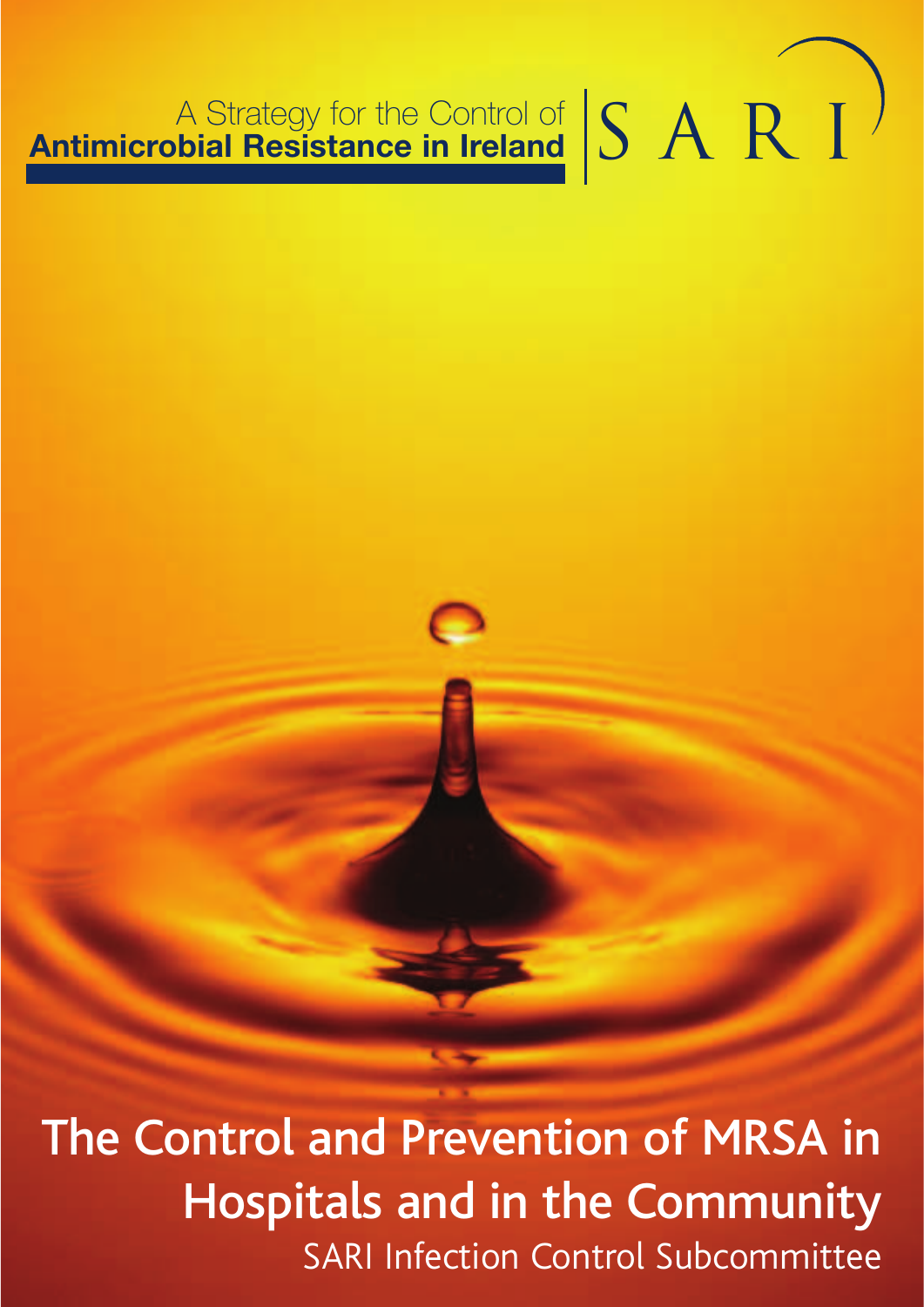A Strategy for the Control of  $|S \text{ A R } I$ 

# The Control and Prevention of MRSA in Hospitals and in the Community

SARI Infection Control Subcommittee

Published on behalf of SARI by HSE, Health Protection Surveillance Centre



ISBN: 0-9540177-7-3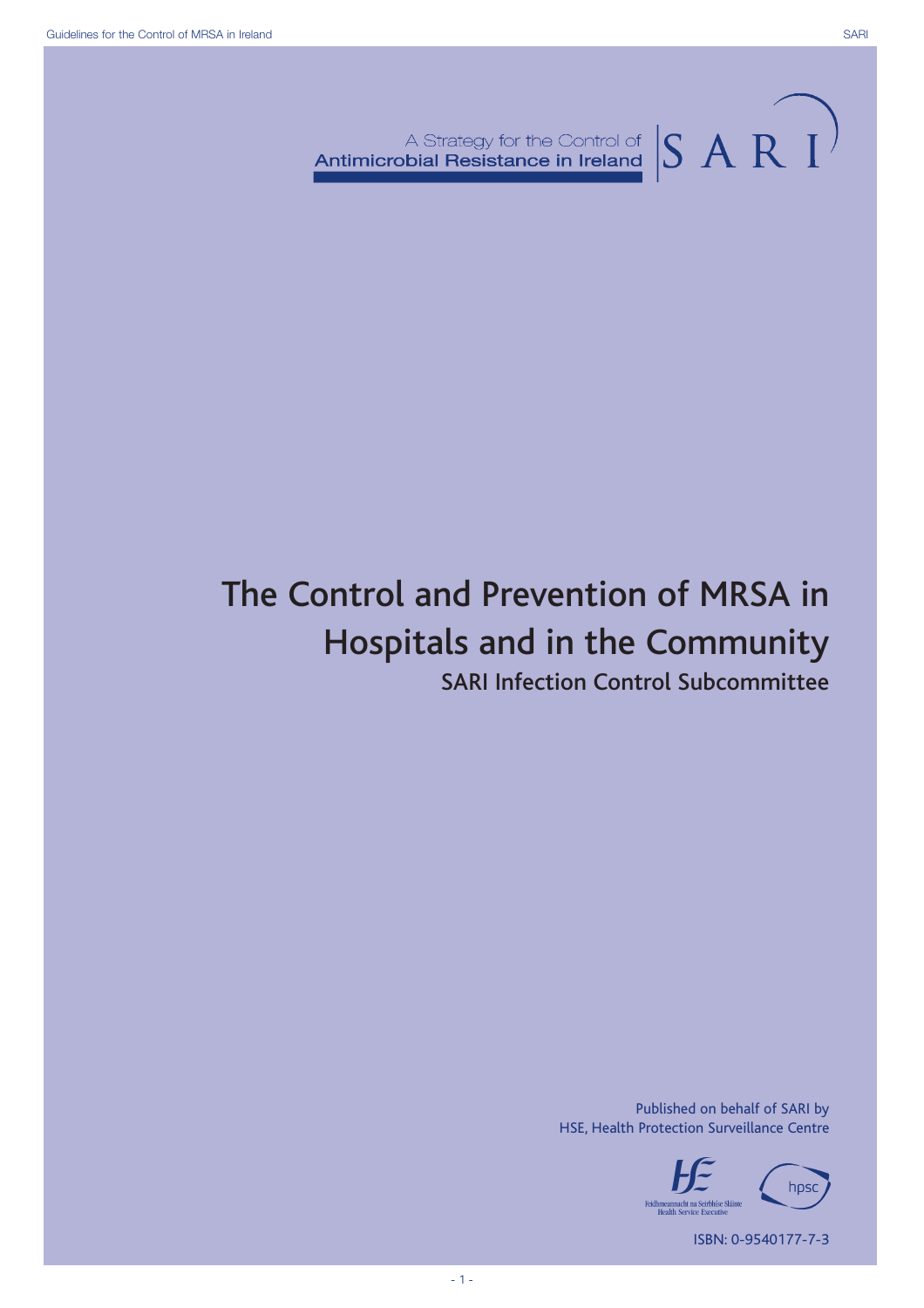The Infection Control Subcommittee has produced these guidelines as part of its remit under the Strategy for the Control of Antimicrobial Resistance in Ireland (SARI). The membership of the Subcommittee is:

**Dr Mary Crowe**, representing the Irish Society of Clinical Microbiologists.

**Dr Robert Cunney,** representing the Health Protection Surveillance Centre (formerly the National Disease Surveillance Centre), **Honorary Secretary**.

**Ms Eleanor Devitt**, representing the Infection Control Nurses Association

**Ms Mary Durcan**, representing Bord Áltranais.

**Ms Patricia Garry**, representing the Institute of Community Health Nursing.

**Dr Blánaid Hayes**, representing the Faculty of Occupational Medicine, Royal College of Physicians of Ireland.

**Professor Hilary Humphreys**, representing the Faculty of Pathology, Royal College of Physicians of Ireland, **Chairman**.

**Dr Máire O'Connor,** representing the Faculty of Public Health Medicine, Royal College of Physicians of Ireland.

A draft version of this document was circulated for consultation to a wide range of professional and other bodies. Thirty-seven written or electronic submissions were received in response to the consultation request, many of which were very comprehensive in their review of the draft document, and these were considered in the preparation of the final draft of the guidelines. The Subcommittee would like to thank all of those who took the time to respond to the consultation request. A list of organisations, infection control teams and individuals who submitted comments is included in Appendix 4.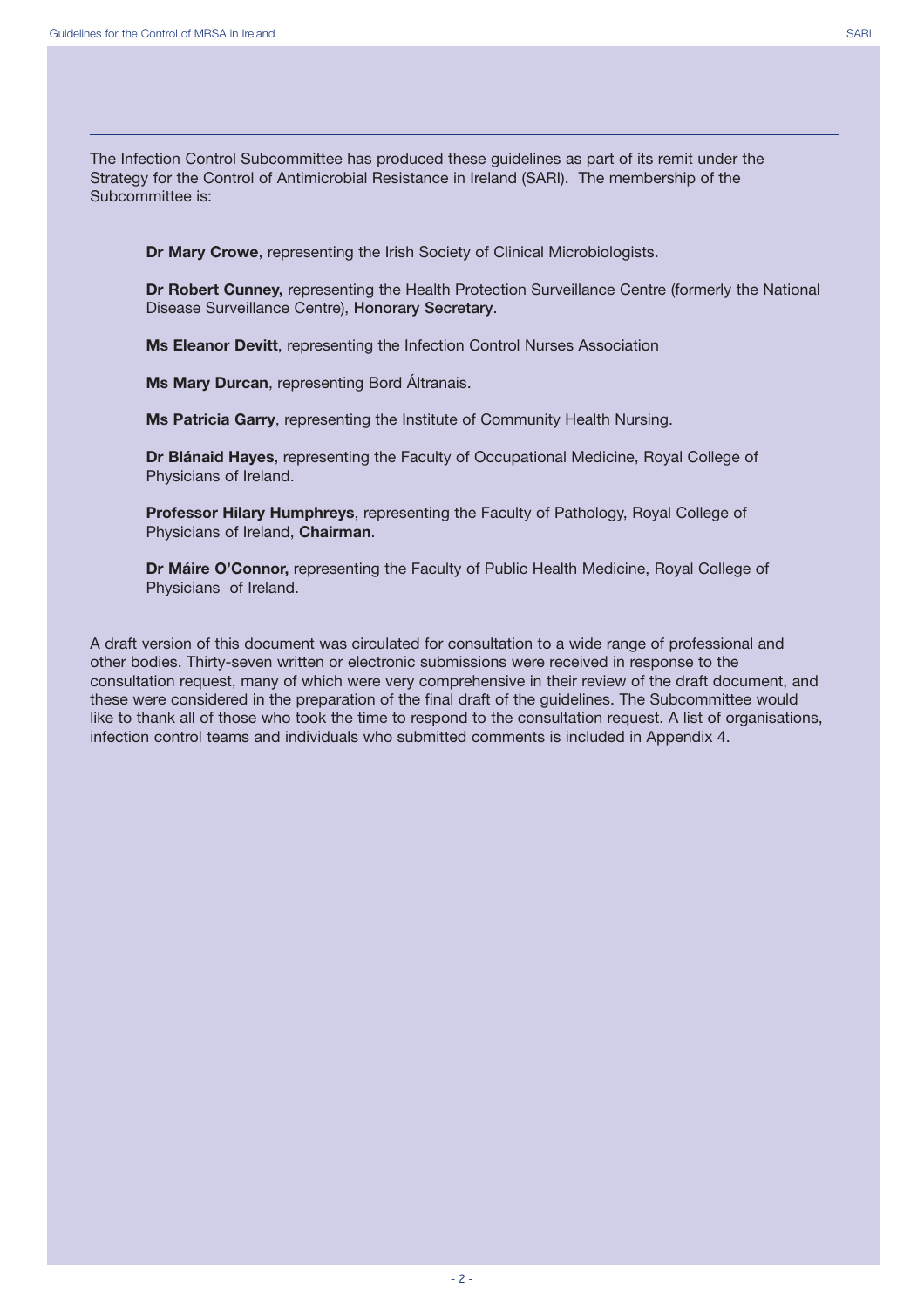# TABLE OF CONTENTS

|              | <b>FOREWORD</b>                                                                               | $\overline{\mathbf{r}}$ |
|--------------|-----------------------------------------------------------------------------------------------|-------------------------|
|              | <b>Executive Summary</b>                                                                      | 5                       |
| A            | <b>BACKGROUND AND JUSTIFICATIONS FOR GUIDELINES</b>                                           | 8                       |
| A.1          | Introduction                                                                                  | 8                       |
| A.2          | Why control MRSA?                                                                             | 8                       |
| A.3          | Epidemiology of MRSA in hospitals in Ireland                                                  | 8                       |
| A.4          | MRSA in the community                                                                         | 9                       |
| A.5          | The clinical and financial impact of MRSA                                                     | 9                       |
| A.6          | Glycopeptide-resistant MRSA                                                                   | 10                      |
| A.7          | Role of antibiotic stewardship                                                                | 10                      |
| A.8          | Infection control measures                                                                    | 10                      |
| A.9          | Isolation and cohorting of patients with MRSA                                                 | 11                      |
| A.10         | Eradication of MRSA carriage (decolonisation)                                                 | 13                      |
| A.10.1       | <b>Nasal Decolonisation</b>                                                                   | 13                      |
|              | A.10.2 Decolonisation of non-nasal sites                                                      | 13                      |
|              | A.10.3 Decolonisation of throat carriage                                                      | 14                      |
| A.11         | Responsibility and accountability                                                             | 14                      |
| A.12         | Basis for revised MRSA guidelines and strength of evidence                                    | 14                      |
| B            | <b>RECOMMENDATIONS</b>                                                                        | 16                      |
| B1.          | Prevention and control in hospitals                                                           | 16                      |
| B.1.1        | General measures                                                                              | 16                      |
|              | B.1.1.1 Infection control measures                                                            | 19                      |
|              | B.1.1.2 Antibiotic stewardship                                                                | 16                      |
| B.1.2.       | Specific measures to control and prevent MRSA                                                 | 17                      |
|              | B.1.2.1 Surveillance and screening of patients<br>B.1.2.2 Surveillance and screening of staff | 18<br>18                |
|              | B.1.2.3 Patient isolation and cohorting                                                       | 18                      |
|              | B.1.2.4 Eradication of MRSA carriage                                                          | 19                      |
|              | B.1.2.5. Recommendations for control of glycopeptide-intermidiate and                         |                         |
|              | glycopeptide-resistant strains of Staphylococcus aurues (GISA/GRSA)                           | 20                      |
| B.2          | Control of MRSA in the community                                                              | 21                      |
| B.2.1        | Recommendations for care of patients with MRSA in the home                                    | 21                      |
| B.2.2        | Recommendations for care in community units                                                   | 21                      |
| <b>B.2.3</b> | Patients with MRSA and skin ulceration or indwelling urinary catheters                        | 22                      |
| <b>B.2.4</b> | Course of action if there is spread of MRSA infection in a community unit                     | 22                      |
|              |                                                                                               |                         |
| C.           | <b>CONCLUSIONS</b>                                                                            | 23                      |
| C.1<br>C.2   | Overview of measures and their importance                                                     | 23<br>23                |
|              | Future research and developments                                                              |                         |
| D            | <b>REFERENCES</b>                                                                             | 25                      |
|              | APPENDIX 1: SUMMARY OF GUIDELINES FOR HAND HYGIENE IN IRISH HEALTH                            |                         |
|              | <b>CARE SETTINGS</b>                                                                          | 31                      |
|              | APPENDIX 2: LABORATORY METHODS OF DETECTION                                                   | 35                      |
|              | APPENDIX 3: CONTACT PRECAUTIONS                                                               | 36                      |
|              | APPENDIX 4: SUMMARY OF RECOMMENDATIONS FROM THE SARI HOSPITAL                                 |                         |
|              | ANTIBIOTIC STEWARDSHIP SUBCOMMITTEE                                                           | 38                      |
|              | APPENDIX 5: RESPONSES TO CONSULTATION REQUEST                                                 | 40                      |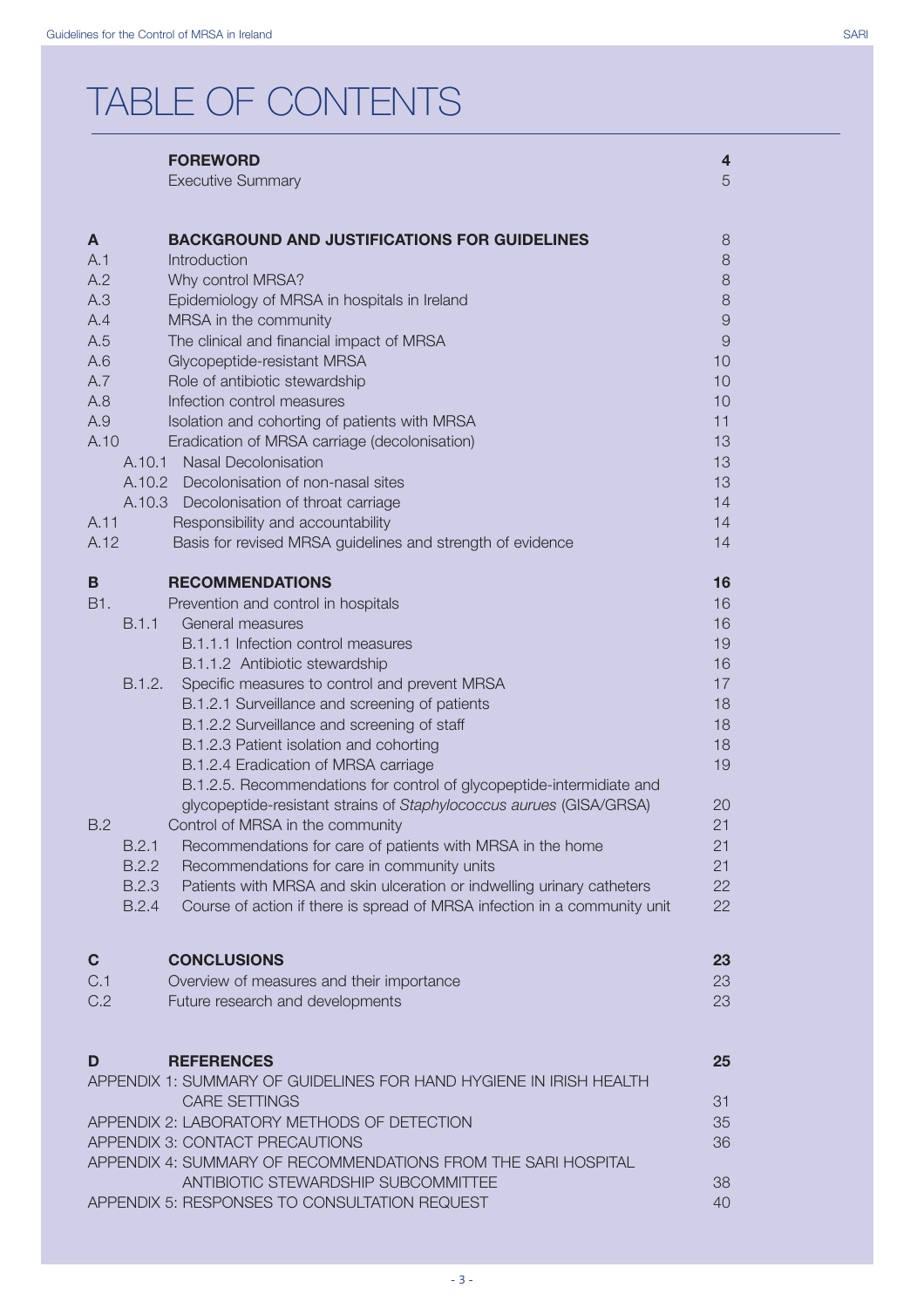### Foreword

This document represents the expert opinion of the SARI Infection Control Subcommittee, following a review of the scientific literature and an extensive consultation exercise. Responsibility for the implementation of these guidelines rests with individuals, hospital executives and, ultimately, the Health Services Executive. Whilst we accept that some aspects of the recommendations may be difficult to implement initially due to a lack of facilities or insufficient personnel, we strongly believe that these guidelines represent best practice. Where there are difficulties, these should be highlighted locally and elsewhere so that measures are taken to ensure implementation. We have endeavoured to ensure that the recommendations are as up-to-date as possible, however we acknowledge that new evidence may emerge that may overtake some of these recommendations. Consequently, the Subcommittee undertakes to review and revise as and when appropriate, and to review the recommendations at a minimum of three years from the publication date.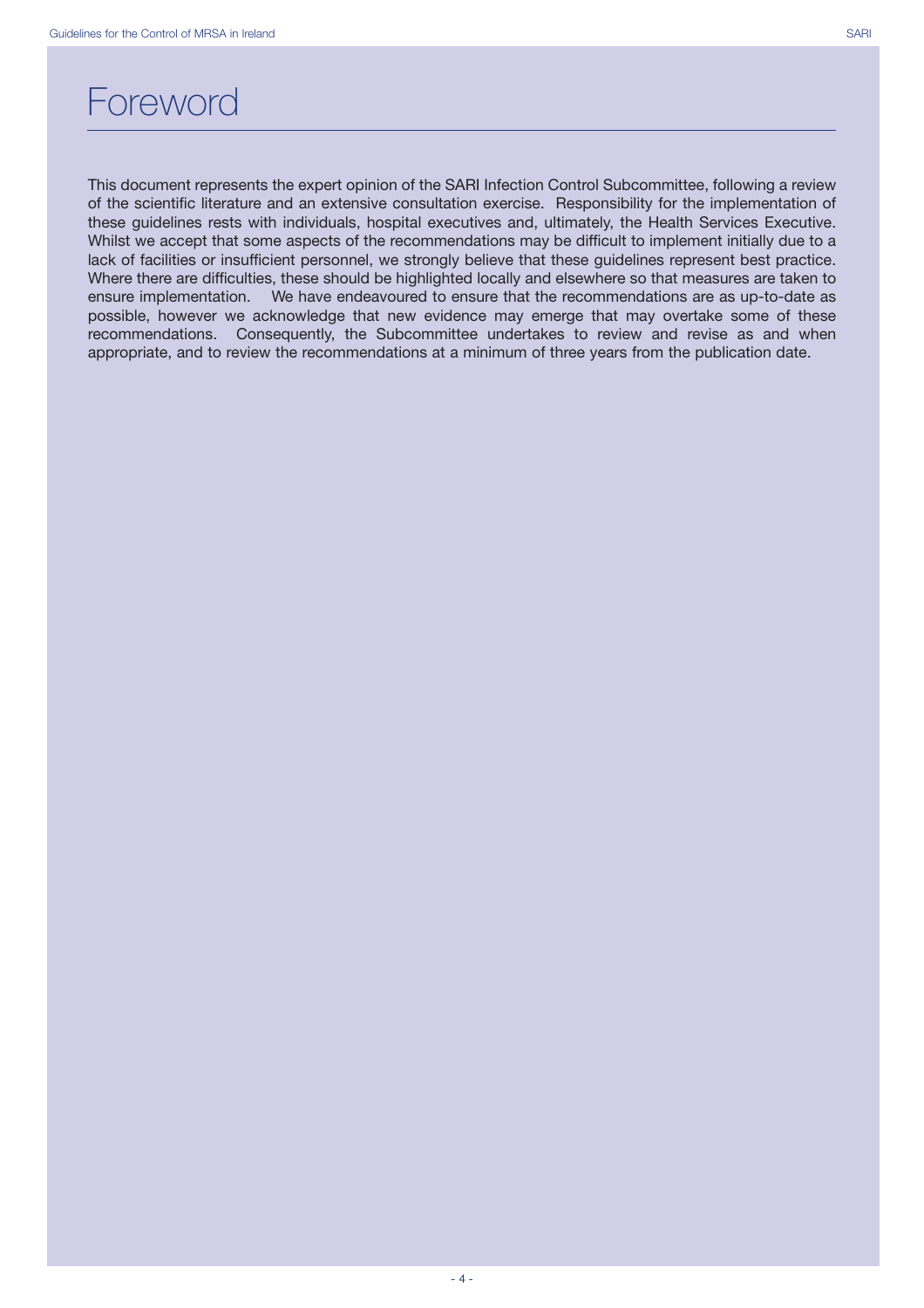## Executive Summary

#### **Background**

- Methicillin resistant *Staphylococcus aureus* (MRSA) is widespread in many Irish hospitals and is increasingly seen in community health care units such as nursing homes. The impact of MRSA is considerable; in Ireland approximately 40-50% of isolates of *Staphylococcus aureus* recovered from bloodstream infections are methicillin resistant, and this is significantly higher than in some European countries such as the Netherlands and the Scandinavian countries (data from the European Antimicrobial Resistance Surveillance System (EARSS)).
- Measures to control the emergence and spread of MRSA are justified because there are fewer options available for the treatment of MRSA infections and because these strains spread amongst vulnerable atrisk patients. Patients with MRSA bloodstream infection are twice as likely to die from their infection, compared to patients with bloodstream infection caused by methicillin-sensitive *S. aureus*. Furthermore, isolates with reduced susceptibility or isolates that are completely resistant to glycopeptide antibiotics have been described in other countries such as the USA and France, and will probably appear in Ireland eventually.
- The prudent use of antibiotics underpins any approach to the control of antibiotic resistant bacteria, including MRSA. This, together with good professional practice and routine infection control precautions, such as hand hygiene, constitute the major measures in controlling and preventing healthcare-associated infection, including that caused by MRSA, both in hospital and in community health care units.
- The Infection Control Subcommittee of the Strategy for the Control of Antimicrobial Resistance in Ireland (SARI) has reviewed the literature and revised the 1995 Irish guidelines. The Subcommittee has utilised guidelines produced in other countries, including the United Kingdom, the United States of America, New Zealand and the Netherlands. In drafting a set of recommendations for Ireland, the Subcommittee has graded these in accordance with the strength of evidence.
- The Subcommittee acknowledges that many Irish healthcare facilities will have difficulties implementing all of the recommendations included in this guideline document, due to inadequate infection control resources. Where this is so, this should be communicated to senior management and these guidelines should be used as a basis for the provision of appropriate resources.

#### **\*Main Recommendations**

| • Hand hygiene before and after each patient contact is essential. Grade A      | Grade A        |
|---------------------------------------------------------------------------------|----------------|
| Recommendation                                                                  | Recommendation |
| • The physical environment of any health care institution must be clean and the | Grade D        |
| Chief Executive Officer must take corporate responsibility for this.            | Recommendation |
| • Every hospital and health-care institution must take steps to prevent patient | Grade B        |
| overcrowding and ensure adequate space between adjacent beds.                   | Recommendation |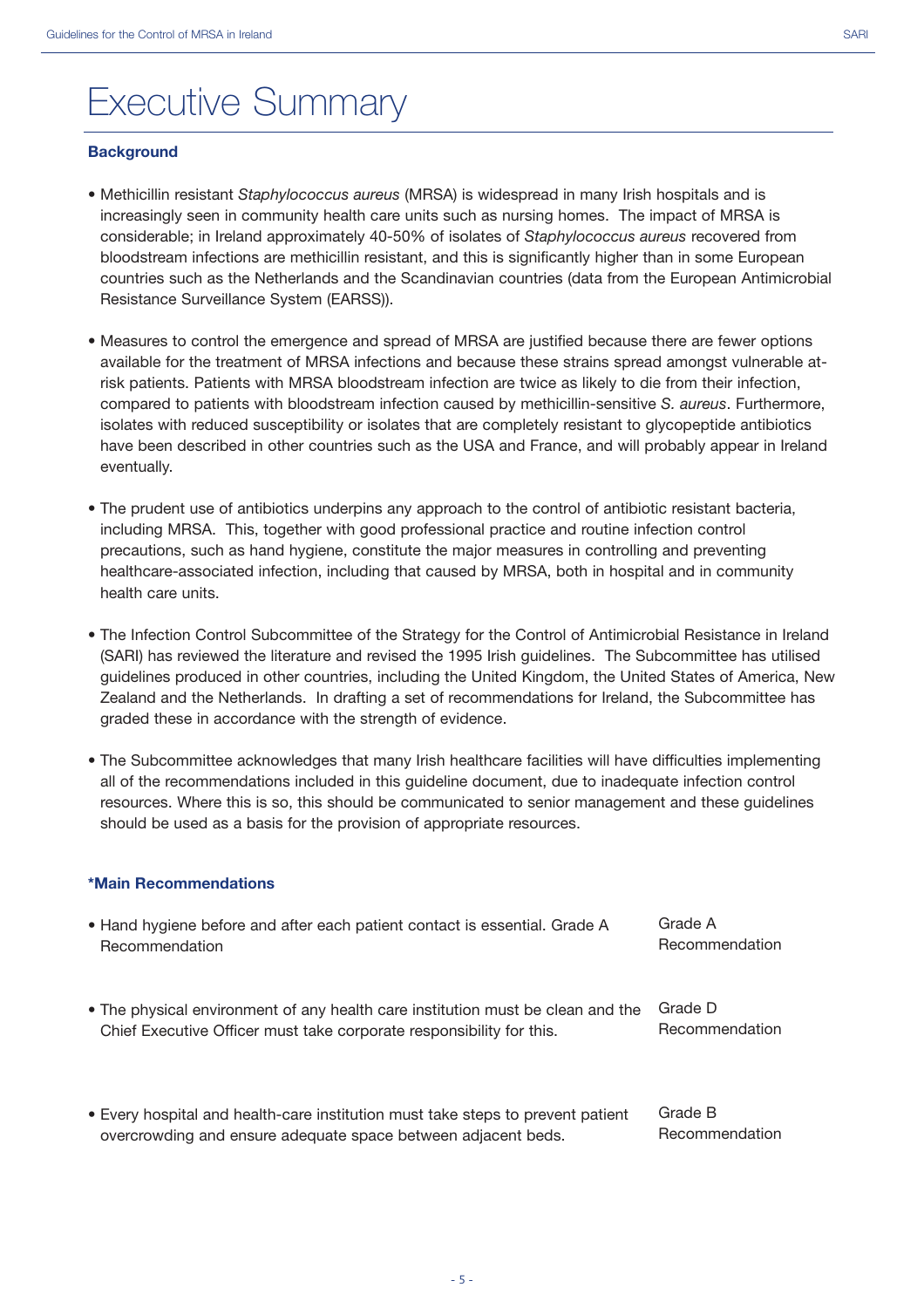| • Hospitals should have a sufficient number of isolation rooms to assist in the<br>control of infection, including MRSA, in addition to single rooms required for<br>other purposes. Hospitals should also provide appropriate hand hygiene and<br>bathroom facilities to facilitate infection control and phase out large multi-<br>bedded wards wherever possible.                                                                                                                                                        | Grade D<br>Recommendation |
|-----------------------------------------------------------------------------------------------------------------------------------------------------------------------------------------------------------------------------------------------------------------------------------------------------------------------------------------------------------------------------------------------------------------------------------------------------------------------------------------------------------------------------|---------------------------|
| Healtcare facilities should ensure that patients who are found to carry MRSA<br>$\bullet$<br>are informed of this and provided with appropriate information. Information<br>leaflets on MRSA should also be available for all patients, carers and family<br>members, as well as visitors to the healthcare facility.                                                                                                                                                                                                       | Grade D<br>Recommendation |
| • Patients with MRSA in high-risk units, e.g. intensive care units must be<br>isolated. Patients with MRSA in other units should be isolated wherever<br>possible.                                                                                                                                                                                                                                                                                                                                                          | Grade B<br>Recommendation |
| • Health care institutions should institute antibiotic stewardship programmes in<br>line with the recommendations of the SARI Hospital Antibiotic Stewardship<br>Subcommittee, and in particular, limit the use of broad-spectrum antibiotics.                                                                                                                                                                                                                                                                              | Grade B<br>Recommendation |
| • Early detection of MRSA through surveillance is fundamental to preventing<br>spread. Patients who should be screened for MRSA include those known<br>previously to be positive and who are re-admitted to hospital, patients<br>admitted from a hospital or health-care facilities known or suspected to have<br>MRSA, and patients during an outbreak as determined by the infection control<br>team. Other patients may be included in routine screening, as deemed<br>appropriate by the local infection control team. | Grade C<br>Recommendation |
| • Although staff may carry MRSA, such carriage is often transient and is not<br>believed to contribute significantly to the spread of MRSA. Therefore the<br>screening of staff on a routine basis is generally not indicated. Staff screening<br>may be considered for institutions without endemic MRSA, or for specific<br>high-risk units, as determined by the local infection control team.                                                                                                                           | Grade C<br>Recommendation |
| • Patients colonised with MRSA who meet any of the following criteria should<br>undergo nasal and general body decolonisation:<br>• Patients due to undergo an elective operative procedure<br>· Patients who have a prosthesis in-situ<br>• Patients who are in a clinical area where there is a high risk of<br>colonisation leading to invasive infection, e.g. intensive care unit.                                                                                                                                     | Grade C<br>Recommendation |
| . All laboratories should ensure that MRSA isolates that are non susceptible or<br>are fully resistant to vancomycin are detected rapidly and that this is<br>communicated to infection control teams and the relevant authorities.                                                                                                                                                                                                                                                                                         | Grade D<br>Recommendation |
| . There must be good communications between hospitals discharging patients<br>with MRSA and carers or family members, general practitioners, community<br>nurses and community units to minimise spread.                                                                                                                                                                                                                                                                                                                    | Grade D<br>Recommendation |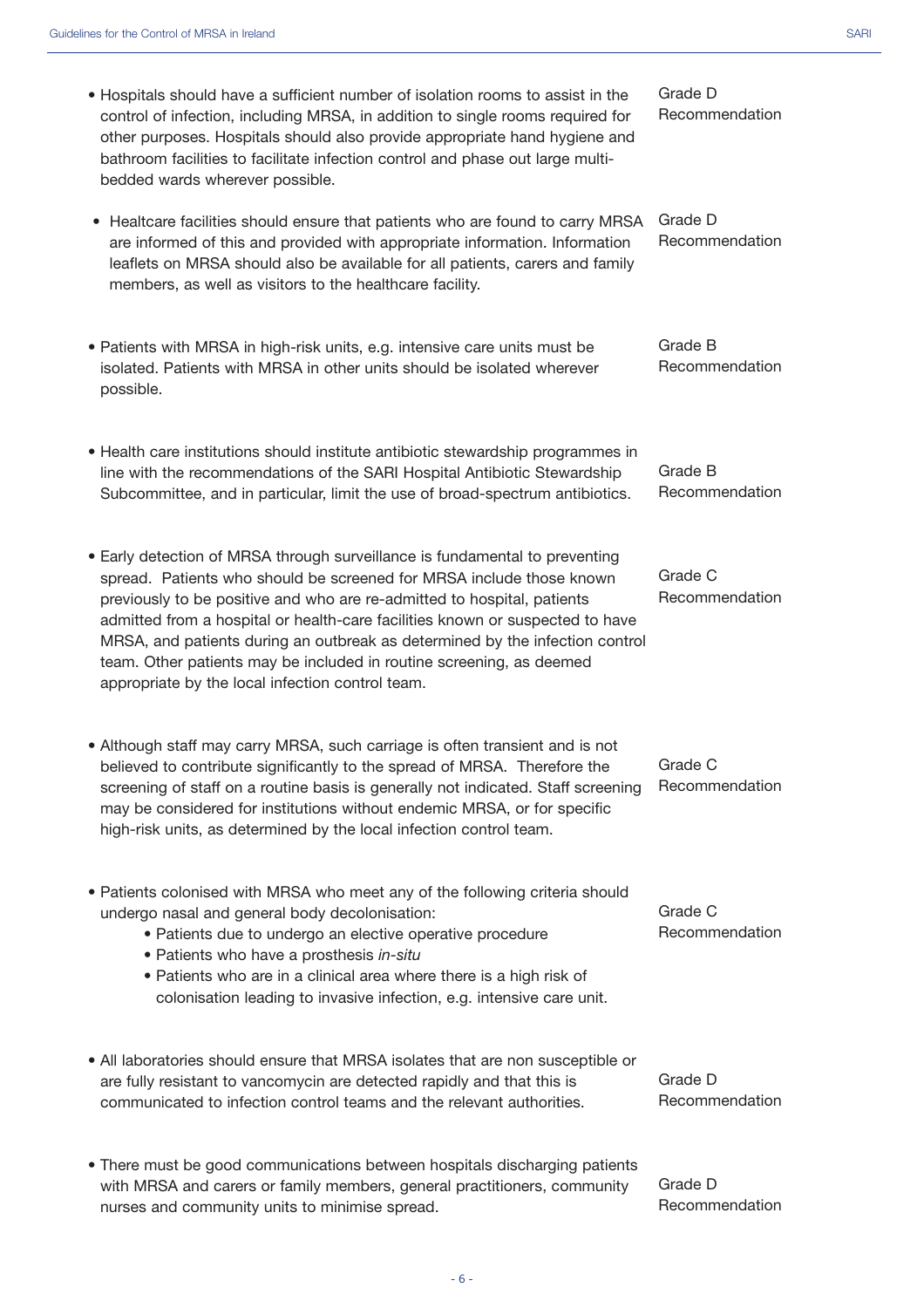• As there is little risk of transmitting MRSA to healthy members of the community and there is minimal risk of them becoming infected, eradication of MRSA carriage in the community is generally not required. Grade D Recommendation

- MRSA carriage must not be a reason for exclusion of patients from rehabilitation or discharge to a community unit. Grade C Recommendation
- MRSA control measures should be incorporated into an institution-wide strategy for the control and prevention of infection.

\* The grade of recommendation, i.e. A, B, C & D indicates the strength of the scientific evidence with Grade A having the strongest scientific basis (see section A.12 for details).

#### **The Future**

- Improvements in controlling MRSA are possible. However current resources (specialist personnel, hospital facilities, etc) in Ireland are inadequate to achieve this.
- Studies on the usefulness and cost effectiveness of new approaches to detection are required, as well as an assessment of the financial impact in Ireland of MRSA on hospitals, community units, and on patients themselves.

Grade D

Recommendation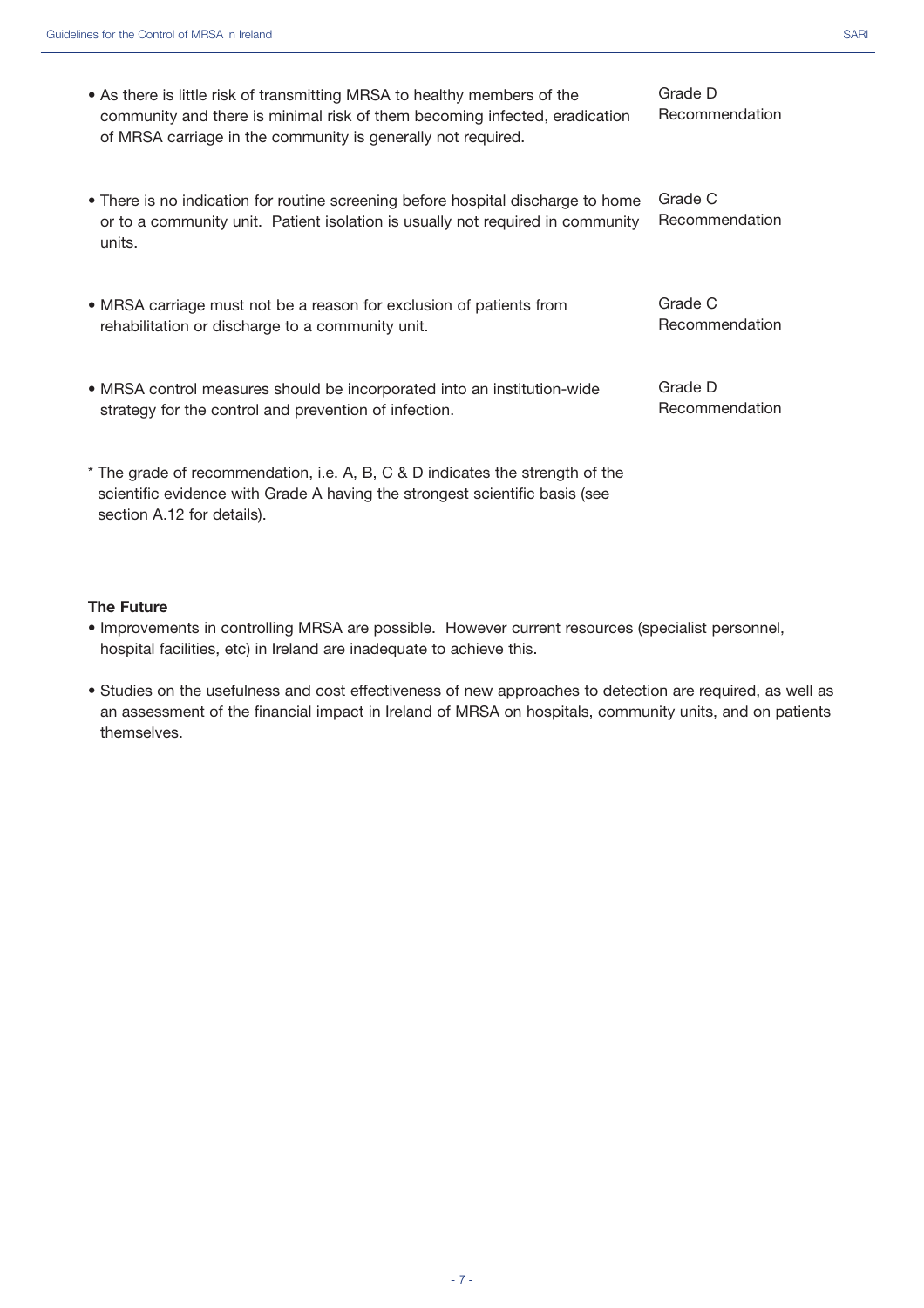# A Background and justification for guidelines

#### *A.1 Introduction*

MRSA stands for methicillin-resistant *Staphylococcus aureus*. *Staphylococcus aureus* is a bacterium that can reside on the skin or can be found in the nose of about one third of healthy individuals. It is generally non-pathogenic except where it gains access to deep tissues such as broken skin, resulting in surgical site or wound infection, the bloodstream leading to bloodstream infection or bacteraemia, and to the lungs causing for example ventilator-associated pneumonia. Early penicillin antibiotics such as flucloxacillin were effective in the treatment of infections caused by *Staphylococcus aureus* but since the late 1960s many strains have become resistant, but as methicillin was amongst the first anti-staphylococcal agents used, these strains have subsequently been known as MRSA. The prevention and control of MRSA is a challenge in hospitals and in the community throughout the world.

MRSA has been prevalent in many Irish hospitals since the early 1970s. Considerable work was undertaken on the epidemiology and clinical importance of MRSA, which has significantly contributed to the world literature.(1-4) At that time, most MRSA isolates were recovered from burns, surgical wounds and traumatic skin lesions, and invasive infection such as bloodstream infection, deep wound sepsis and osteomyelitis, was rarely seen during that early period.(2) However, the importance of MRSA and its contribution to hospital-acquired infection was not widely acknowledged at the time, despite the efforts of those involved in describing their clinical experiences and in undertaking significant laboratory research. Nonetheless, our knowledge of MRSA, and in particular its contribution to hospital morbidity and mortality, owes much to this seminal body of work and to others.

#### *A.2 Why control MRSA?*

The objective of control measures should be to improve patient care, minimise patient mortality and morbidity, and to help contain healthcare costs. In hospitals where MRSA is endemic, the objective is to minimise spread and in particular to avoid as far as possible the clinical impact of systemic or deep infection in high-risk patients such as those in the intensive care unit (ICU) or other key clinical areas. Harbarth and colleagues argue that the number of patients with MRSA bacteraemia correlates with the hospital-wide prevalence of MRSA and that control measures have a substantial impact on both the reservoir of MRSA patients and the attack rate of MRSA bacteraemia or bloodstream infection.(5)

In a French study assessing the efficacy of a control programme during the mid 1990s, the rate of MRSA infection decreased from 5.9 to 0.8/1,000 patient-days as did the prevalence of MRSA carriage and the ratio of MRSA to all *Staphylococcus aureus*.(6) In a Spanish study, three time periods were studied, i.e. pre-outbreak, during an outbreak of MRSA, and when a control programme was instituted; the authors estimated that the programme prevented 76% of expected MRSA cases and 85% of expected fatalities due to MRSA in the ICU. (7) The experience in Finland, where two successive MRSA outbreaks in the early 1990s were successfully managed and where there is now no endemic MRSA, suggests that it is possible in the non-endemic situation to control the spread of MRSA and eradicate it. (8) MRSA control measures may have additional advantages to those of just controlling MRSA as they accentuate the awareness of the importance of hospital-acquired infection and assist in the containment of other multipleantibiotic resistant bacteria. (9) Efforts should be made to eradicate MRSA when it does arise in centres or units where it has not been previously. Consequently, specific measures to control MRSA as part of an overall strategy of hospital infection prevention will help reduce the number of patients likely to acquire both MRSA and also strains resistant to vancomycin (see below).

#### *A.3 Epidemiology of MRSA in hospitals in Ireland*

The most up to date comprehensive epidemiology of MRSA in Ireland comes from the North/South Study of MRSA conducted in 1999. (10-14) During a two-week period, 508 cases were identified in the South and MRSA was reported in every Health Board region. (11) The majority of cases were attending acute hospitals but 62% of patients were colonised only.(11) However, a related assessment of bacteraemia occurring during 1998 revealed higher MRSA bacteraemia rates in the South compared with the North (7.6 per 100,000 population per year *versus* 4.5 per 100,000) and 36% of isolates of *Staphylococcus aureus*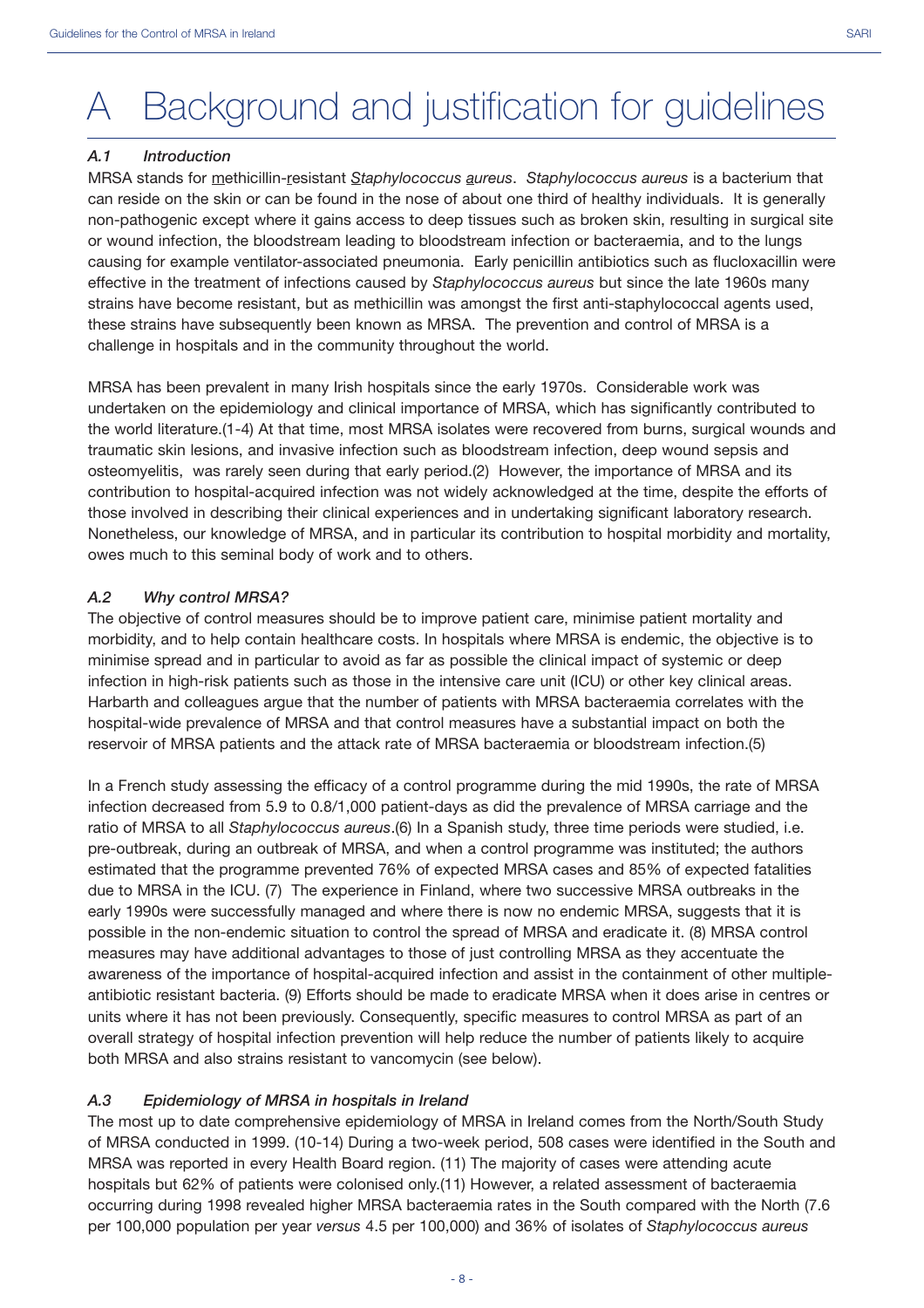bacteraemia in the South were methicillin resistant.(14) In the intervening years, the proportion of bloodstream isolates of *Staphylococcus aureus* that are methicillin-resistant has increased to 40-50% as documented by the data collected through the European Antimicrobial Resistance Surveillance System (EARSS).(15) Further analysis of isolates in the 1999 Study revealed that most isolates were non-typable using phage typing, but 68% of isolates revealed a pattern of antimicrobial resistance susceptibility typing that was already familiar to us.(12) In addition, however, the 1999 North/South study revealed significant discrepancies in the provision of facilities for the control of MRSA in hospitals(13) and hence it was decided to update and revise the guidelines previously produced by the Department of Health in 1995.(16)

#### *A.4 MRSA in the community*

MRSA detected in the community may be classified according to the following categories:

- Patients discharged from hospital with MRSA
- Nursing home residents with MRSA
- MRSA transmitted to non-hospitalised patients or individuals from MRSA patients
- MRSA arising *de novo* in community

A recent study identified 12% of MRSA isolates as being community-associated, and skin and soft tissue infections were more common among community-associated cases compared with those acquired in hospital or in healthcare associated institutions.(17) In a study carried out in the mid 1990s in Dublin, 8.6% of residents of six nursing home were positive for MRSA and 24% of environmental samples were also positive.(18) Risk factors associated with MRSA amongst these patients included male sex, age greater than 80 years, resident in the nursing home for less than 6 months, hospitalisation during the previous 6 months, antibiotic therapy during the previous 3 months and poor mental test score.(19) In the 1999 North/South study, 3.9% of cases were identified by general practitioners and/or midwives and 2.2% were in nursing homes.(10) However as we cannot be certain whether these patients had previously been in contact with hospitals and we don't know the screening policy of many of the participating hospitals, it is difficult to be certain whether these are health-care associated or true community-acquired MRSA.

The principles of control are similar for all four circumstances. Good infection control practices must be instituted for all patients, and not just for those known to be colonised or infected with MRSA. Patients with MRSA colonisation can be returned safely to their own homes or to residential accommodation, without significant risk to the community. Simple hygienic precautions usually suffice.

Good communications between hospitals discharging patients home with MRSA i.e. to the carers or family members, community nurses and General Practitioners (GPs), and between hospital and community hospitals or long-stay residential units, are essential in minimising spread. Likewise, the patient's MRSA status should be communicated to the receiving hospital or admitting doctor when the patient requires admission to hospital. However, MRSA carriage must not be a reason for exclusion of patients from rehabilitation or discharge to a community unit.

#### *A.5 The clinical and financial impact of MRSA*

The majority of patients who acquire MRSA are merely colonised and do not become ill or require antibiotic therapy. However, a significant proportion of patients may develop infection, including invasive infection, a small proportion of which can result in death. Among patients who had a staphylococcal infection listed as a cause of death the number of patients in whom infection with MRSA has been associated with death, as recorded on death certificates, has increased from 8% in 1993 to 44% in 1998 in England and Wales.(20)

Many historical or retrospective studies are difficult to assess because of deficiencies in data capture and because due allowance has not been made for inadequate initial antibiotic therapy. A meta-analysis was performed on studies published between 1980 and 2000. Only studies that included the numbers and mortality rates for patients with MRSA and methicillin-susceptible *Staphylococcus aureus* (MSSA) bacteraemia were included. When the results were pooled, MRSA bacteraemia was associated with a significantly higher mortality than MSSA bacteraemia (pooled odds ratio of 1.93).(21) In a prospective study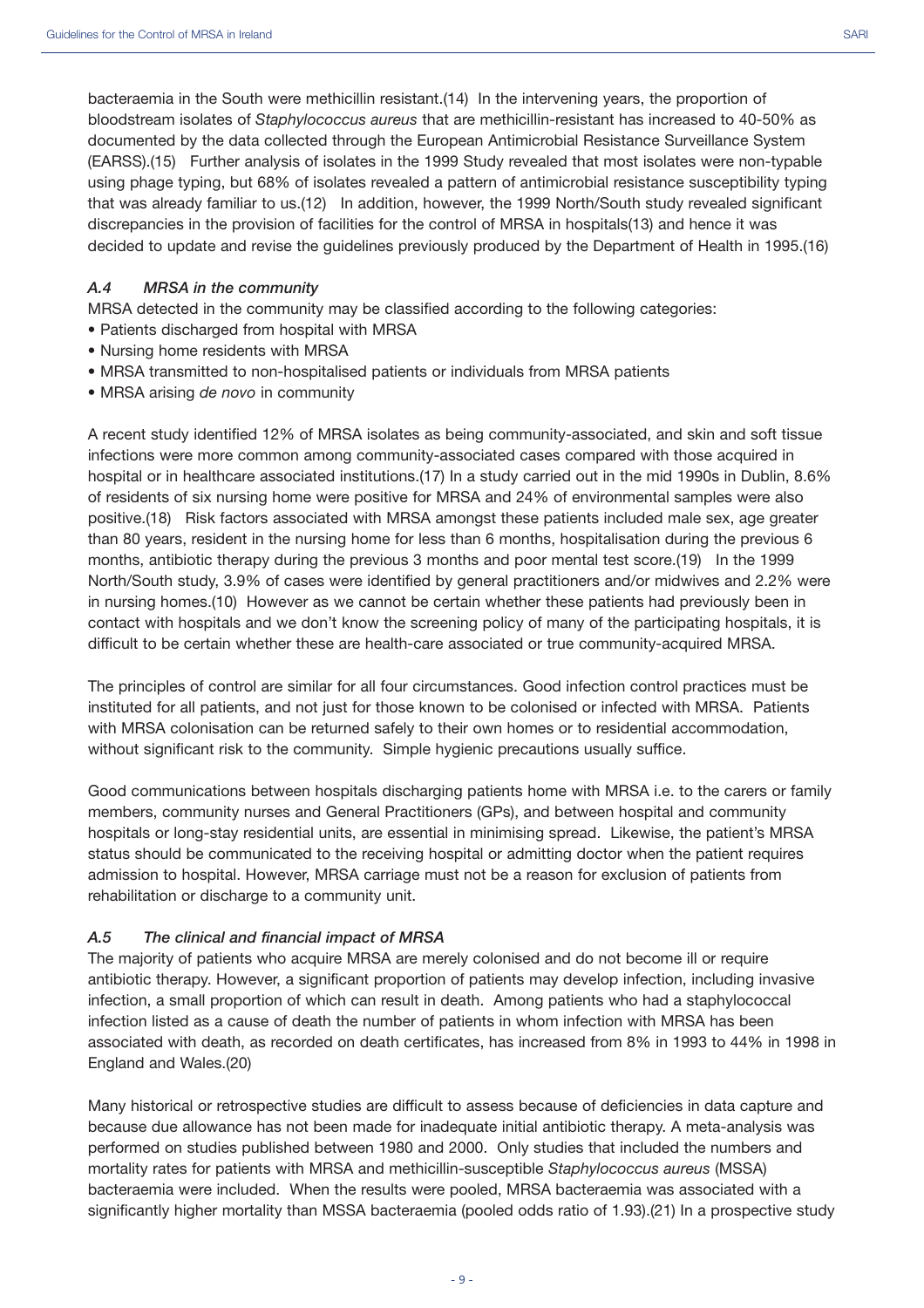A variety of efforts have been made to document the increased costs associated with MRSA. However, separating the true cost of MRSA compared with the cost of MSSA is difficult. In a prospective casecontrol study in a US hospital, the median hospital stay attributable to primary nosocomial MSSA bacteraemia was four days compared with 12 days for MRSA and the overall cost was \$9,661 and \$27,083 respectively.(23) In a Canadian hospital the cost of isolation and management of colonised patients was \$1,363 per admission, and extrapolating that throughout Canada the authors concluded that the costs associated with MRSA in Canada in hospitals were between \$42 and \$59 million annually.(24) A study of two tertiary neonatal units where efforts to control spread and prevent infections were different revealed costs from \$48,617 to \$68,637 in a hospital where control measure were relatively successful, but in another hospital, where efforts at control were less successful, the costs of care were \$1.3m.(25)

#### *A.6 Glycopeptide-resistant MRSA*

The appearance of isolates of MRSA with either reduced susceptibility to glycopeptides, including vancomycin, (glycopeptide-intermediate *Staphylococcus aureus* or GISA) or isolates fully resistant to glycopeptides (GRSA), has caused considerable concern as it significantly reduces the options available for the therapy of systemic staphylococcal infections. Whilst there are many controversial issues regarding, the evolution of these bacteria, their genetics, mechanisms of resistance, and optimal methods of detection, it is generally acknowledged that they represent an additional challenge in the control of *Staphylococcus aureus* infections in addition to those posed by MRSA.(26-28) Increased cell wall thickness is one of the mechanisms of resistance amongst those isolates non-susceptible to vancomycin and the presence of the *van*A gene is the mechanism amongst isolates fully resistant to vancomycin, something which may have arisen from transfer of the gene from enterococci.(26) There is no universal agreement on specific evidence-based measures to control the spread of these isolates. Current recommendations from the USA and elsewhere highlight the importance of basing these on guidelines already available to control MRSA, while ensuring stricter enforcement and improved detection of carriers or contacts.(29, 30)

#### *A.7 Role of antibiotic stewardship*

*De novo* selection of methicillin resistance in previously sensitive strains of *Staphylococcus aureus* appears to be relatively rare. Rather, excessive antibiotic use appears to promote the spread of existing strains of MRSA through reduction in colonisation resistance in patients and by giving such resistant strains a survival advantage in the hospital environment.(30)

Under-dosing, multiple courses and excessive duration of antibiotic therapy and the over-use of broadspectrum agents are major factors in the spread of antibiotic resistance in healthcare settings. Numerous antibiotic classes have been associated with MRSA colonisation and infection in different studies.(31-35) Exposure to broad spectrum antibiotics, particularly third generation cephalosporins and flouroquinolones, has been shown to be an independent risk factor for MRSA colonisation and infection in numerous studies.(34, 36-39) Antibiotic stewardship programmes have been shown to result in significant reductions in MRSA colonisation and infection rates.(40-42)

Colonisation or infection with glycopeptide-intermediate and glycopeptide-resistant *Staphylococcus aureus* (GISA and GRSA) is strongly associated with prolonged exposure to glycopeptides and prior colonisation or infection with MRSA.(43-45) Promotion of prudent glycopeptide use has been shown to reduce the prevalence of vancomycin-resistance enterococci (VRE) in intensive care units(46) and it follows that prudent glycopeptide use should also be promoted to prevent glycopeptide resistance in staphylococci.(47)

#### *A.8 Infection control measures*

Generally, the inanimate environment within healthcare facilities has not been directly associated with the transmission of microorganisms.(48-51) There is little direct evidence linking the environment with *Staphylococcus aureus* transmission, except in a burns unit, but the significance of the environment in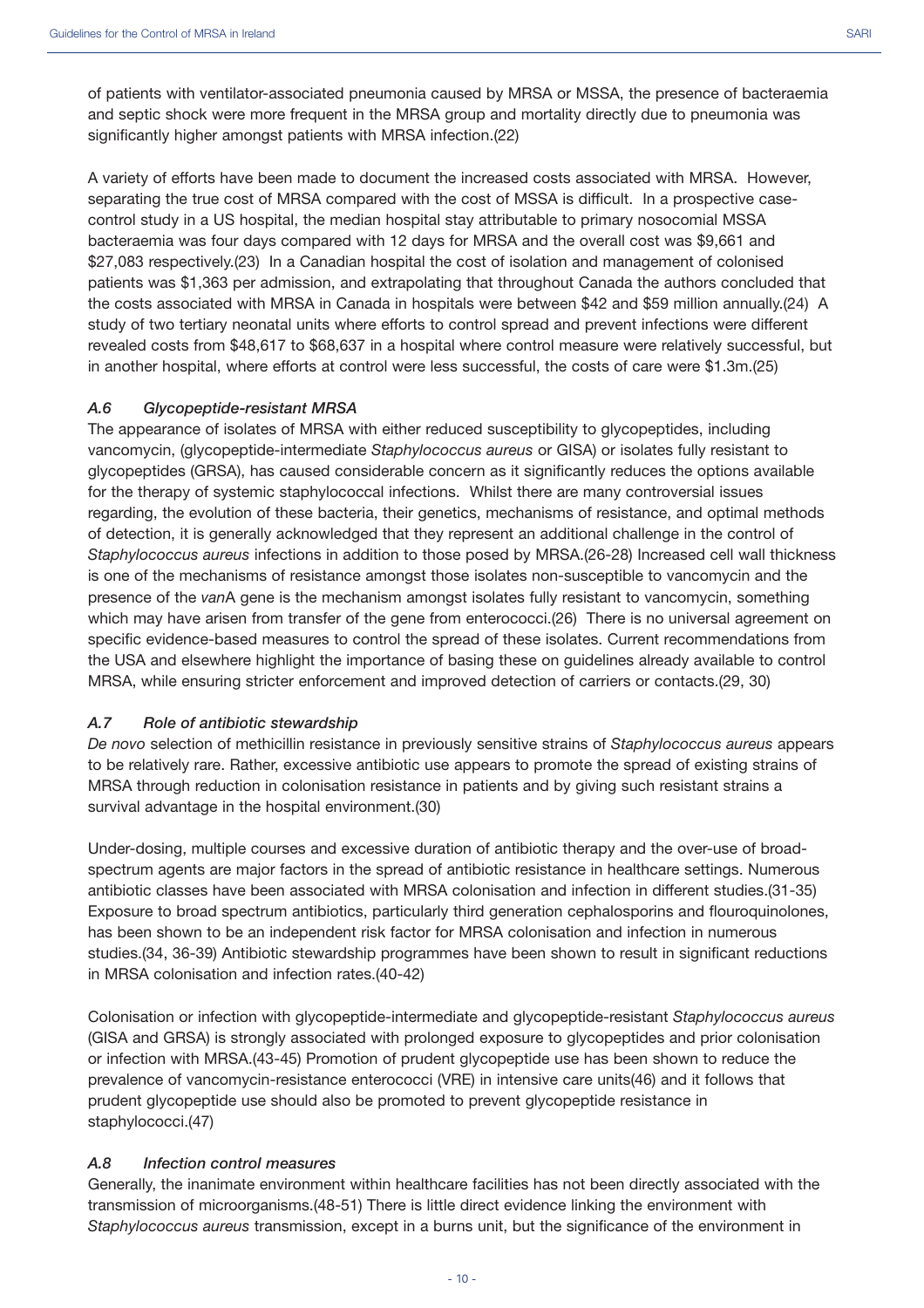bed rails, mattresses and even pens.(48-51, 53;54)

MRSA transmission remains controversial.(52) Dry conditions such as dust and environmental surfaces act as reservoirs for *Staphylococcus aureus* and MRSA*,* and Gram positive cocci generally, which transfer easily to hands when such surfaces are touched. Conversely, Gram positive cocci acquired on hands and/or gloves may be transferred to environmental surfaces and equipment when they come into contact with such surfaces, e.g. curtains, equipment, switches/buttons (ventilators, infusion pumps, feeding

Expert groups agree that the major focus on MRSA control is the prevention of hand transfer of MRSA. (16, 41, 55-57)This is achieved by performing hand hygiene directly before and after each and every physical contact with a patient or their immediate environment, before performing aseptic procedures, before the handling or manipulation of any invasive device including injection through venous catheters and when emptying drains or catheters. Also, hand hygiene is required before entering and upon leaving critical care units, isolation rooms, and open rooms used for cohorting of MRSA cases.

pumps, etc.), phones, computer keyboards, touch panel screens, door handles, light switches, bed tables,

National recommendations on hand hygiene have been issued issued also as part of the Strategy for the Control of Antimicrobial Resistance in Ireland (SARI). These recommendations should be adopted by each healthcare institution for prevention of transmission of pathogenic organisms, including MRSA. A summary of the recommendations is included (Appendix 1). All senior medical, nursing, allied health professional and administrative personnel, whose staff have clinical involvement, must ensure that staff understand the importance of hand hygiene, are familiar with, and adhere to the national recommendations.

The use of protective clothing such as gloves is an important component of the control of healthcareassociated infection. Gloves are required when entering an isolation room or cohort area. They are also required if there is a likelihood of contact with body fluids or other contaminated material (e.g. dressings), as part of standard precautions. Gloves do not preclude the need for hand hygiene. It is extremely important to perform hand hygiene upon leaving the isolation room

The use of facemasks for the control of MRSA transmission is controversial.(52, 58) In Canada it is suggested that a facemask may be required if a patient with MRSA has a superimposed respiratory viral infection.(52) As there is no evidence linking MRSA nasal carriage in healthcare workers directly to MRSA transmission, a facemask is probably only necessary where the patient has a superimposed transmissible viral respiratory tract infection, i.e. respiratory precautions.

The value of wearing aprons and gowns to control the spread of MRSA is generally accepted.(52, 58, 59) There is evidence that nurses' uniforms can easily become contaminated in high risk areas such critical care units.(58) Many expert groups advise that staff clothing should be protected in isolation rooms, as clothing will have contact with the patient, environmental surfaces or item items within the patient's room, and protection will limit the transfer of micro-organisms to other patients from such a source.(41, 48, 52, 55, 57, 60) The protective apron/gown is removed before leaving the patient environment.(52;55) Long sleeved gowns are recommended for very close patient contact (e.g. lifting), prolonged patient contact or contact with patients with exfoliative skin conditions or extensive colonisation with MRSA.(55)

#### *A.9 Isolation and cohorting of patients with MRSA*

In theory standard precautions should prevent the transmission of MRSA from one patient to another, regardless of whether or not the index patient is nursed in a single room or in a multi-bed ward. In practice, this approach has generally been unsuccessful. Attempts to contain MRSA without isolation precautions is further complicated by highly transmissible MRSA strains, such as EMRSA-15 and EMRSA-16, and the fact that some colonised patients may be heavy dispersers of MRSA.

Every effort should be taken to minimise the transmission of MRSA, and other pathogens, even in the absence of specific isolation facilities. It seems plausible to suggest that under-staffing, combined with over-crowding results in greater pressure on healthcare staff and contributes to hospital-acquired infection, including MRSA. It is considered that cost-driven downsizing and changes in staffing patterns contribute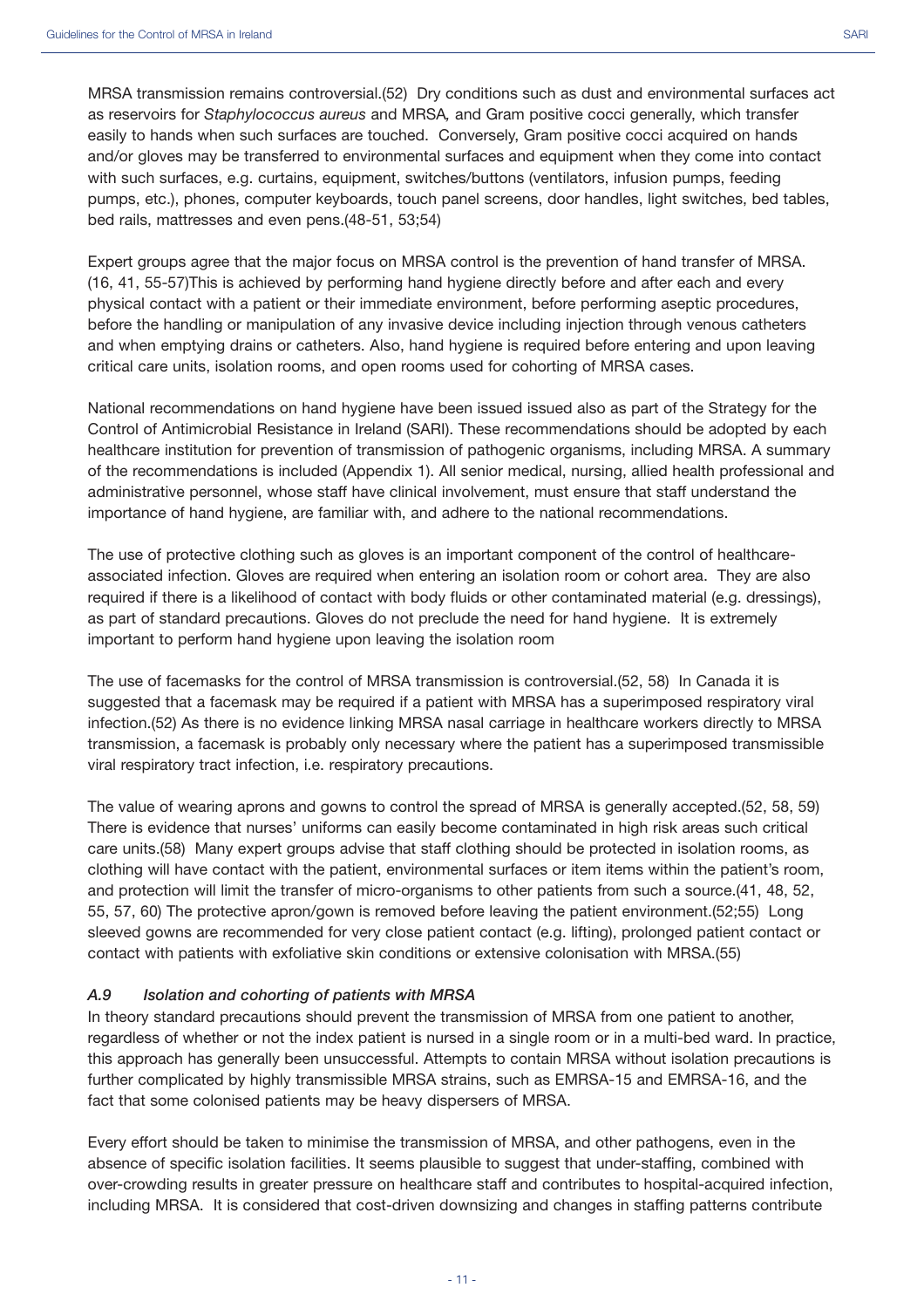to nosocomial infection but more research is needed to better define the optimal patient-to-nurse ratio in various hospitals. (61) In particular, staff are less likely to perform hand hygiene when they are too busy.(62) Finally, when there are more patients in a defined area, it is likely that the burden of MRSA will increase. When a fifth bed was added to what was previously a four-bed bay, the relative risk of colonisation in the five-bed bay was 3.15 compared with the four-bed bays.(63) Increased patient/staff ratios are also associated with increased transmission rates(64, 65) as has increased staffing by temporary or locum nursing staff.(66)

There is increasing interest in allocating sufficient space around each bed to minimise infection. Recent UK quidelines have suggested a minimum distance of 2.7m between the centres of adjacent beds and 3.7 $m<sup>2</sup>$ of clear space around each bed, excluding space for storage, hand hygiene and worktops. (67, 68) Clearly many current facilities are inadequate, in the light of such recommendations, but when upgrading facilities or designing new hospitals or units, these dimensions should be complied with to minimise infection, including MRSA.

Experience with epidemic strains of MSSA in the 1960s demonstrated that isolation was a key component in controlling the spread of staphylococci.(69, 70) A recent study from France found that MRSA infections decreased by 17.9% with the introduction of isolation precautions.(71) Jernigan *et al* demonstrated a 15.6 fold lower MRSA transmission rate when colonised patients were cared for using strict isolation precautions, compared to standard precautions.(72)

Options for isolation precautions include single rooms, cohorting of colonised patients and dedicated control of infection wards. The choice of isolation facility depends on hospital size, activity and the local MRSA rates. Isolation rooms should have their own toilet en-suite, including dedicated washing/bathing facilities for patients. There should be a separate hand-washing sink and alcohol hand gel dispenser at the entrance to the room.

The number of isolation rooms needed for a given institution will depend on overall bed numbers, patient case mix and local MRSA prevalence. A few years ago a UK expert committee report recommended one isolation room for every six to seven general acute beds, or for every four to six critical care beds.(73) Others have recommended a minimum for intensive care units of one isolation room for every six beds.(74) More recently a report from NHS Estates in the UK recommends that 50-100% of hospital beds should be single rooms.(75) Isolation rooms must be specified for infection control use: additional single rooms should be available for other purposes (e.g. care of terminally ill patients). This may double the overall number of single rooms needed, depending on individual hospital activity. Where sufficient isolation rooms, or a dedicated isolation unit, are not available colonised patients may be cohorted in designated areas. This approach has been effective in controlling MRSA outbreaks.(76)

Negative pressure rooms are not generally required for care of patients colonised or infected with MRSA as MRSA transmission is generally via contact or droplet spread, rather than airborne spread. Nevertheless it must be borne in mind that isolation rooms will be used in the care of patients with other transmissible infections. It has been recommended that there should be at least two negative pressure ventilation rooms for every 250 general hospital beds. This requirement may be increased for centres with specialist units, such as an infectious disease unit, large intensive care units or paediatric services.(73)

Dedicated isolation units, also known as control of infection wards, allow patients to be nursed in an open ward, avoiding some of the psychological impact of isolation in a single room. It also means that colonised patients are cared for by designated staff, using designated shared patient equipment. Such units are particularly useful in hospitals where MRSA is endemic, as is the case in many Irish and UK hospitals, or during large hospital outbreaks. A purpose built MRSA cohort unit in a Dublin hospital has proven effective in controlling MRSA transmission, while maintaining the overall quality of care.(77) The introduction of dedicated isolation units was associated with significant reductions in MRSA transmission in a number of UK hospitals during the 1980s, though other pressures subsequently led to most of these being closed.(78-81) Control of infection wards should not be sited away from the main hospital environment, to ensure that patients are not distanced from specialist care.(73)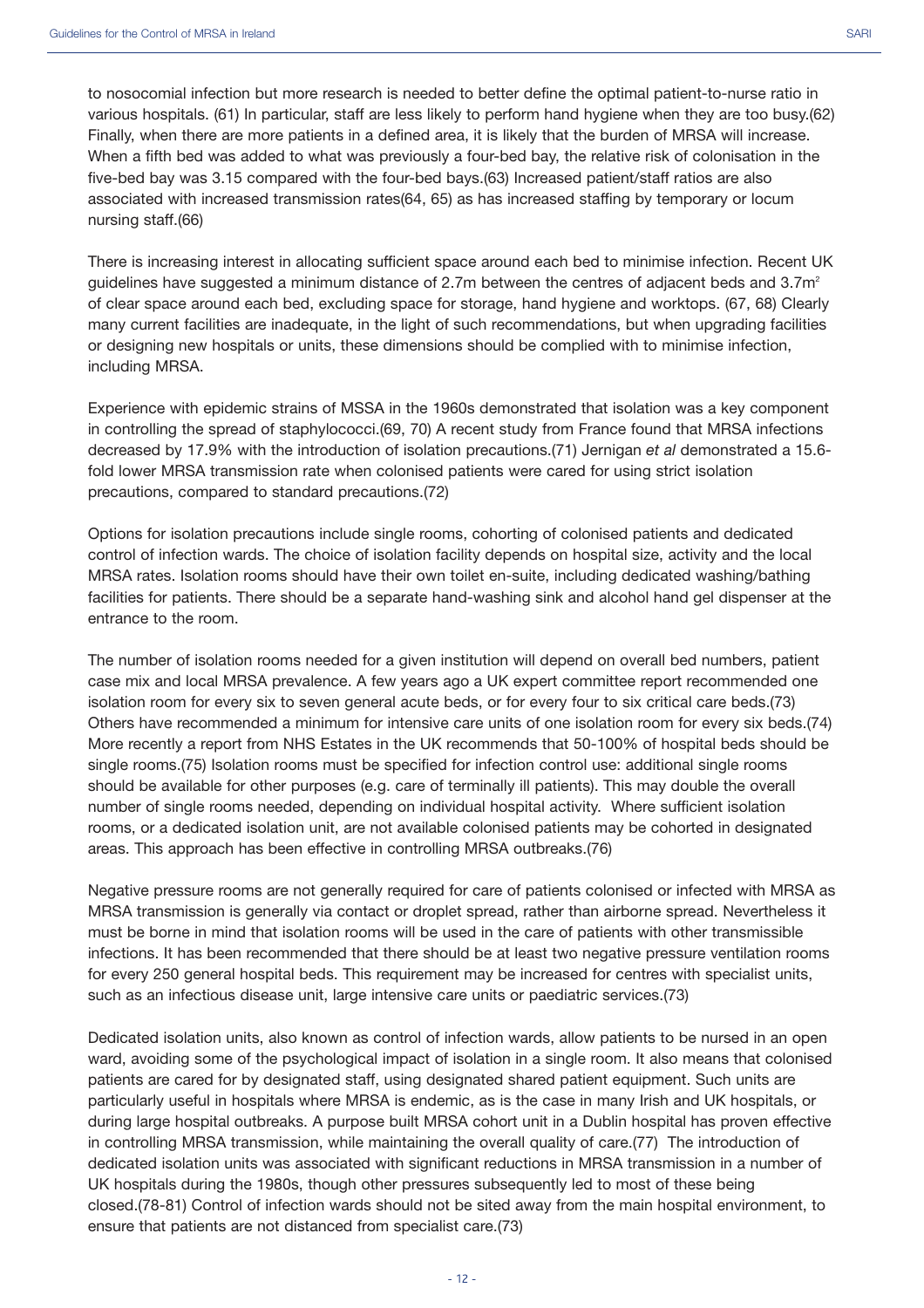#### *A.10 Eradication of MRSA carriage (decolonisation)*

MRSA decolonisation refers to the use of

- (a) Topical agents such as nasal ointment and bodywash/shampoo, to eradiate nasal and skin carriage
- (b) Use of systemic antibiotics to clear persistent carriage, for example persistent throat carriage.

The efficacy of any decolonising regimen will depend on the number of patient sites colonised with MRSA, presence of wounds, extensive skin lesions, gastrointestinal colonisation, foreign bodies such as urinary catheters, PEG (percutaneous gastrostomy) tubes, haemodialysis lines, etc.

Although staff carriage of MRSA may be responsible for transmission, detailed studies on this are few, and often staff carriage is transient. Compliance with good practice including the wearing of protective clothing and hand hygiene measures should minimise the risk of cross-infection. However, there may be situations where epidemiological or other evidence suggests that persistence of MRSA in a clinical area may be due to staff carriage and transmission.

#### *A.10.1 Nasal decolonisation*

Topical nasal mupirocin (2% in paraffin base) eliminates nasal carriage of MSSA (82), but up to 30% of individuals become recolonised again 12 weeks after completion of a mupirocin course. However, Kluytmans *et al* found that the incidence of post-operative cardiothoracic wound infection fell from 7% (among historical controls) to 2% in patients treated with a five day course of intranasal mupirocin starting one day before surgery.(83) In another study among cardiac surgery patients by Yangco *et al*, perioperative nasal mupirocin reduced the incidence of *Staphylococcus aureus* sternotomy wound infection, but did not reduce the overall incidence of post-operative sternotomy infection (1.4%).(84) Mupirocin has also been used to eradicate nasal colonisation with MSSA in patients undergoing chronic haemodialysis or peritoneal dialysis and reduced the incidence of invasive staphylococcal infection in several studies.(85, 86)

Mupirocin has been used in conjunction with other infection control measures to reduce transmission of MRSA, and MRSA decolonisation leading to a lower incidence of invasive infection in at-risk patients. MRSA eradication was achieved in 25% of patients who received intra-nasal mupirocin/chlorhexidene baths compared with 18% eradication in those who received placebo/chlorhexidene baths.(87) Unfortunately the emergence of mupirocin resistance both low (MIC 4-256mg/L) and high level (MIC > 256mg/L) has been reported when mupirocin has been used widely and for prolonged periods in endemic MRSA settings. It is advised that extensive use of topical mupirocin should be avoided in settings where MRSA is endemic.(88)

Preliminary evaluation of newly tried agents such as povidone-iodine cream, tea tree oil, and extract of green tea have been reported, and recently investigators have attempted 'bacterial interference therapy' with the aim of eradicating MRSA colonisation by artificial implantation of non pathogenic corynebacterium species to the anterior nares.(89) However, further studies are awaited to determine if the potential of these products is realised in clinical practice.

#### *A.10.2 Decolonisation of non-nasal sites*

Recommendations in this area are based on evidence and consensus from previous guidelines.(58, 60, 90) Eradication of carriage of MRSA, from sites other than the nose, may fail. Prolonged repeated courses of decolonisation regimens are not likely to be effective but may lead to the development of resistance to some topical disinfectants or antiseptics, or result in side effects for the patient.

Topical 4% chlorhexidence bodywash/ shampoo or 7.5% povidone iodine are equally efficacious for decolonisation of non-nasal sites. 2% Triclosan is not currently available. For patients with eczema, dermatitis or other skin condition and MRSA colonisation or infection, the priority is to treat the underlying skin condition, because by returning the skin to normal or near normal health, this will reduce the risk of MRSA shedding. Advice on suitable topical eradication protocols for such patients should be sought from a consultant dermatologist. Emollients, with or without an added antiseptic with activity against MRSA, may be useful for topical treatment of MRSA colonised patients with dermatological problems, but these should only be prescribed on the advice of a dermatologist.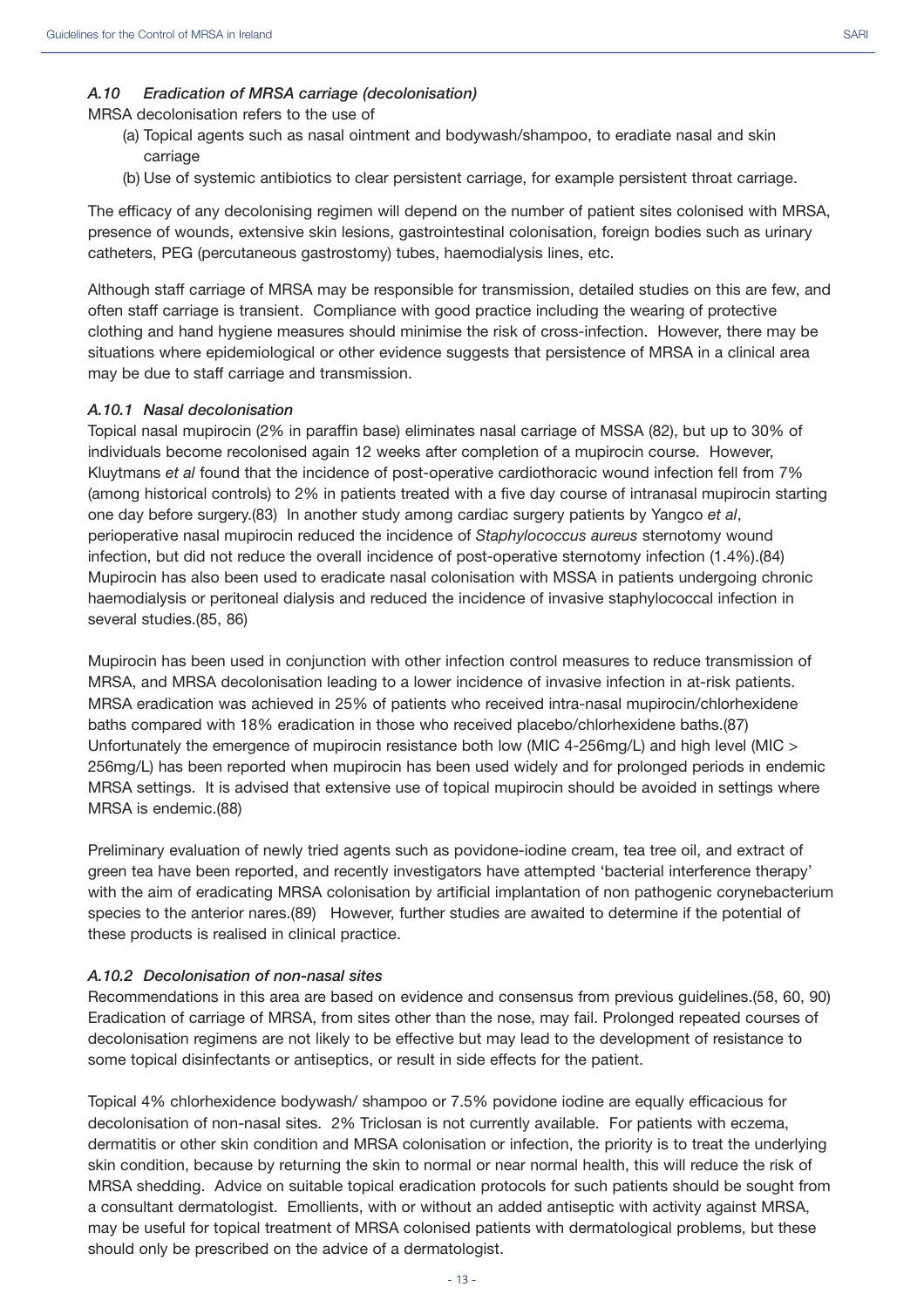#### *A.10.3 Decolonisation of throat carriage*

The role of the throat in the transmission of MRSA is uncertain. Systemic treatment should be considered only in exceptional circumstances, for example evidence of transmission from a throat carrier, when throat carriage is contributing to a continuing outbreak, or when the patient carrying MRSA in the throat has already experienced one or more episodes of invasive infection. The reasons for using systemic antibiotics must be clearly explained to the patient or member of staff. The advice of a consultant microbiologist should always be sought before initiating such therapies

#### *A.11 Responsibility and accountability*

All healthcare workers, both in the acute hospital, in community and in other units, have a responsibility to minimise the occurrence of infection. The ultimate responsibility for the implementation of guidelines, however, rests with senior management or the Chief Executive of the institution. Senior management should take advice from infection control teams on the implementation locally of national guidelines, including those on the prevention and control of MRSA. All healthcare institutions need to be motivated to ensure the highest standards of care, including those that minimise the occurrence of hospital-acquired infection. Therefore, adequate resources should be allocated to ensuring that these guidelines can be implemented, and where this is not possible in the short term, measures should be undertaken to ensure that as far as possible best practice can be implemented. However, future planning must incorporate strategies to provide the resources to implement them in the future. Such an approach will benefit patients by minimising patient morbidity and mortality from hospital-acquired infection, enhance the status of the healthcare institution, reduce the possible consequences of occupational-acquired infection, including even MRSA, and contribute to a climate of quality healthcare provision.

#### *A.12 Basis for revised MRSA guidelines and strength of evidence*

In recent years, guidelines on the control and prevention of MRSA have been developed and published in the UK (Community and Hospital),(60, 91) the United States of America (41) and New Zealand.(55) The groups that have published these guidelines have reviewed the literature and made their recommendations, in many instances, on observations or based upon expert opinion, rather than on randomised clinical trials, which are relatively rare. This reflects the literature on hospital infection control in general, which is largely based upon descriptions of outbreaks, observational studies and retrospective analyses. The SARI Infection Control Subcommittee was strongly of the view that it would not be productive to conduct another literature search and assessment, as this was unlikely to alter significantly the subsequent recommendations and because it would take a considerable amount of time and require significant resources. Consequently the recommendations that follow are based on these guidelines and are applied to Irish settings. The Subcommittee took cognisance of the approaches adopted in countries with very low levels of endemic MRSA, such as Finland and the Netherlands.(8, 57) While the core principals of MRSA control used in these countries (such as surveillance, patient isolation and hand hygiene) are the same as those contained in this guideline document, the Subcommittee felt that the overall approach may not reflect appropriate practice in this country where many healthcare institutions have endemic MRSA.

The strength of each recommendation or its grade is based on that used recently in the UK when producing guidelines for the prevention of healthcare-associated infections in the community.(92) These are as follows

| Grade A | Evidence from meta-analysis of randomised controlled trials or from at least one<br>randomised controlled trial.                       |
|---------|----------------------------------------------------------------------------------------------------------------------------------------|
| Grade B | Evidence based on one controlled trial without randomisation, a quasi-experimental study,<br>or extrapolated from category 1 evidence. |
| Grade C | Evidence from comparative studies, correlation studies, case-control studies or<br>extrapolated from category A or B.                  |
| Grade D | Evidence from expert committees, reports or opinions and/or the clinical experience of<br>respected authorities.                       |

These guidelines do not specifically deal with the best approach to the laboratory detection of MRSA which requires a major review and close collaboration between relevant professional bodies such as the

 $-14-$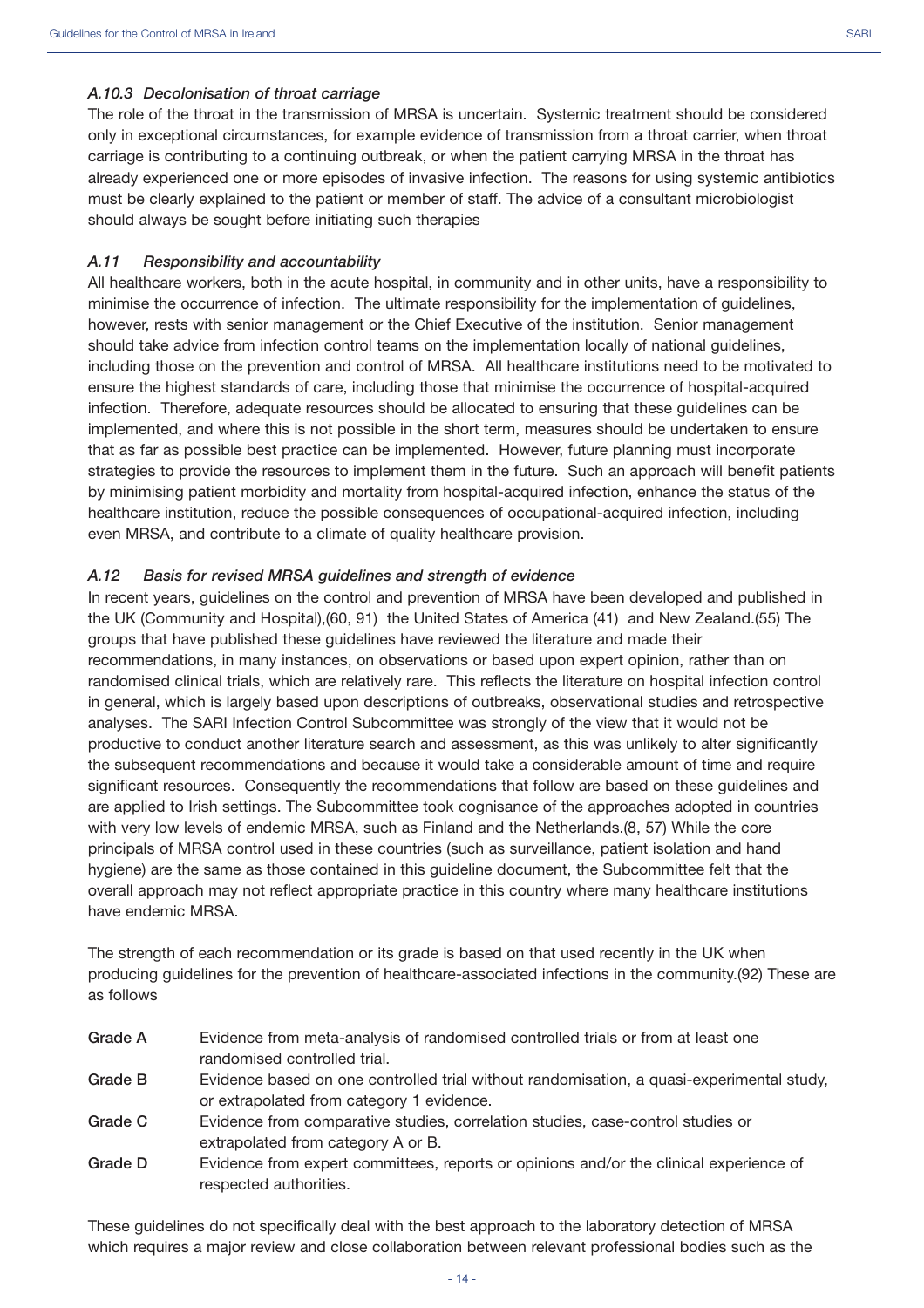**The Infection Control Subcommittee, when reviewing the literature and the evidence, undertook to provide guidelines according to what is currently consistent with best practice. However, it is acknowledged that in many healthcare settings in Ireland, it will not be possible to implement much of what follows despite the best efforts of all healthcare professionals, because of inadequate resources, sub-optimal infrastructure and a lack of access to relevant expertise locally. Nonetheless, these are guidelines that all healthcare facilities should aspire to implement. Where it is not possible to implement some or part of the recommendations, the reasons for this should be highlighted to senior management. In this way, it is hoped that these guidelines, in tandem with other measures, will heighten the profile of infection control and prevention, and also facilitate the provision of the appropriate resources.**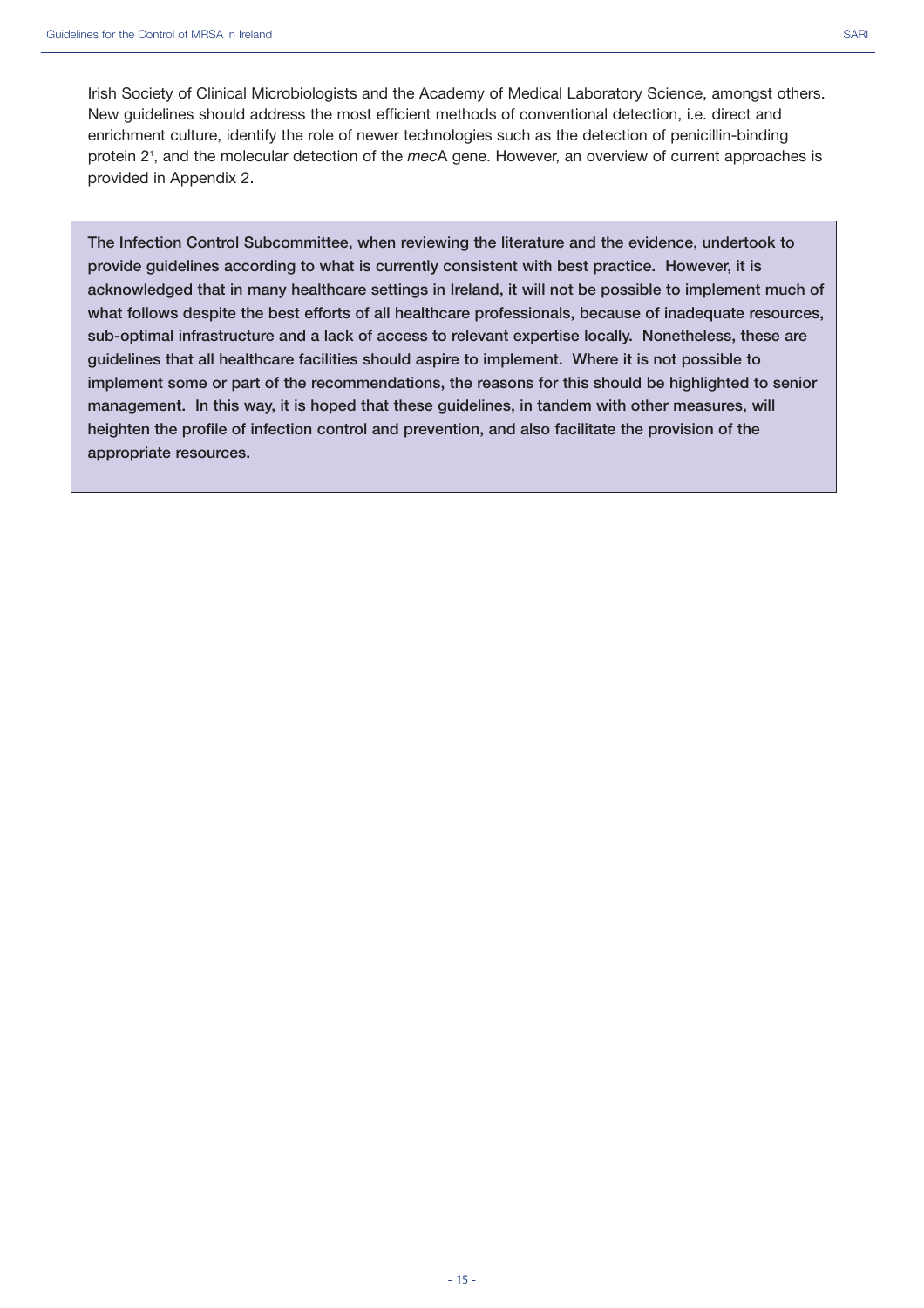# B Recommendations

#### *B1. Prevention and control in hospitals*

#### **B.1.1 General measures**

#### *B.1.1.1Infection control measures*

Hand hygiene must be carried out: • Before and after each patient contact • Before and after handling or manipulation of any invasive device • Before entering and upon leaving critical care areas, isolation rooms and areas used for cohorting of MRSA cases Cuts or breaks in the skin of carers should be covered with impermeable dressings. The hospital environment must be visibly clean, free of dust and soilage, and acceptable to patients, visitors and staff, and all hospital surfaces should be intact and made of a durable, washable material. This is fundamental to the control of all healthcare-associated infections, including MRSA Hospital management should ensure that all hospital staff (including supervisory staff) involved in cleaning processes must be trained, and certified as competent in such processes. Training should commence within the first week of employment. The Chief Executive Officer, or equivalent, of every healthcare facility must take corporate **Grade D** responsibility for ensuring cleanliness standards are maintained and for providing adequate resources for both cleaning and training. National recommendations on hand hygiene should be followed. All healthcare staff should comply with best practice for insertion and care of invasive medical devices, such as intravascular catheters, urinary catheters etc. Additional cleaning and disinfection measures are necessary on discharge of MRSA patients and in outbreak situations *B.1.1.2 Antibiotic stewardship*  Inappropriate or excessive antibiotic therapy and prophylaxis should be avoided in all healthcare settings. Particular attention should be given to obtaining an accurate diagnosis when considering antibiotic therapy and ensuring that antibiotic therapy, if required, is appropriate to the diagnosis. Antibiotics should be given at the correct dosage, correct timing and for an appropriate **Grade A Grade B Grade C Grade D Grade D Grade C Grade C Grade B Grade B**

duration. Excessive duration of antibiotic therapy is particularly associated with selection of resistance and should be avoided.

The use of glycopeptide antibiotics should be limited to situations where their use has been shown to be appropriate. Prolonged courses of glycopeptide therapy should be avoided, if possible, as this is strongly associated with the selection of glycopeptide resistance. **Grade C**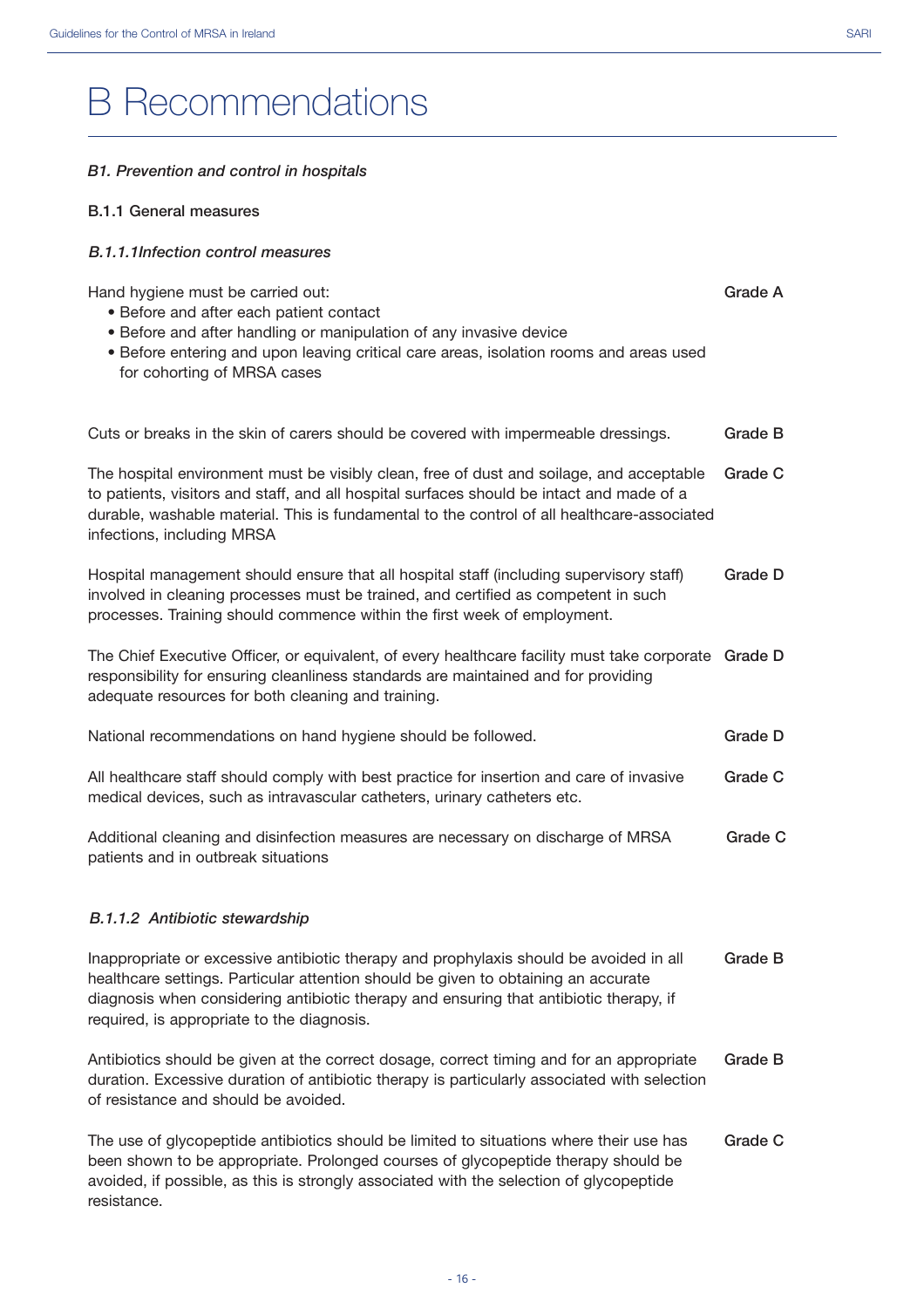| The use of broad-spectrum antibiotics, particularly third generation cephalosporins and<br>fluoroquinolones, should be restricted. Restriction of broad-spectrum antibiotic use is<br>particularly important in healthcare institutions where MRSA is endemic.                                                                                                                                                                                                                                                                                                                                                                 | <b>Grade B</b> |
|--------------------------------------------------------------------------------------------------------------------------------------------------------------------------------------------------------------------------------------------------------------------------------------------------------------------------------------------------------------------------------------------------------------------------------------------------------------------------------------------------------------------------------------------------------------------------------------------------------------------------------|----------------|
| Healthcare institutions should institute antibiotic stewardship programmes, in line with<br>the recommendations of the SARI Hospital Antibiotic Stewardship Working Group<br>(Appendix 4). Key components of such programmes include identification of key<br>personnel with responsibility for antibiotic stewardship, surveillance of antibiotic<br>resistance and antibiotic consumption, strategies to optimise clinical management of<br>infections, local antibiotic formularies and guidelines, point of prescribing interventions<br>and prescriber education.                                                         | <b>Grade D</b> |
| B.1.2. Specific measures to control and prevent MRSA                                                                                                                                                                                                                                                                                                                                                                                                                                                                                                                                                                           |                |
| B.1.2.1 Surveillance and screening of patients<br>Effective control strategies are dependent on good surveillance data and early detection.<br>Detecting MRSA carriage depends on many factors including the laboratory methods<br>used, the number of times the patient is screened, the types of samples obtained, and<br>when they are obtained. Although there are a variety of options in terms of which<br>samples to take, those outlined below are the most useful, when conducting routine<br>surveillance. Patients who should be screened for MRSA include:                                                         | <b>Grade C</b> |
| • Patients known to be previously positive and who are being re-admitted to<br>hospital<br>. Patients admitted from another hospital or health-care facility, unless that<br>hospital or facility is known to be free of MRSA<br>• During an outbreak as determined by the infection control team<br>• Patients with non-intact skin, including wounds and ulcers<br>· Patients due to undergo elective high-risk surgery (e.g. cardiothoracic surgery,<br>orthopaedic implant surgery)<br>. On admission to ICU/high-risk areas, with weekly screening thereafter<br>• Other patients, as determined by local risk assessment |                |
| There is no indication for the routine screening of patients prior to discharge, ie<br>discharge screening.                                                                                                                                                                                                                                                                                                                                                                                                                                                                                                                    | <b>Grade C</b> |
| When screening patients, swabs from the anterior nares, perineum or groin, any skin<br>lesions (e.g. surgical site) and any medical device sites (e.g. urinary catheter, central<br>venous catheter) should be obtained from the patient. Other samples may be taken,<br>e.g. throat swab, if MRSA is persistent following attempts at decolonisation.                                                                                                                                                                                                                                                                         | <b>Grade C</b> |
| Periodic e.g. weekly surveillance cultures, should continue to be taken from patients<br>remaining in high-risk areas of the hospital, e.g. ICU, special baby care unit, orthopaedic<br>unit, solid organ or bone marrow transplant unit, and especially where MRSA is epidemic<br>or where it has been endemic in the past.                                                                                                                                                                                                                                                                                                   | <b>Grade C</b> |
| Patients, with MRSA, who have had three consecutive negative sets of screening<br>samples, at least 72 hours apart, after decolonisation regimens, can be removed from<br>isolation. However, such patients should continue to be screened at weekly intervals<br>whilst in hospital. Patients, with MRSA, who have wounds or large areas of non-intact<br>skin (e.g. decubitus ulcers) are not likely to lose MRSA and generally require isolation<br>until the wound is healed. When re-admitted to hospital in the future, these patients<br>should be placed in isolation pending the results of screening samples.        | Grade C        |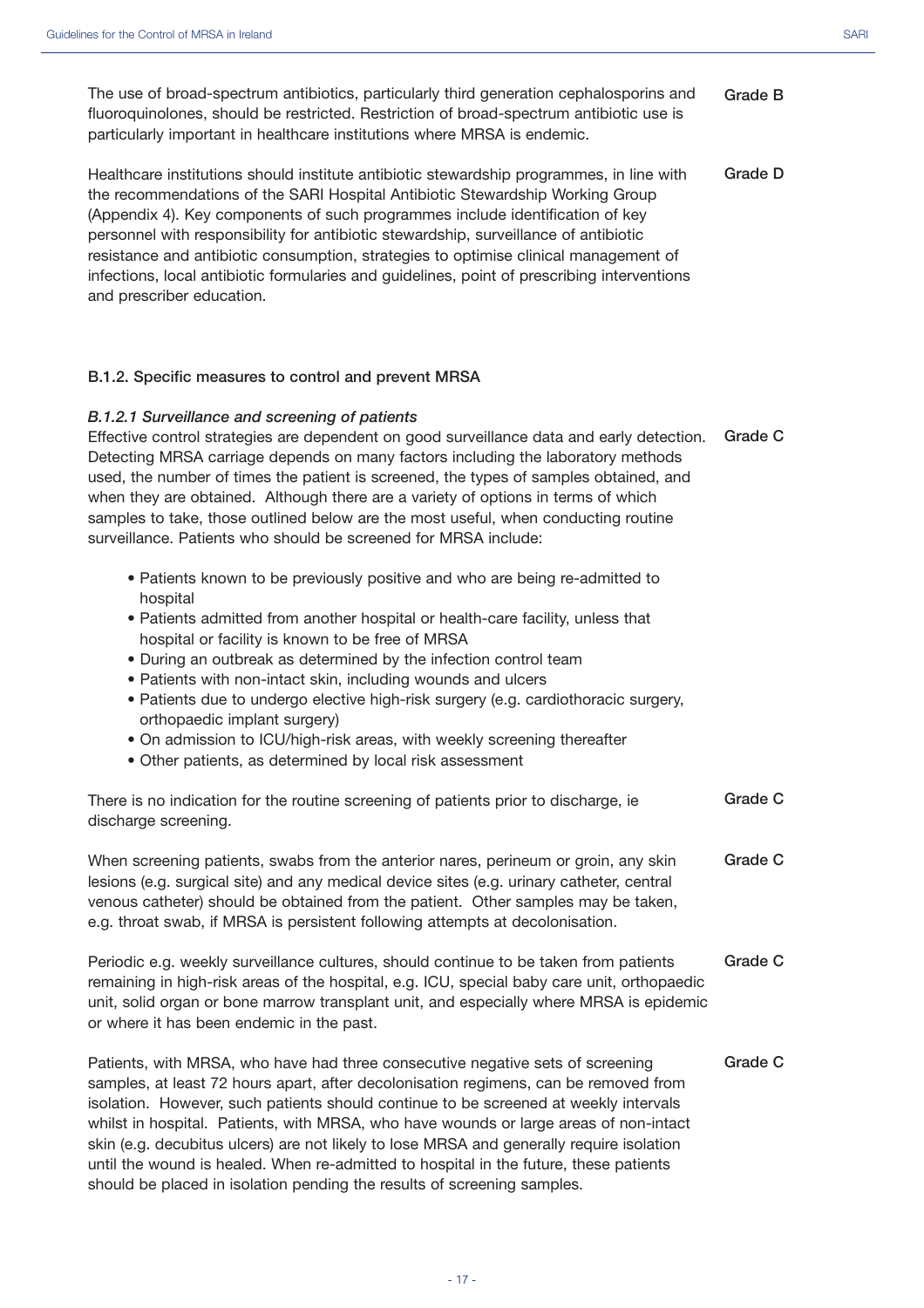| Acute hospitals should carry out surveillance for MRSA. This should include rates of invasive       | Grade B |
|-----------------------------------------------------------------------------------------------------|---------|
| MRSA infection, rates of nosocomial MRSA acquisition and the proportion of Staph. aureus            |         |
| blood culture isolates resistant to methicillin. This data should be regularly fed back to hospital |         |
| clinicians and other staff, including hospital management.                                          |         |
|                                                                                                     |         |
|                                                                                                     |         |
| B.1.2.2                                                                                             |         |

#### *Surveillance and screening of staff*

| <b>Grade C</b><br>The screening of staff on a routine basis, e.g. pre-employment, or at regular intervals is not |  |
|------------------------------------------------------------------------------------------------------------------|--|
| indicated, but may be considered in hospitals where MRSA is not endemic or for specific units                    |  |
| on the basis of local risk assessment.                                                                           |  |

The screening of medical, nursing and other health-care staff may be indicated during the investigations of an outbreak where MRSA persists or where an unusual strain of MRSA is isolated. However, this should be discussed with the healthcare workers involved and should be carried out by the Occupational Health Department in collaboration with and after discussion with the Infection Control Team. **Grade C**

A nasal swab and a swab from any skin lesion are usually sufficient when initially screening staff for MRSA. Full screening is necessary after an initial MRSA positive site. **Grade C**

Unless staff identified as carrying MRSA work in high-risk wards, i.e. intensive care units, neonatal units, orthopaedic units, solid organ or bone marrow transplant unit, they should not be excluded from work. Staff working in these areas should be excluded from work, or reassigned to a low-risk area, for 48 hours only from the start of decolonisation therapy. **Grade C**

#### *B.1.2.3*

#### *Patient isolation and cohorting*

Every hospital must take steps to prevent patient overcrowding and understaffing, in order to minimise the risk of MRSA transmission. **Grade B**

| Multi-bedded general wards or units should have at least 2.9 metres between the centres of  | Grade D |
|---------------------------------------------------------------------------------------------|---------|
| adjacent beds. If this is currently not the case, future refurbishment should address this. |         |
| Greater space between beds is required for high-risk units.                                 |         |

Hospitals should have a minimum of one isolation room for every six to seven general acute beds, and at least one isolation room for every four to six critical care beds. Hopitals should provide appropriate hand hygine and bathroom facilities to facilitate infection control and phase out multi-bedded rooms wherever possible. When building new hospitals or units at least 50% of beds should be in single rooms, with appropriate facilities for patient isolation. **Grade D**

Risk stratification must be performed to identify areas where MRSA infection results in high morbidity and mortality and where therefore patient isolation or cohorting is essential. Isolation or cohorting is essential in high-risk areas, i.e. ICUs, orthopaedic units, vascular surgery units, transplant units and other specialised clinical areas with vulnerable patients. **Grade B**

Hospitals with endemic MRSA should consider the establishment of a dedicated isolation unit or control of infection ward. Control of infection wards should not be sited away from the main hospital environment to ensure that patients are not distanced from specialist care. **Grade D**

Where sufficient isolation rooms or a dedicated isolation unit are not available, colonised patients may be cohorted in designated areas with designated staff, e.g. a six-bedded room on a ward may be used to isolate MRSA patients. **Grade C**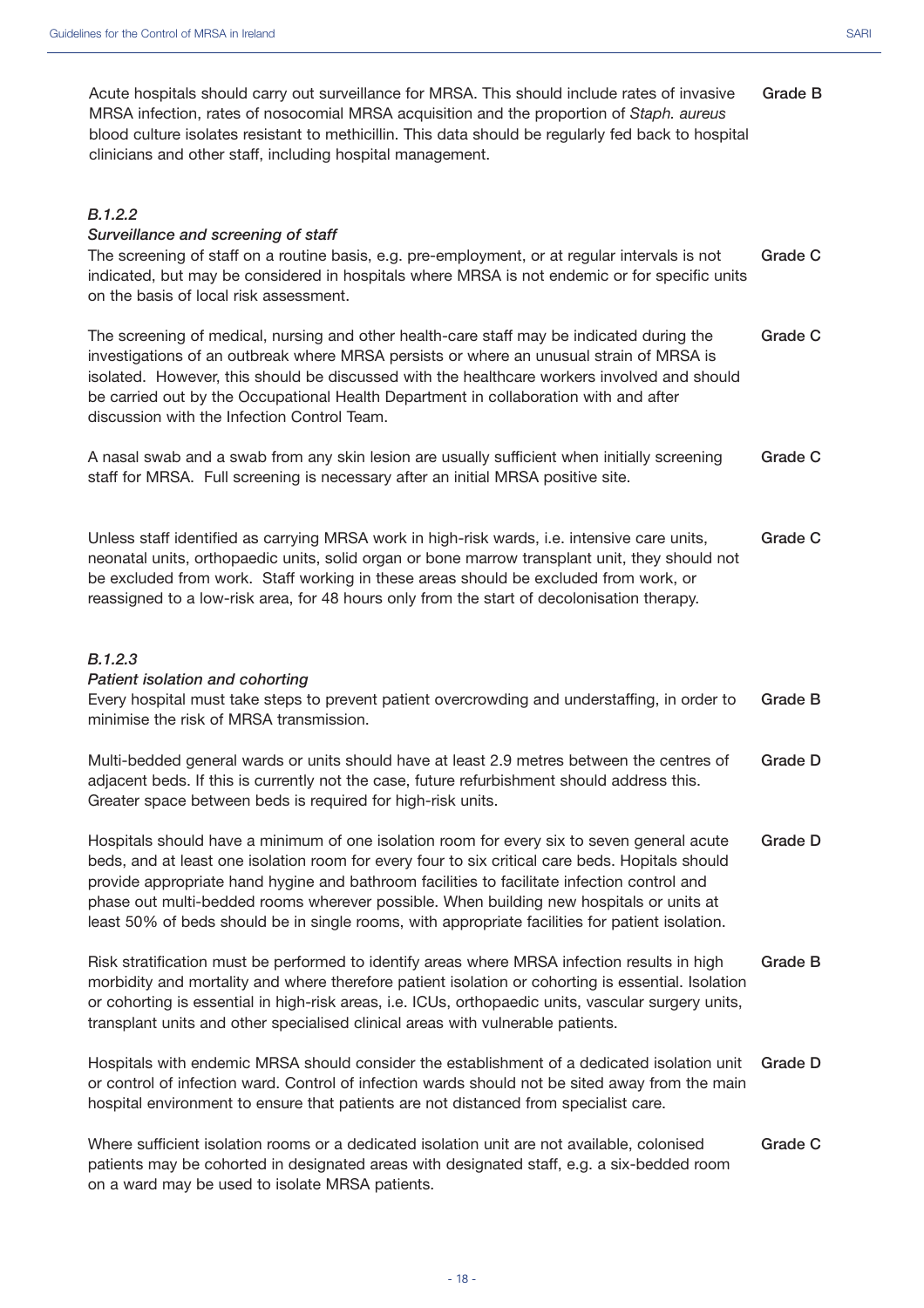| Patient care equipment such as blood pressure cuffs and stethoscopes should be designated<br>for use only on a single patient who is colonised or infected with MRSA. Patients' charts<br>including observation charts and drug charts should be kept outside the patients' room.                                                                                                                                                                                                                                                                                                                                                                                           | Grade D |
|-----------------------------------------------------------------------------------------------------------------------------------------------------------------------------------------------------------------------------------------------------------------------------------------------------------------------------------------------------------------------------------------------------------------------------------------------------------------------------------------------------------------------------------------------------------------------------------------------------------------------------------------------------------------------------|---------|
| The number of healthcare staff who have direct contact with patients colonised or infected with<br>MRSA should be kept to a minimum. Staff with exfoliative skin lesions should be excluded from<br>the care of patients colonised or infected with MRSA.                                                                                                                                                                                                                                                                                                                                                                                                                   | Grade D |
| Isolate or cohort all national and international patient transfers to an acute setting, until MRSA<br>screens are negative.                                                                                                                                                                                                                                                                                                                                                                                                                                                                                                                                                 | Grade C |
| Isolate or use contact precautions for all patient transfers into high-risk units (critical care areas,<br>cardiothoracic units, orthopaedics, trauma, vascular surgical units and transplant units) from non<br>-high risk areas (medical and care of elderly unit) within the same institution until MRSA screens<br>are negative.                                                                                                                                                                                                                                                                                                                                        | Grade B |
| Isolate or use contact precautions for all known MRSA cases upon admission and all new MRSA Grade B<br>cases upon identification in high-risk areas (critical care units, orthopaedics, surgical wards and<br>transplant units).                                                                                                                                                                                                                                                                                                                                                                                                                                            |         |
| Isolate patients that are likely to shed MRSA in high numbers, e.g. patients with eczema until<br>advised by the local infection control team.                                                                                                                                                                                                                                                                                                                                                                                                                                                                                                                              | Grade B |
| Where a new case of MRSA is identified in an open room on a high-risk area, all other patients<br>within the room should be screened for MRSA.                                                                                                                                                                                                                                                                                                                                                                                                                                                                                                                              | Grade C |
| Patients awaiting the results of MRSA screening should be nursed in isolation if any of the<br>following apply:<br>a) Previously colonised or infected with MRSA<br>b) Recent or frequent hospital admissions<br>c) Transferred from another healthcare institution (unless that institution is known to be free<br>from MRSA)<br>d) Inpatient in another healthcare institution within the previous six months (unless that<br>institution is known to be free of MRSA)<br>e) Patient with skin ulcers or chronic wounds                                                                                                                                                   | Grade C |
| Healtcare facilities should ensure that patients who are found to carry MRSA are informed of this<br>and provided with appropriate information. Information leaflets on MRSA should also be<br>available for all patients, carers and family members, as well as visitors to the healthcare facility.                                                                                                                                                                                                                                                                                                                                                                       | Grade D |
| B.1.2.4<br><b>Eradication of MRSA carriage</b><br>Patients colonised with MRSA who are due to undergo an elective operative procedure, have a<br>prosthesis in situ or are in a clinical area where there is a high risk of colonisation leading to<br>invasive infection, e.g. the ICU, should undergo decolonisation. A risk assessment of other<br>patients such as long stay patients or patients with chronic nasal colonisation should be carried<br>out to determine if nasal decolonisation should be attempted in these patients. However,<br>excessive use of nasal decolonisation agents should be avoided as this may select for<br>resistance to these agents. | Grade C |
| Apply a small amount of 2% mupirocin in paraffin base (with cotton swab or gloved tip of little<br>finger) to the inner surface of each nostril (anterior nares) three times daily for five days. Apply<br>enough to cover the inner surface. Pinch the distal end of nose gently after application, the<br>patient should be able to taste mupirocin at the back of the throat a minute or so later.                                                                                                                                                                                                                                                                       | Grade B |

Sample anterior nares at least 48 hours after completing a course of treatment. If the swab remains positive for MRSA, repeat the course once only and consider checking for throat colonisation. Repeated courses of mupirocin treatment may lead to mupirocin resistance. **Grade B**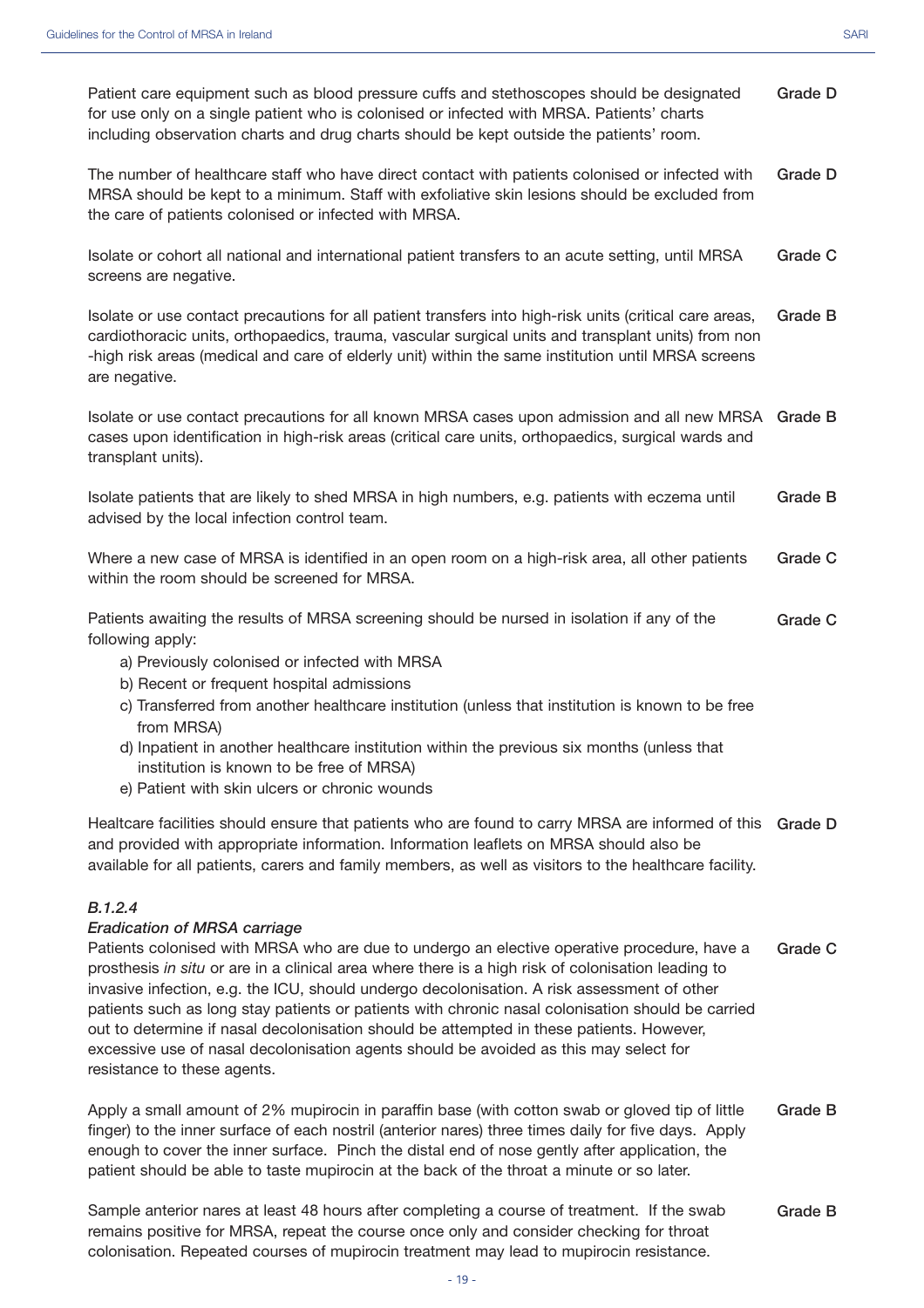| If the MRSA strain is mupirocin high-level resistant, or is not eradicated after two courses of<br>treatment, consider an alternative such as Naseptin™ (0.5% neomycin + 0.1% chlorhexidene),<br>chlorhexidene cream, bacitracin, or povidone iodine ointment.                                                                                                                                                                                                                                                                                                                                                                                        | Grade B |
|-------------------------------------------------------------------------------------------------------------------------------------------------------------------------------------------------------------------------------------------------------------------------------------------------------------------------------------------------------------------------------------------------------------------------------------------------------------------------------------------------------------------------------------------------------------------------------------------------------------------------------------------------------|---------|
| Patients should bathe daily for five days with an antiseptic detergent, if the patient's skin<br>condition allows, such as 4% chlorhexidine, or 7.5% povidone-iodine. The skin should be<br>moistened and the antiseptic-detergent applied thoroughly to all areas before rinsing in the<br>bath or shower. Special attention should be paid to known possible carriage sites including<br>axilla, groin, perineum and buttock area. The antiseptic detergent should also be used for all<br>other washing procedures and for bed bathing. If MRSA is not eradicated, the course may be<br>repeated and may be continued if tolerated by the patient. | Grade B |
| Hair should be washed twice weekly with an antiseptic detergent.                                                                                                                                                                                                                                                                                                                                                                                                                                                                                                                                                                                      | Grade B |
| After satisfactory completion of a course of treatment, clean clothing, bedding, towels and<br>flannel should be provided, in addition to regular changes of clothing, bed linen etc.                                                                                                                                                                                                                                                                                                                                                                                                                                                                 | Grade C |
| Antibiotic courses for eradication of throat carriage should only be considered if there is<br>documented persistent throat carriage and usually not be repeated since side effects are<br>common and increase with the length of treatment.                                                                                                                                                                                                                                                                                                                                                                                                          | Grade B |
| If eradication of throat carriage is required, rifampicin and fusidic acid, or trimethropim<br>combined with either rifampicin or fusidic acid, according to susceptibility results, should be<br>given for five days.                                                                                                                                                                                                                                                                                                                                                                                                                                | Grade C |
| The value of local treatment for throat carriage such as antiseptic gargles or sprays is<br>uncertain, but may reduce the organism load.                                                                                                                                                                                                                                                                                                                                                                                                                                                                                                              | Grade C |
|                                                                                                                                                                                                                                                                                                                                                                                                                                                                                                                                                                                                                                                       |         |
| B.1.2.5.<br>Recommendations for control of glycopeptide-intermidiate and glycopeptide-resistant<br>strains of Staphylococcus aurues (GISA/GRSA)                                                                                                                                                                                                                                                                                                                                                                                                                                                                                                       |         |
| Hand hygiene, before and after every contact with the patient or their immediate environment,<br>is essential.                                                                                                                                                                                                                                                                                                                                                                                                                                                                                                                                        | Grade A |
| It is essential that isolates that are non-susceptible or are fully resistant to vancomycin, or<br>other glycopeptides, are detected rapidly in the laboratory and that this is communicated as<br>soon as possible to the infection control team.                                                                                                                                                                                                                                                                                                                                                                                                    | Grade D |
| Infection control teams should initiate an epidemiological and laboratory investigation to detect<br>the source of these isolates.                                                                                                                                                                                                                                                                                                                                                                                                                                                                                                                    | Grade D |
| Patients with GISA or GRSA should be placed in isolation and contact precautions, ie gowns,<br>gloves and a mask, (if splashing or aerosol production is likely), should be instituted.                                                                                                                                                                                                                                                                                                                                                                                                                                                               | Grade D |
| Nursing and medical staff should minimise the number of patients with access to the colonised<br>or infected patient with GISA/GRSA.                                                                                                                                                                                                                                                                                                                                                                                                                                                                                                                  | Grade D |
| Infection control teams should inform all personnel providing direct patient care of the<br>epidemiological significance of these strains and the requirement for additional precautions<br>(e.g. extra cleaning/disinfection).                                                                                                                                                                                                                                                                                                                                                                                                                       | Grade D |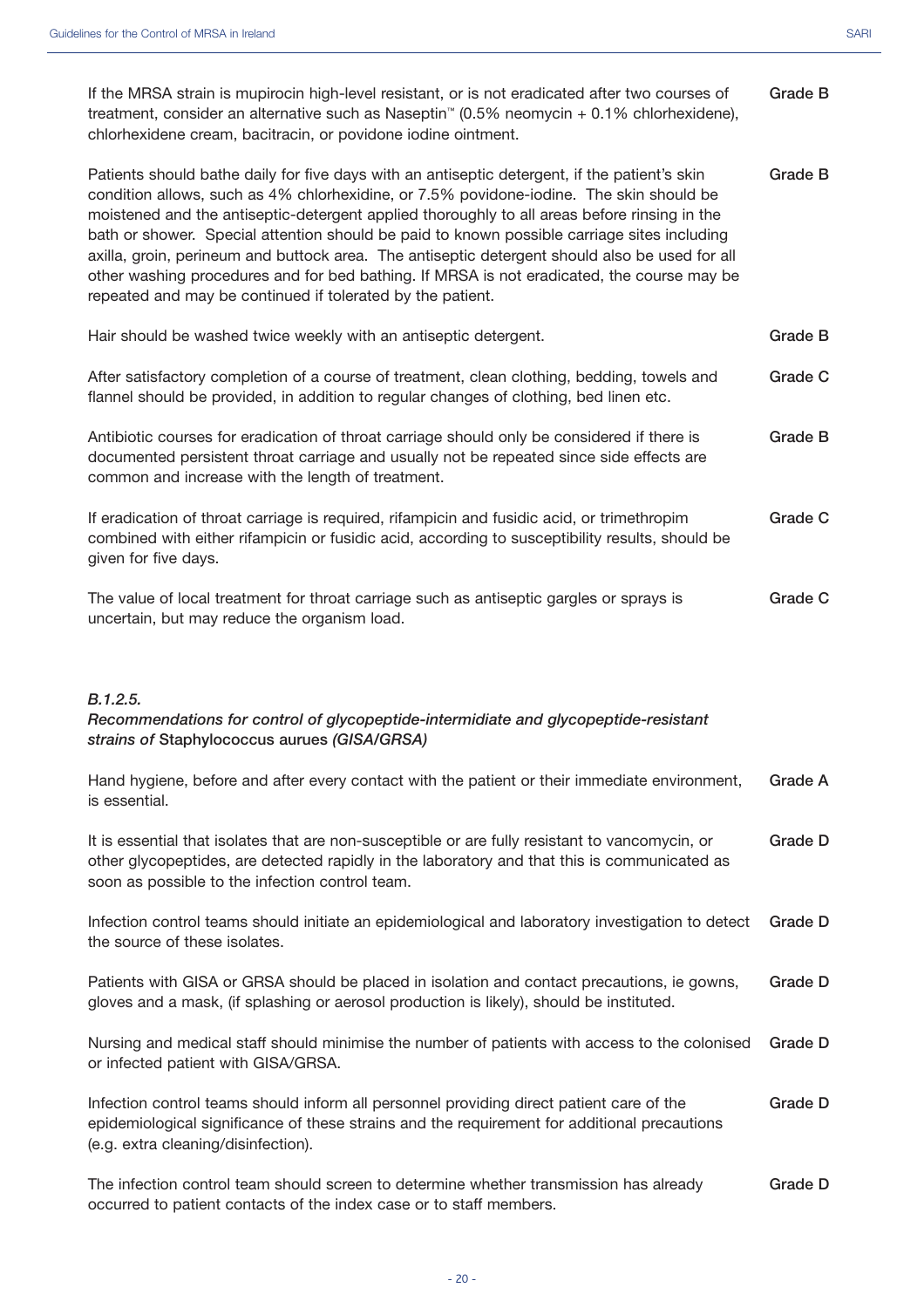Transfer of colonised or infected patients with GISA/GRSA to other wards or other hospitals should be minimised if at all possible. **Grade D**

#### *B.2 Control of MRSA in the community*

#### **B.2.1 Recommendations for care of patients with MRSA in the home**

| Good communications between hospitals discharging patients home with MRSA with carers or<br>family members, community nurses and General Practitioners (GPs), and between hospital and<br>community hospitals or long-stay residential units, are essential in minimising spread.                                                                                                                                                                                                                                                                                                                                                                                                                                                                                                | Grade D        |
|----------------------------------------------------------------------------------------------------------------------------------------------------------------------------------------------------------------------------------------------------------------------------------------------------------------------------------------------------------------------------------------------------------------------------------------------------------------------------------------------------------------------------------------------------------------------------------------------------------------------------------------------------------------------------------------------------------------------------------------------------------------------------------|----------------|
| There is little risk of transmitting MRSA to healthy people who are at low risk of becoming<br>infected. Patients should be informed that the risk to healthy relatives or others outside the<br>hospital setting is extremely small, unless they are hospital workers with patient contact when<br>they may pose a risk to other patients.                                                                                                                                                                                                                                                                                                                                                                                                                                      | Grade B        |
| Because there is little risk of transmitting MRSA to healthy members of the community and<br>there is minimal risk of them becoming infected, eradication of MRSA carriage in the community<br>is generally not required.                                                                                                                                                                                                                                                                                                                                                                                                                                                                                                                                                        | Grade D        |
| In the home, the following general precautions should be followed:<br>. Good hand washing practice is the single most important infection control measure. Care-<br>givers should wash their hands with soap and water after physical contact with the infected or<br>colonised person and before leaving the home.<br>. Disposable gloves should be worn if contact with body fluids or dressings are expected and<br>hands should be washed after removing the gloves.<br>• Cuts or breaks in the skin of carers should be covered with impermeable dressings.<br>• Linens should be changed and washed if they are soiled and on a routine basis.<br>• The patient's environment should be cleaned, using standard detergents, routinely and when<br>soiled with body fluids. | Grade C        |
| B.2.2 Recommendations for Care in Community Units                                                                                                                                                                                                                                                                                                                                                                                                                                                                                                                                                                                                                                                                                                                                |                |
| There is no indication for routine screening before hospital discharge to home or to a<br>community unit.                                                                                                                                                                                                                                                                                                                                                                                                                                                                                                                                                                                                                                                                        | Grade C        |
| The resident with MRSA should be encouraged to practice good hygiene and be assisted with<br>this if their physical or mental condition makes this difficult.                                                                                                                                                                                                                                                                                                                                                                                                                                                                                                                                                                                                                    | <b>Grade C</b> |

Isolation is not required as this may adversely affect rehabilitation of the resident. **Grade C**

The staff of the receiving community facility and the GP should be informed before transfer of a patient who is MRSA positive. Carriage of MRSA is not a contraindication to the transfer of a patient to a nursing or convalescent home. **Grade C**

Residents of community facilities colonised with MRSA should not be restricted from participation in social or therapeutic group facilities within the residence, if wounds are covered. If there is reason to think that they are shedding large numbers of bacteria (e.g. large wounds not contained by dressings, a tracheostomy with frequent coughing), or have been implicated in the development of infection in other residents, segregation may be necessary. Residential institutions should seek the advice of local Community/Public Health infection control before embarking on screening for MRSA. **Grade C**

MRSA carriers will not normally require special treatment after discharge from hospital. If a treatment course still needs to be completed in particular circumstances the infection control team should advise on this. **Grade B**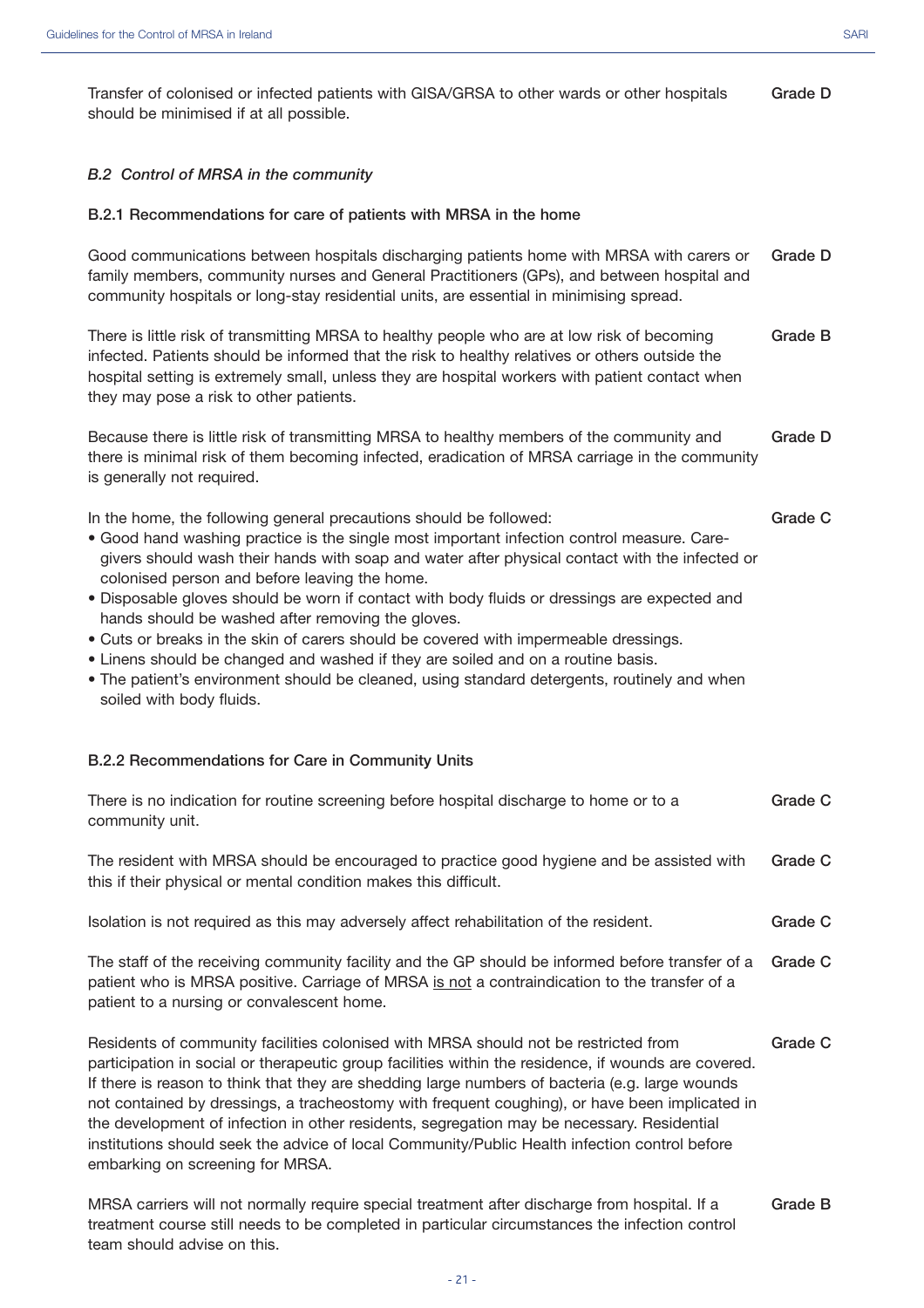| Routine facilities in all community residential care facilities should include adequate sinks, paper Grade D |  |
|--------------------------------------------------------------------------------------------------------------|--|
| towels, etc, (as detailed in the SARI Hand Hygiene guidelines) and personnel should be                       |  |
| educated on the use of invasive devices such as urinary catheters, feeding tubes,                            |  |
| tracheostomies etc.                                                                                          |  |

Residents colonised or infected with MRSA should not be placed in rooms with debilitated, non-ambulatory residents at greater risk of becoming colonised or infected, if single rooms are available or if cohorting of patients with MRSA is possible. **Grade C**

All lesions in deceased residents should be covered with impermeable dressings. Body bags are not necessary. There is negligible risk to relatives, mortuary staff, or undertakers as long as standard infection control precautions are followed. **Grade D**

#### **B.2.3 Patients with MRSA and skin ulceration or indwelling urinary catheters**

A colonised resident who has open lesions should be in a single room if available and if this will not adversely affect the resident's rehabilitation. **Grade D**

The colonised resident may join other residents for social activities in the sitting room, dining room and other communal areas provided their sores or wounds are kept covered with an appropriate dressing, preferably impermeable. **Grade D**

| Equipment with which the MRSA colonised resident has been in contact, such as a commode, Grade D |  |
|--------------------------------------------------------------------------------------------------|--|
| should be cleaned with detergent and hot water. Chemical disinfection is not required.           |  |

| Cutlery, crockery, and healthcare-risk waste should be dealt with as per normal routine. No | Grade D |
|---------------------------------------------------------------------------------------------|---------|
| additional measures are required.                                                           |         |

Clothes and bedding should be machine-washed, preferably on a hot wash setting, or drycleaned if unsuitable for machine washing. **Grade D**

#### **B.2.4 Course of action if there is spread of MRSA infection in a community unit**

It is important that community residential facilities have appropriate infection control arrangements for the management of a growing infection problem, such as MRSA. Isolation of patients/residents is generally not required, other than in exceptional circumstances. **Grade D**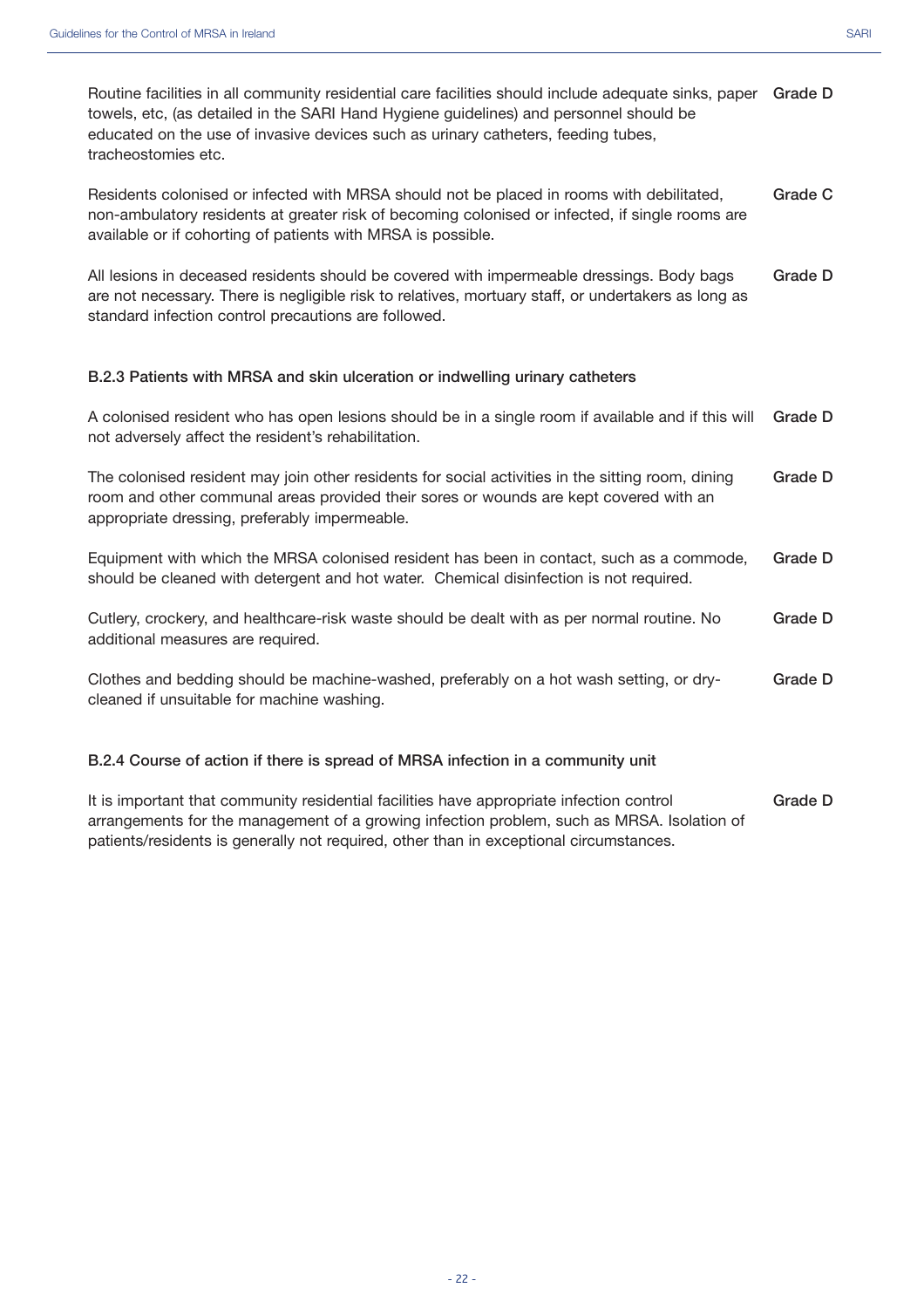# **Conclusions**

#### *C.1 Overview of measures and their importance*

The basis of measures to control the emergence and spread of MRSA are good professional practice, e.g. hand hygiene, adequate resources allocated to cleaning, early identification of patients with MRSA through selective screening, patient isolation and cohorting in hospital, prudent antibiotic use and specific measures to eradicate carriage, where appropriate. MRSA control measures should be seen in the context of an overall strategy to prevent infection in both acute hospitals and in community units.

There is not unaminous agreement that specific measures should be taken to control MRSA. Some would argue that MRSA control measures should be subsumed into general measures to control hospitalacquired infection because it is believed that these bacteria do not spread, are not particularly virulent and that measures specifically advocated to control MRSA may be counter-productive in terms of diverting energies away from other important aspects of infection prevention.(93-95) However, the SARI Infection Control Subcommittee disagrees with this minority view and believes that specific measures to control MRSA are justified. This conviction is based on the recent literature, which confirms the clinical significance of MRSA, e.g. additional difficulties in treating bloodstream infection.

The impact of MRSA depends on the patient population and their susceptibility to infection. Susceptibility to infection is greatest in acute hospitals, especially in critical care areas such as ICUs, but is much less in non-acute units such as long-stay community units. Consequently, the Subcommittee has endeavoured to adapt best practice to patient needs and to take cognisance of where the patient may be, i.e. in an acute hospital or in a long-stay community institution.

The Subcommittee has specifically addressed the need to provide guidelines for community units, and not just for acute hospital units, and has also addressed the emergence of MRSA strains that may be less susceptible or even resistant to glycopeptides, e.g. vancomycin and teicoplanin. The effective implementation of measures to control MRSA will assist in helping to prevent the emergence of these strains in Ireland.

MRSA control measures should be a component of an institution-wide approach to optimal patient care. Success in controlling MRSA is possible, as the evidence from other countries such as the Netherlands shows, but to achieve this does require resources, i.e. adequate numbers of personnel, sufficient space and adequate facilities, and expertise locally in infection control, as well as the support and endorsement of health authorities. Furthermore, the general and specific measures implemented to control MRSA will, help contain the emergence and spread of other antibiotic-resistance bacteria, minimise adverse patient events in terms of hospital or institution-acquired infections, contribute to the containment of healthcare costs and finally, enhance the overall quality of patient care.

#### *C.2 Future research and developments*

The establishment of the National MRSA Reference Laboratory at St. James's Hospital has helped clarify the epidemiology of MRSA in Ireland but this needs to continue with sufficient resources to enable us to anticipate the arrival of new strains, especially those resistant to glycopeptide antibiotics.

Conventional methods of detection are slow, often taking up to 72 hours to confirm the presence of MRSA from a screening swab or a clinical specimen, and there is a need to evaluate in a clinical setting more modern detection methods, including molecular. A full review of laboratory methodology is required and this could occur jointly between relevant specialists in the North of Ireland and in the South, following on from the North/South Study of MRSA in Ireland, 1999.

Patients with confirmed or suspected MRSA require isolation and this often affects the efficient use of hospital beds and the health service generally. Studies are required to determine the true cost of MRSA in Ireland, i.e. laboratory costs to detect MRSA, additional length of stay in hospital of patients with MRSA, antibiotic utilisation to treat MRSA compared with MSSA infections, reduced flexibility in bed usage arising from patients with MRSA requiring isolation or cohorting, and the hidden costs borne by the individual patient.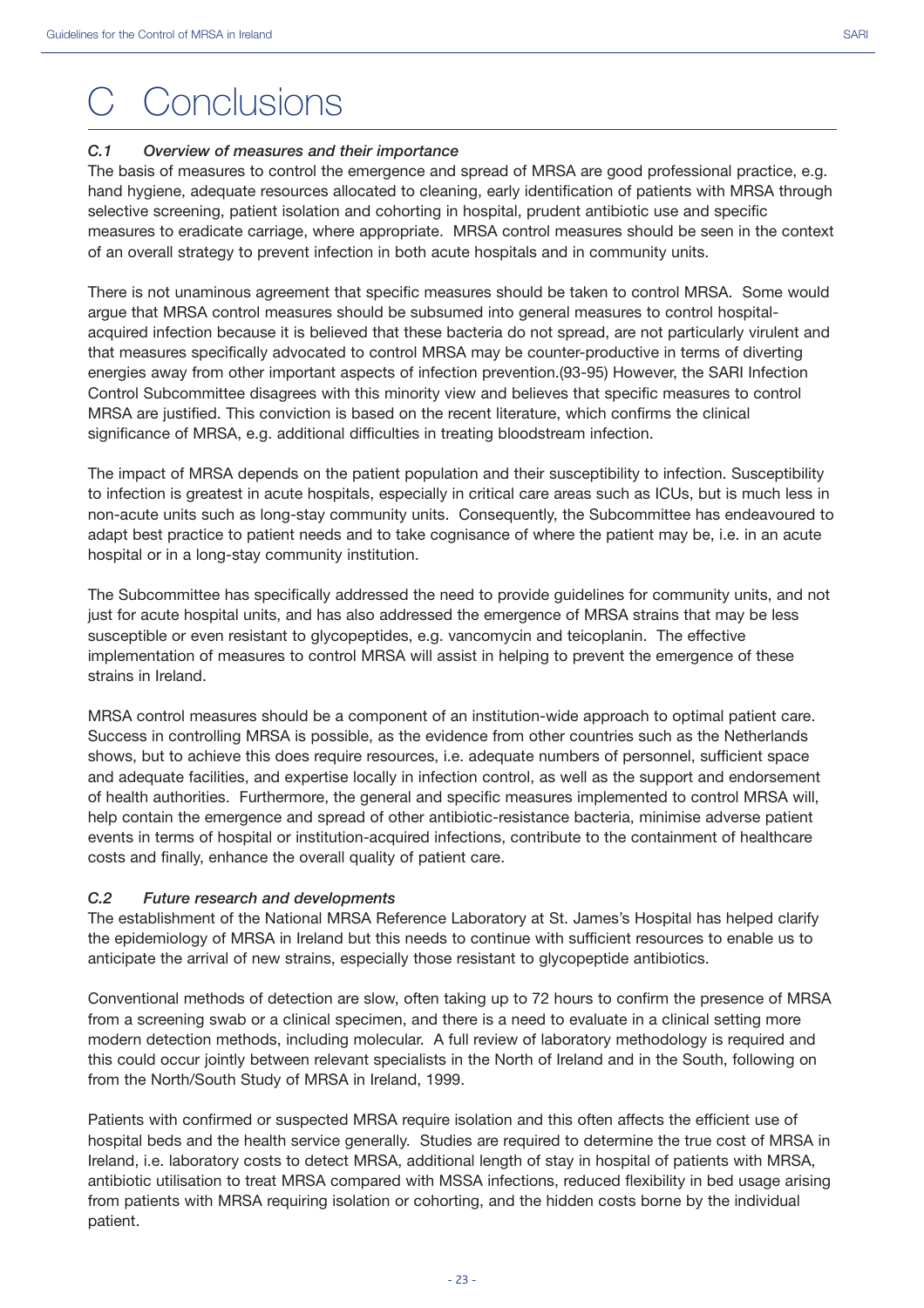Studies are necessary also on the transmission of MRSA and on the effectiveness of infection control interventions, and the outcomes of education and infection control strategies to prevent and reduce MRSA.

Current resources for the control of infection in hospitals and in community units are inadequate and additional investment such as the appointment of more microbiologists, infection control nurses and laboratory scientists, together with the provision of appropriate physical infrastructure, is required. This is likely to assist in the implementation of these guidelines, help contain hospital- and other healthcareassociated infection, and contribute to the more efficient utilisation of healthcare resources.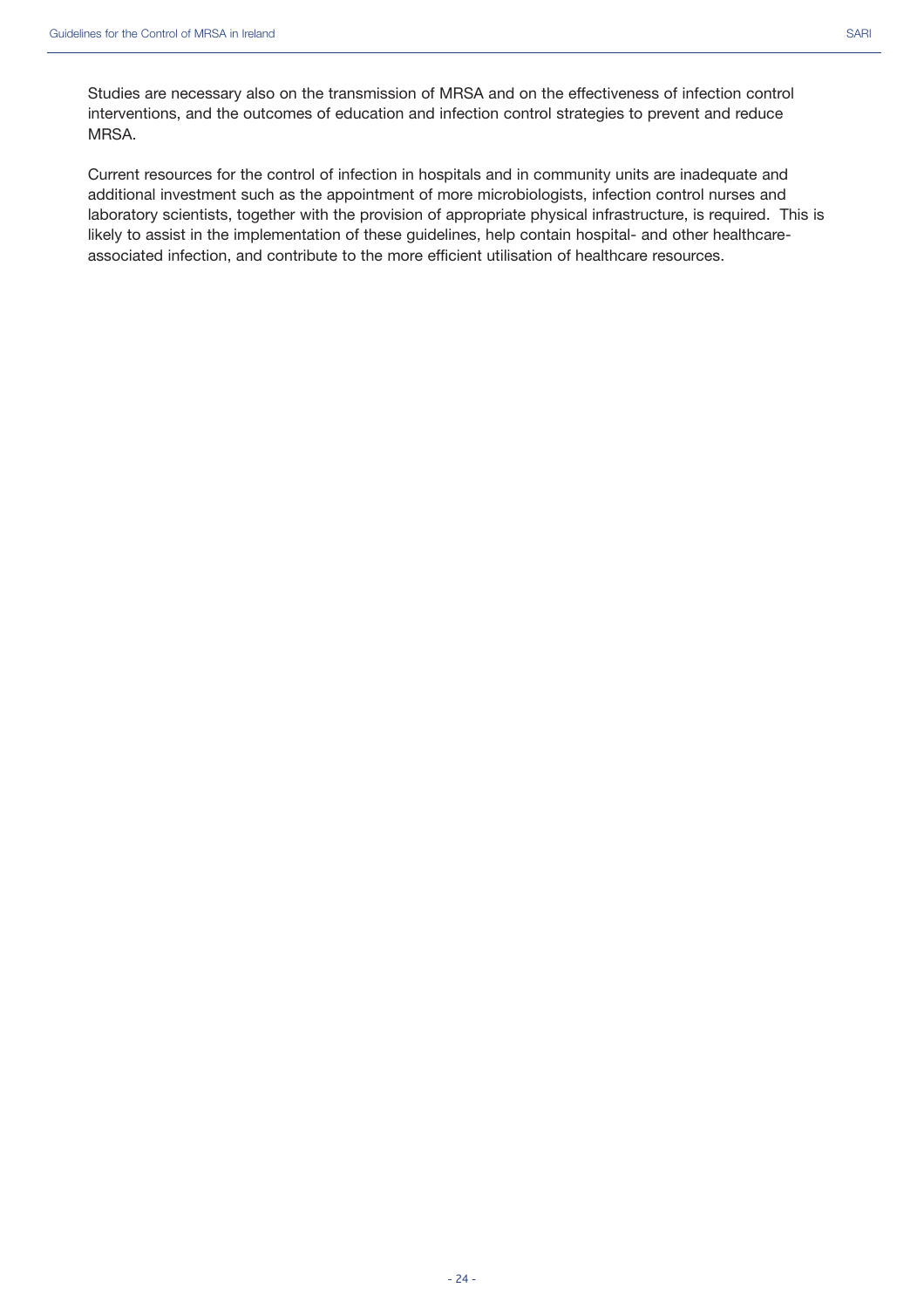- (1) Cafferkey MT, Hone R, Coleman D, Pomeroy H, McGrath B, Ruddy R *et al*. Methicillin-resistant *Staphylococcus aureus*s in Dublin 1971-84. *Lancet* 1985; **2**(8457):705-708.
- (2) Cafferkey MT, Hone R, Falkiner FR, Keane CT, Pomeroy H. Gentamicin and methicillin resistant *Staphylococcus aureus* in Dublin hospitals: clinical and laboratory studies. *J Med Microbiol* 1983; **16**(2):117-127.
- (3) Cafferkey MT (ed). Methicillin-resistant *Staphylococcus aureus.* Clinical management and laboratory aspects. New York: Marcel Dekkar, 1992.
- (4) Keane CT, Cafferkey MT. Severe infections caused by methicillin-resistant *Staphylococcus aureus*. *Eur J Clin Microbiol* 1983; **2**(4):299-302.
- (5) Harbarth S, Martin Y, Rohner P, Henry N, Auckenthaler R, Pittet D. Effect of delayed infection control measures on a hospital outbreak of methicillin-resistant *Staphylococcus aureus*. *J Hosp Infect* 2000; **46**(1):43-49.
- (6) Cosseron-Zerbib M, Roque Afonso AM, Naas T, Durand P, Meyer L, Costa Y et al. A control programme for MRSA (methicillin-resistant *Staphylococcus aureus*) containment in a paediatric intensive care unit: evaluation and impact on infections caused by other micro-organisms. *J Hosp Infect* 1998; **40**(3):225- 235.
- (7) Valls V, Gomez-Herruz P, Gonzalez-Palacios R, Cuadros JA, Romanyk JP, Ena J. Long-term efficacy of a program to control methicillin-resistant *Staphylococcus aureus*. *Eur J Clin Microbiol Infect Dis* 1994; **13**(1):90-95.
- (8) Kotilainen P, Routamaa M, Peltonen R, Oksi J, Rintala E, Meurman O et al. Elimination of epidemic methicillin-resistant *Staphylococcus aureus* from a university hospital and district institutions, Finland. *Emerg Infect Dis* 2003; **9**(2):169-175.
- (9) Rubinovitch B, Pittet D. Screening for methicillin-resistant *Staphylococcus aureus* in the endemic hospital: what have we learned? *J Hosp Infect* 2001; **47**(1):9-18.
- (10) Department if Health and Children. North/South study of MRSA in Ireland 1999. 2000. Dublin.
- (11) McDonald P, Mitchell E, Johnson H, Rossney A, Humphreys H, Glynn G et al. Epidemiology of MRSA: the North/South study of MRSA in Ireland 1999. *J Hosp Infect* 2003; **54**(2):130-134.
- (12) Rossney AS, McDonald P, Humphreys H, Glynn GM, Keane CT. Antimicrobial resistance and epidemiological typing of methicillin-resistant *Staphylococcus aureus* in Ireland (North and South), 1999. *Eur J Clin Microbiol Infect Dis* 2003; **22**(6):379-381.
- (13) Burd M, Humphreys H, Glynn G, Mitchell E, McDonald P, Johnson H et al. Control and the prevention of methicillin-resistant *Staphylococcus aureus* in hospitals in Ireland: North/South Study of MRSA in Ireland 1999. *J Hosp Infect* 2003; **53**(4):297-303.
- (14) McDonald P., Mitchell E, Johnson H, Rossney A, Humphreys H, Glynn G et al. MRSA bacteraemia: North/South Study of MRSA in Ireland 1999. *J Hosp Infect* 2002; **52**(4):288-291.
- (15) European Antimicrobial Resistance Surveillance System. EARSS Annual Report 2002. 2003. Netherlands, RIVM.
- (16) Department if Health and Children. Guidelines for the control of methicillin-resistant *Staphylococcus aureus* (MRSA) in acute hospital wards, including specialist units. 1995. Dublin.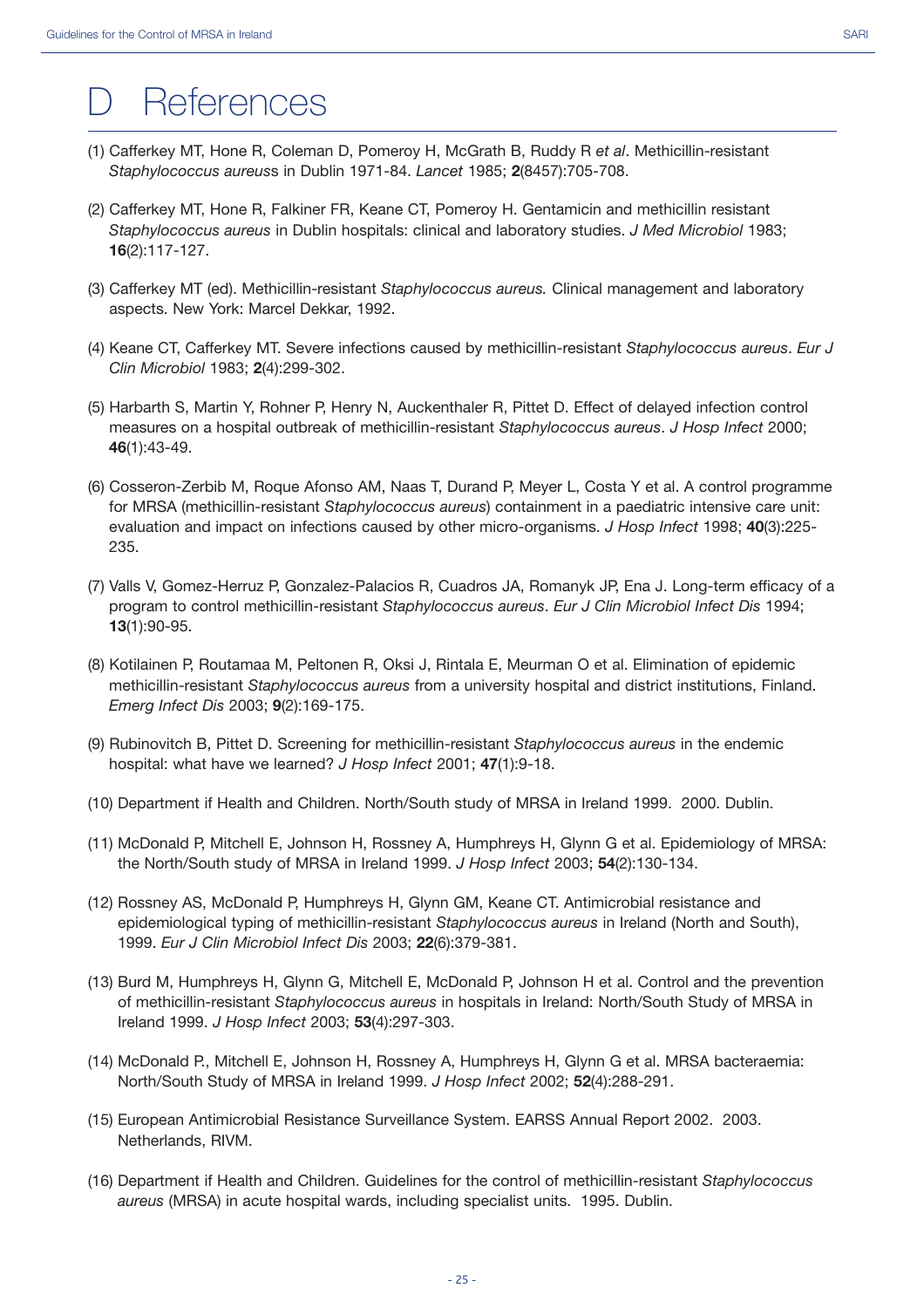- (17) Naimi TS, LeDell KH, Como-Sabetti K, Borchardt SM, Boxrud DJ, Etienne J et al. Comparison of community- and health care-associated methicillin-resistant *Staphylococcus aureus* infection. *JAMA* 2003; **290**(22):2976-2984.
- (18) O'Sullivan NP, Keane CT. The prevalence of methicillin-resistant *Staphylococcus aureus* among the residents of six nursing homes for the elderly. *J Hosp Infect* 2000; **45**(4):322-329.
- (19) O'Sullivan NP, Keane CT. Risk factors for colonization with methicillin-resistant *Staphylococcus aureus* among nursing home residents. *J Hosp Infect* 2000; **45**(3):206-210.
- (20) Crowcroft NS, Catchpole M. Mortality from methicillin resistant *Staphylococcus aureus* in England and Wales: analysis of death certificates. *BMJ* 2002; **325**(7377):1390-1391.
- (21) Cosgrove SE, Sakoulas G, Perencevich EN, Schwaber MJ, Karchmer AW, Carmeli Y. Comparison of mortality associated with methicillin-resistant and methicillin-susceptible *Staphylococcus aureus* bacteremia: a meta-analysis. *Clin Infect Dis* 2003; **36**(1):53-59.
- (22) Rello J, Torres A, Ricart M, Valles J, Gonzalez J, Artigas A et al. Ventilator-associated pneumonia by *Staphylococcus aureus*. Comparison of methicillin-resistant and methicillin-sensitive episodes. *Am J Respir Crit Care Med* 1994; **150**(6 Pt 1):1545-1549.
- (23) Abramson MA, Sexton DJ. Nosocomial methicillin-resistant and methicillin-susceptible *Staphylococcus aureus* primary bacteremia: at what costs? *Infect Control Hosp Epidemiol* 1999; **20**(6):408-411.
- (24) Kim T, Oh PI, Simor AE. The economic impact of methicillin-resistant Staphylococcus aureus in Canadian hospitals. *Infect Control Hosp Epidemiol* 2001; **22**(2):99-104.
- (25) Karchmer TB, Durbin LJ, Simonton BM, Farr BM. Cost-effectiveness of active surveillance cultures and contact/droplet precautions for control of methicillin-resistant *Staphylococcus aureus*. *J Hosp Infect* 2002; **51**(2):126-132.
- (26) Hiramatsu K. Vancomycin-resistant Staphylococcus aureus: a new model of antibiotic resistance. *Lancet Infect Dis* 2001; **1**(3):147-155.
- (27) Smith TL, Pearson ML, Wilcox KR, Cruz C, Lancaster MV, Robinson-Dunn B et al. Emergence of vancomycin resistance in Staphylococcus aureus. Glycopeptide-Intermediate *Staphylococcus aureus* Working Group. *N Engl J Med* 1999; **340**(7):493-501.
- (28) Tenover FC. Implications of vancomycin-resistant *Staphylococcus aureus*. *J Hosp Infect* 1999; **43** Suppl:S3-S7.
- (29) Edmond MB, Wenzel RP, Pasculle AW. Vancomycin-resistant *Staphylococcus aureus*: perspectives on measures needed for control. *Ann Intern Med* 1996; **124**(3):329-334.
- (30) Enright MC, Robinson DA, Randle G, Feil EJ, Grundmann H, Spratt BG. The evolutionary history of methicillin-resistant *Staphylococcus aureus* (MRSA). *Proc Natl Acad Sci USA* 2002; **99**(11):7687-7692.
- (31) Thomas JC, Bridge J, Waterman S, Vogt J, Kilman L, Hancock G. Transmission and control of methicillin-resistant *Staphylococcus aureus* in a skilled nursing facility. *Infect Control Hosp Epidemiol* 1989; **10**(3):106-110.
- (32) Shimada M, Kamakura T, Itasaka H, Matsumata T, Hashizume M, Sugimachi K. The significance of methicillin-resistant *Staphylococcus aureus* infection in general surgery: a multivariate analysis of risk factors and preventive approaches. *Surg Today* 1993; **23**(10):880-884.
- (33) Onorato M, Borucki MJ, Baillargeon G, Paar DP, Freeman DH, Cole CP et al. Risk factors for colonization or infection due to methicillin-resistant *Staphylococcus aureus* in HIV-positive patients: a retrospective case-control study. *Infect Control Hosp Epidemiol* 1999; **20**(1):26-30.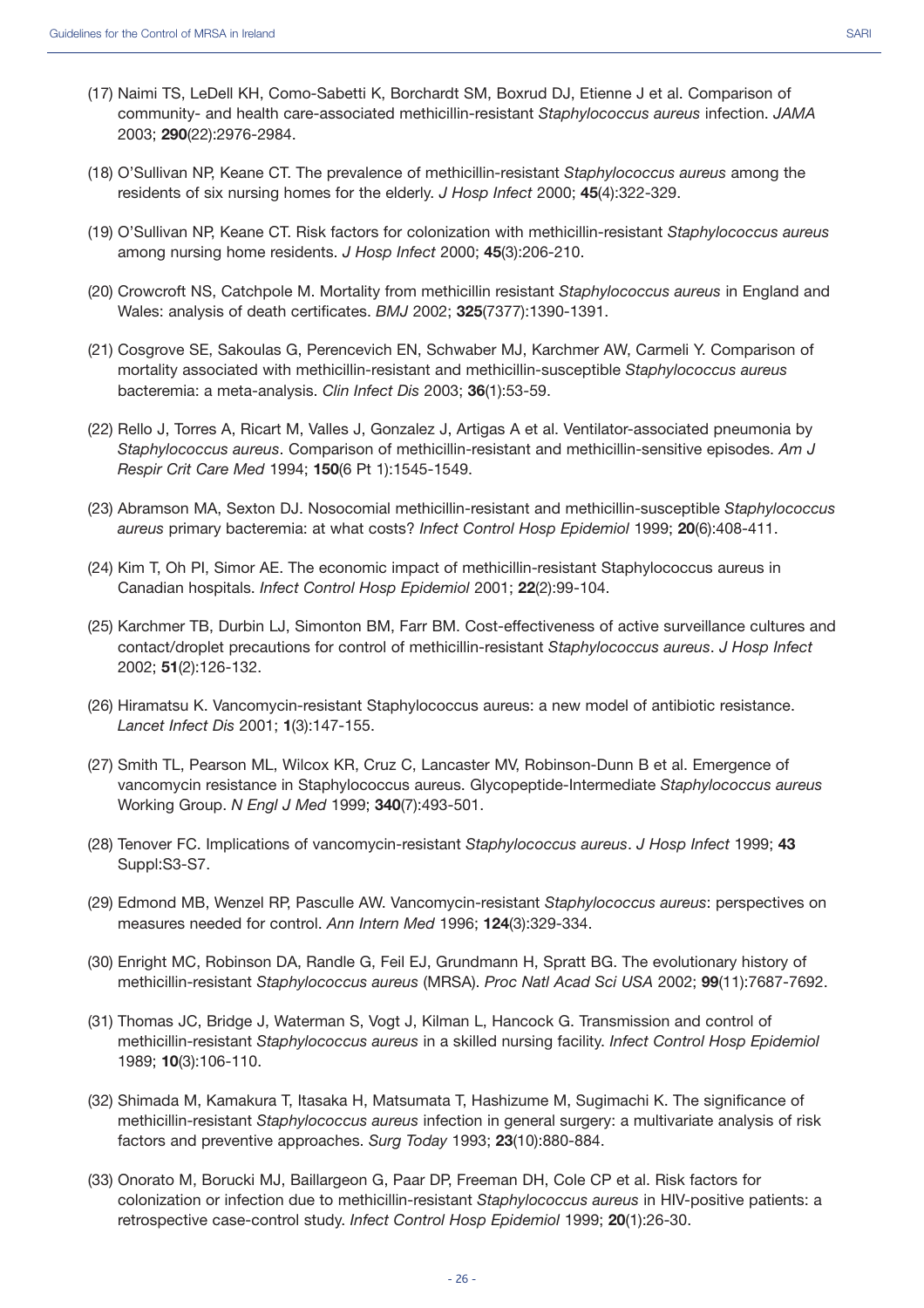- (34) Washio M, Mizoue T, Kajioka T, Yoshimitsu T, Okayama M, Hamada T et al. Risk factors for methicillinresistant *Staphylococcus aureus* (MRSA) infection in a Japanese geriatric hospital. *Public Health* 1997; **111**(3):187-190.
- (35) Safdar N, Maki DG. The commonality of risk factors for nosocomial colonization and infection with antimicrobial-resistant *Staphylococcus aureus* enterococcus, gram-negative bacilli, *Clostridium difficile*, and Candida. *Ann Intern Med* 2002; **136**(11):834-844.
- (36) Dziekan G, Hahn A, Thune K, Schwarzer G, Schafer K, Daschner FD et al. Methicillin-resistant *Staphylococcus aureus* in a teaching hospital: investigation of nosocomial transmission using a matched case-control study. *J Hosp Infect* 2000; **46**(4):263-270.
- (37) Hori S, Sunley R, Tami A, Grundmann H. The Nottingham *Staphylococcus aureus* population study: prevalence of MRSA among the elderly in a university hospital. *J Hosp Infect* 2002; **50**(1):25-29.
- (38) Crowcroft NS, Ronveaux O, Monnet DL, Mertens R. Methicillin-resistant *Staphylococcus aureus* and antimicrobial use in Belgian hospitals. *Infect Control Hosp Epidemiol* 1999; **20**(1):31-36.
- (39) Campillo B, Dupeyron C, Richardet JP. Epidemiology of hospital-acquired infections in cirrhotic patients: effect of carriage of methicillin-resistant *Staphylococcus aureus* and influence of previous antibiotic therapy and norfloxacin prophylaxis. *Epidemiol Infect* 2001; **127**(3):443-450.
- (40) Frank MO, Batteiger BE, Sorensen SJ, Hartstein AI, Carr JA, McComb JS et al. Decrease in expenditures and selected nosocomial infections following implementation of an antimicrobialprescribing improvement program. *Clin Perform Qual Health Care* 1997; **5**(4):180-188.
- (41) Muto CA, Jernigan JA, Ostrowsky BE, Richet HM, Jarvis WR, Boyce JM et al. SHEA guideline for preventing nosocomial transmission of multidrug-resistant strains of *Staphylococcus aureus* and enterococcus. *Infect Control Hosp Epidemiol* 2003; **24**(5):362-386.
- (42) Fukatsu K, Saito H, Matsuda T, Ikeda S, Furukawa S, Muto T. Influences of type and duration of antimicrobial prophylaxis on an outbreak of methicillin-resistant *Staphylococcus aureus* and on the incidence of wound infection. *Arch Surg* 1997; **132**(12):1320-1325.
- (43) Stelfox HT, Bates DW, Redelmeier DA. Safety of patients isolated for infection control. *JAMA* 2003; 290(14):1899-1905.
- (44) Paterson DL. Reduced susceptibility of *Staphylococcus aureus* to vancomycin—a review of current knowledge. *Commun Dis Intell* 1999; **23**(3):69-73.
- (45) Srinivasan A, Dick JD, Perl TM. Vancomycin resistance in staphylococci. *Clin Microbiol Rev* 2002; **15**(3):430-438.
- (46) Fridkin SK, Lawton R, Edwards JR, Tenover FC, McGowan JE, Jr., Gaynes RP. Monitoring antimicrobial use and resistance: comparison with a national benchmark on reducing vancomycin use and vancomycin-resistant enterococci. *Emerg Infect Dis* 2002; **8**(7):702-707.
- (47) Centers for Disease Control and Prevention. Recommendations for preventing the spread of vancomycin resistance: recommendations of the Hospital Infection Control Advisory Committee (HICPAC). *MMWR* 44[(No. RR-12)], 1-33. 1995.
- (48) Sehulster L, Chinn RY. Guidelines for environmental infection control in health-care facilities. Recommendations of CDC and the Healthcare Infection Control Practices Advisory Committee (HICPAC). *MMWR Recomm Rep* 2003; **52**(RR-10):1-42.
- (49) Ayliffe GAJ, Fraise AP, Geddes AM, Mitchel K. Control of hospital infection, a practical handbook. 4th ed. London: Arnold, 2000.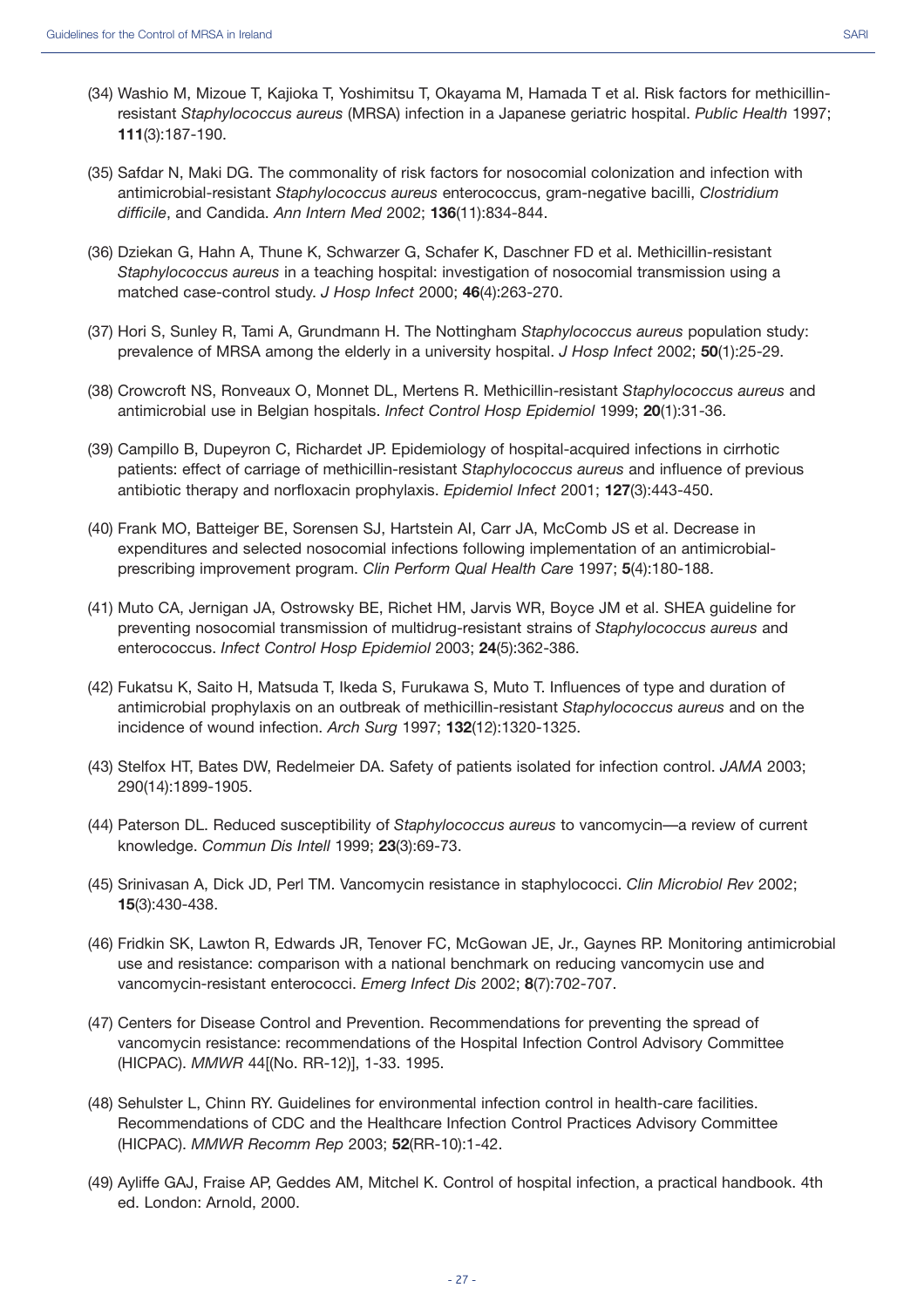- (50) Dancer SJ. Mopping up hospital infection. *J Hosp Infect* 1999; **43**(2):85-100.
- (51) Hand washing, cleaning, disinfection and sterilization in health care. *Can Commun Dis Rep* 1998; 24 Suppl 8:i-55, i.
- (52) Routine practices and additional precautions for preventing the transmission of infection in health care. *Can Commun Dis Rep* 1999; 25 Suppl 4:1-142.
- (53) Ndawula EM, Brown L. Mattresses as reservoirs of epidemic methicillin-resistant *Staphylococcus aureus*. *Lancet* 1991; **337**(8739):488.
- (54) Muto CA, Jernigan JA, Ostrowsky BE, Richet HM, Jarvis WR, Boyce JM et al. SHEA guideline for preventing nosocomial transmission of multidrug-resistant strains of *Staphylococcus aureus* and enterococcus. *Infect Control Hosp Epidemiol* 2003; **24**(5):362-386.
- (55) Guidelines for the Control of Methicillin-resistant *Staphylococcus aureus* in New Zealand. 2002. Wellington, New Zealand, Ministry of Health.
- (56) Pittet D, Hugonnet S, Harbarth S, Mourouga P, Sauvan V, Touveneau S et al. Effectiveness of a hospital-wide programme to improve compliance with hand hygiene. Infection Control Programme. *Lancet* 2000; 356(9238):1307-1312.
- (57) The Netherlands Working Group of Infection Control Practice. Management policy for methicillin resistance *Staphylococcus aureus*. In: Abrutyn E, Goldman DA, Scheckler MD, editors. Infection Control Reference Guidelines. London: Saunders, 2001: 780-783.
- (58) Boyce JM. Methicillin resistance *Staphylococcus aureus*. Abrutyn E, Goldman DA, Scheckler MD, editors. Infection Control Reference Guidelines. 775-779. 2001. London, Saunders. Ref Type:
- (59) Strategy for the Control of Antimicrobial Resistance in Ireland (SARI) Infection Control Subcommittee. Guidelines for Hand Hygiene in Irish Health Care Settings. 2005.
- (60) Revised guidelines for the control of methicillin-resistant *Staphylococcus aureus* infection in hospitals. British Society for Antimicrobial Chemotherapy, Hospital Infection Society and the Infection Control Nurses Association. *J Hosp Infect* 1998; **39**(4):253-290.
- (61) Hugonnet S, Harbarth S, Sax H, Duncan RA, Pittet D. Nursing resources: a major determinant of nosocomial infection? *Curr Opin Infect Dis* 2004; **17**(4):329-333.
- (62) Pittet D, Mourouga P, Perneger TV. Compliance with handwashing in a teaching hospital. Infection Control Program. *Ann Intern Med* 1999; **130**(2):126-130.
- (63) Kibbler CC, Quick A, O'Neill AM. The effect of increased bed numbers on MRSA transmission in acute medical wards. *J Hosp Infect* 1998; **39**(3):213-219.
- (64) Haley RW, Cushion NB, Tenover FC, Bannerman TL, Dryer D, Ross J et al. Eradication of endemic methicillin-resistant *Staphylococcus aureus* infections from a neonatal intensive care unit. *J Infect Dis* 1995; **171**(3):614-624.
- (65) Fridkin SK, Pear SM, Williamson TH, Galgiani JN, Jarvis WR. The role of understaffing in central venous catheter-associated bloodstream infections. *Infect Control Hosp Epidemiol* 1996; **17**(3):150- 158.
- (66) Arnow P, Allyn PA, Nichols EM, Hill DL, Pezzlo M, Bartlett RH. Control of methicillin-resistant *Staphylococcus aureus* in a burn unit: role of nurse staffing. *J Trauma* 1982; **22**(11):954-959.
- (67) Scottish Health Facilities Note 30. Infection control in the built environment: design and planning. NHS Scotland, Property and Environemnt Forum Executive, January 2002.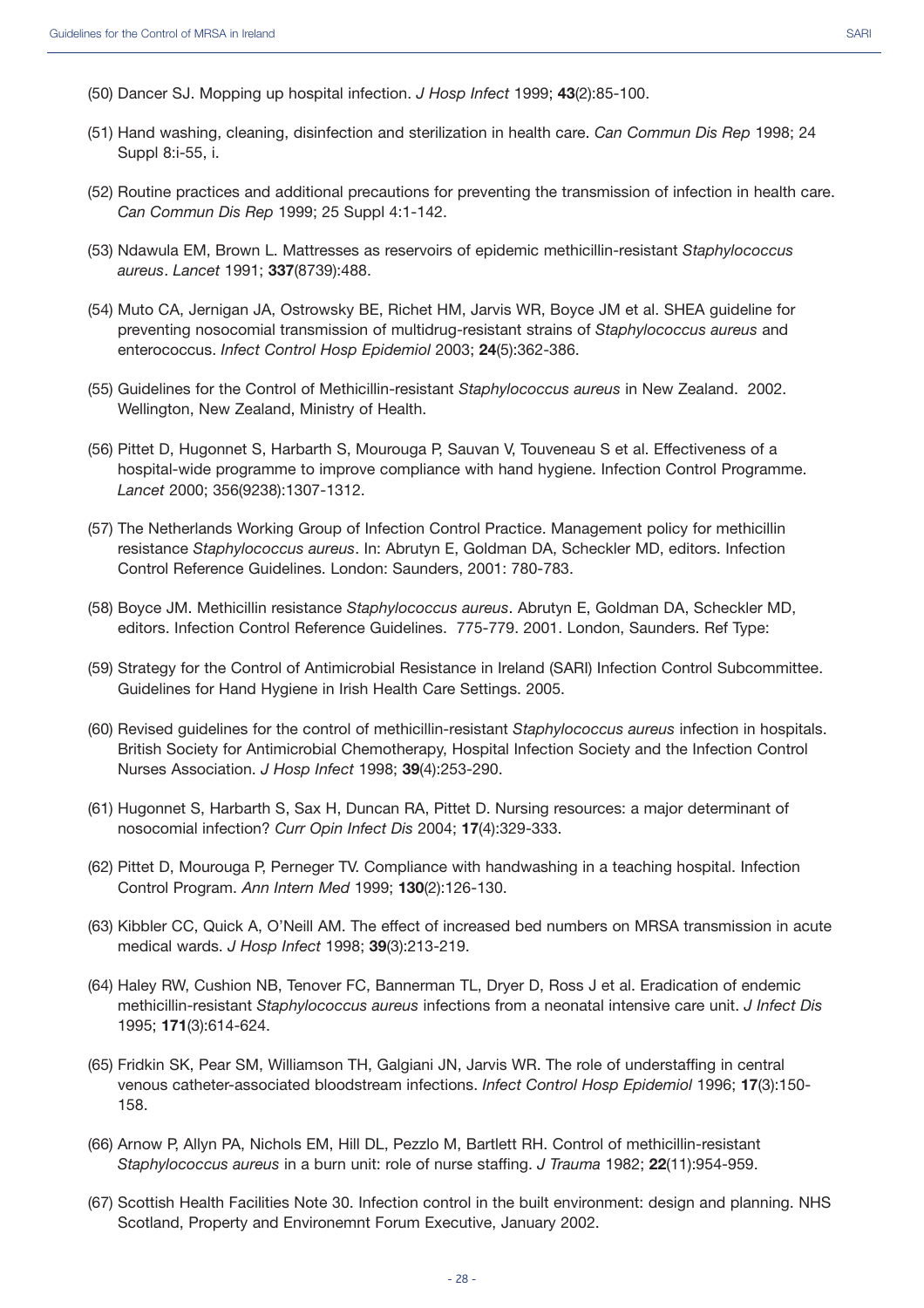- (68) Ward layouts with single rooms and space for flexibility. NHS Estates, February 2005.
- (69) Williams RE, Jevons MP, Shoote RA, Thom BT, Noble WC, Lidwell OM *et al*. Isolation for the control of staphylococcal infection in surgical wards. *Br Med J* 1962; **5300**:275-282.
- (70) Turner GC, Watson DC, Abbott JD. An isolation ward for patients with staphylococcal sepsis. *Lancet* 1965; **40**:426-429.
- (71) Eveillard M, Eb F, Tramier B, Schmit JL, Lescure FX, Biendo M et al. Evaluation of the contribution of isolation precautions in prevention and control of multi-resistant bacteria in a teaching hospital. *J Hosp Infect* 2001; **47**(2):116-124.
- (72) Jernigan JA, Titus MG, Groschel DH, Getchell-White S, Farr BM. Effectiveness of contact isolation during a hospital outbreak of methicillin-resistant *Staphylococcus aureus*. *Am J Epidemiol* 1996; 143(5):496-504.
- (73) Association of Medical Microbiologists JWG. Review Of Hospital Isolation And Infection Control Related Precautions. 2002. Association of Medical Microbiologists.
- (74) O'Connell NH, Humphreys H. Intensive care unit design and environmental factors in the acquisition of infection. *J Hosp Infect* 2000; **45**(4):255-262.
- (75) Dowdeswell B, Erskine J, Heasman M. Hospital Ward Configuration: Determinants Influencing Single Room Provision. 2004. NHS Estates, England.
- (76) Cookson BD, Phillips I. Epidemic methicillin-resistant *Staphylococcus aureus*. *J Antimicrob Chemother* 1988; 21 Suppl C:57-65.
- (77) Fitzpatrick F, Murphy OM, Brady A, Prout S, Fenelon LE. A purpose built MRSA cohort unit. *J Hosp Infect* 2000; **46**(4):271-279.
- (78) Selkon JB, Stokes ER, Ingham HR. The role of an isolation unit in the control of hospital infection with methicillin-resistant staphylococci. *J Hosp Infect* 1980; **1**(1):41-46.
- (79) Shanson DC, McSwiggan DA. Operating theatre acquired infection with a gentamicin-resistant strain of *Staphylococcus aureus*: outbreaks in two hospitals attributable to one surgeon. *J Hosp Infect* 1980; **1**(2):171-172.
- (80) Bradley JM, Noone P, Townsend DE, Grubb WB. Methicillin-resistant *Staphylococcus aureus* in a London hospital. *Lancet* 1985; **1**(8444):1493-1495.
- (81) Duckworth GJ, Lothian JL, Williams JD. Methicillin-resistant *Staphylococcus aureus*: report of an outbreak in a London teaching hospital. *J Hosp Infect* 1988; **11**(1):1-15.
- (82) Reagan DR, Doebbeling BN, Pfaller MA, Sheetz CT, Houston AK, Hollis RJ et al. Elimination of coincident *Staphylococcus aureus* nasal and hand carriage with intranasal application of mupirocin calcium ointment. *Ann Intern Med* 1991; **114**(2):101-106.
- (83) Kluytmans JA, Mouton JW, VandenBergh MF, Manders MJ, Maat AP, Wagenvoort JH et al. Reduction of surgical-site infections in cardiothoracic surgery by elimination of nasal carriage of Staphylococcus aureus. *Infect Control Hosp Epidemiol* 1996; **17**(12):780-785.
- (84) Yangco BG, Chandler S, Fisher T, Lauretta J, Pentella M. Reduction of post operative *Staphylococcus aureus* infections in open heart surgery by intranasal mupirocin. Program and abstracts of the 39th ICAAC 1999. (abstract 512)
- (85) Boelaert JR, De Smedt RA, De Baere YA, Godard CA, Matthys EG, Schurgers ML et al. The influence of calcium mupirocin nasal ointment on the incidence of *Staphylococcus aureus* infections in haemodialysis patients. *Nephrol Dial Transplant* 1989; **4**(4):278-281.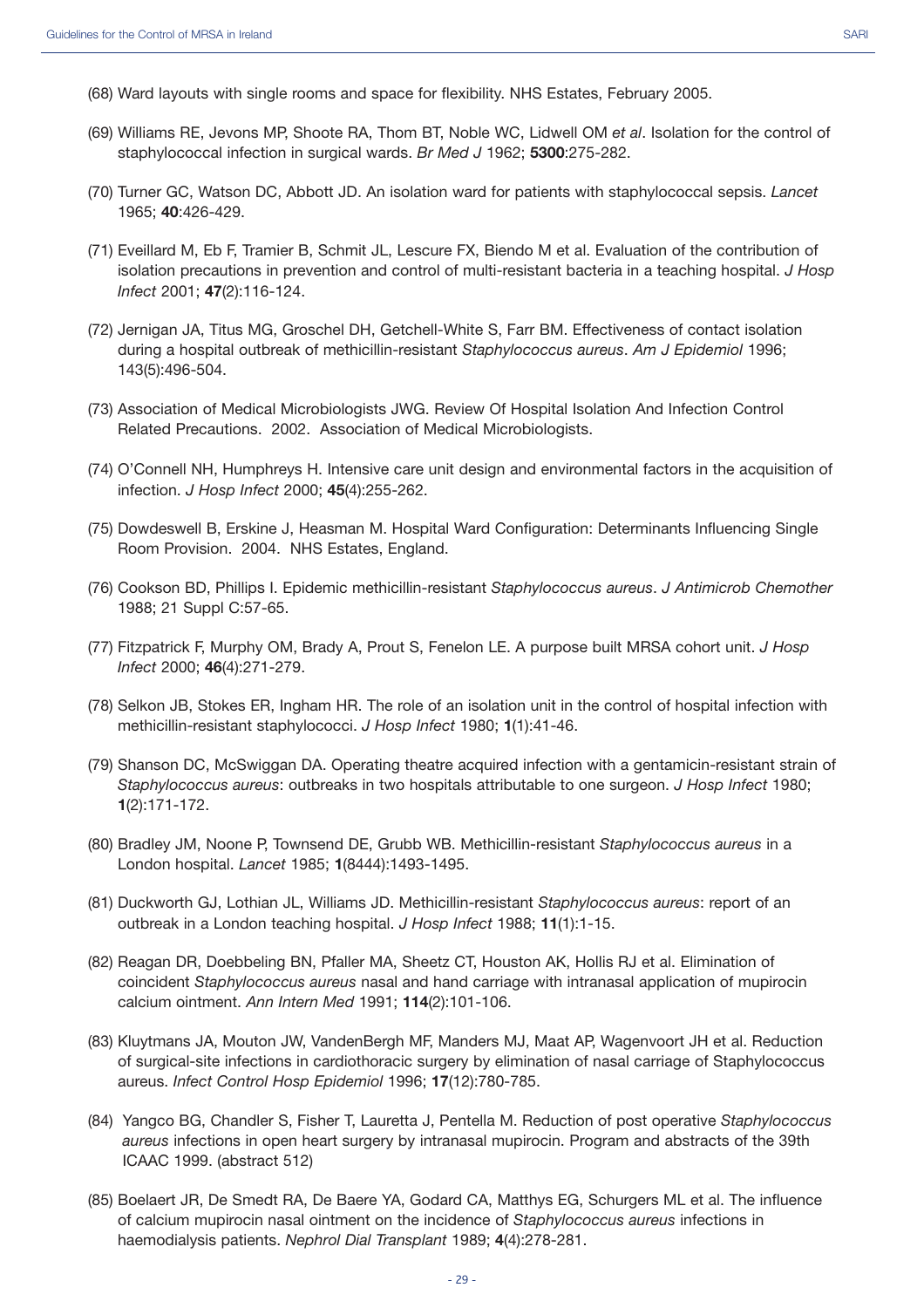- (86) Boelaert JR, Van Landuyt HW, Godard CA, Daneels RF, Schurgers ML, Matthys EG et al. Nasal mupirocin ointment decreases the incidence of *Staphylococcus aureus* bacteraemias in haemodialysis patients. *Nephrol Dial Transplant* 1993; **8**(3):235-239.
- (87) Harbarth S, Dharan S, Liassine N, Herrault P, Auckenthaler R, Pittet D. Randomized, placebocontrolled, double-blind trial to evaluate the efficacy of mupirocin for eradicating carriage of methicillinresistant *Staphylococcus aureus*. *Antimicrob Agents Chemother* 1999; **43**(6):1412-1416.
- (88) Vasquez JE, Walker ES, Franzus BW, Overbay BK, Reagan DR, Sarubbi FA. The epidemiology of mupirocin resistance among methicillin-resistant *Staphylococcus aureus* at a Veterans' Affairs hospital. *Infect Control Hosp Epidemiol* 2000; **21**(7):459-464.
- (89) Boyce JM. MRSA patients: proven methods to treat colonization and infection. *J Hosp Infect* 2001; 48 Suppl A:S9-14.
- (90) Simor AE, Loeb M, CIDS/CAMM Guidelines Committee. The managements of infection and colonisation due to methicillin resistant *Staphylococcus aureus*: A Canadian Infectious Disease Society and Canadian Association of Medical Microbiology position paper. 2003.
- (91) Guidelines on the control of methicillin-resistant *Staphylococcus aureus* in the community. Report of a combined Working Party of the British Society for Antimicrobial Chemotherapy and the Hospital Infection Society. *J Hosp Infect* 1995; **31**(1):1-12.
- (92) Pellowe CM, Pratt RJ, Harper P, Loveday HP, Robinson N, Jones SR et al. Evidence-based guidelines for preventing healthcare-associated infections in primary and community care in England. *J Hosp Infect* 2003; 55 Suppl 2:S2-127.
- (93) Lacey RW. Multi-resistant *Staphylococcus aureus*—a suitable case for inactivity? *J Hosp Infect* 1987; **9**(2):103-105.
- (94) Barrett SP, Mummery RV, Chattopadhyay B. Trying to control MRSA causes more problems than it solves. *J Hosp Infect* 1998; **39**(2):85-93.
- (95) Teare EL, Barrett SP. Is it time to stop searching for MRSA? Stop the ritual of tracing colonised people. *BMJ* 1997; **314**(7081):665-666.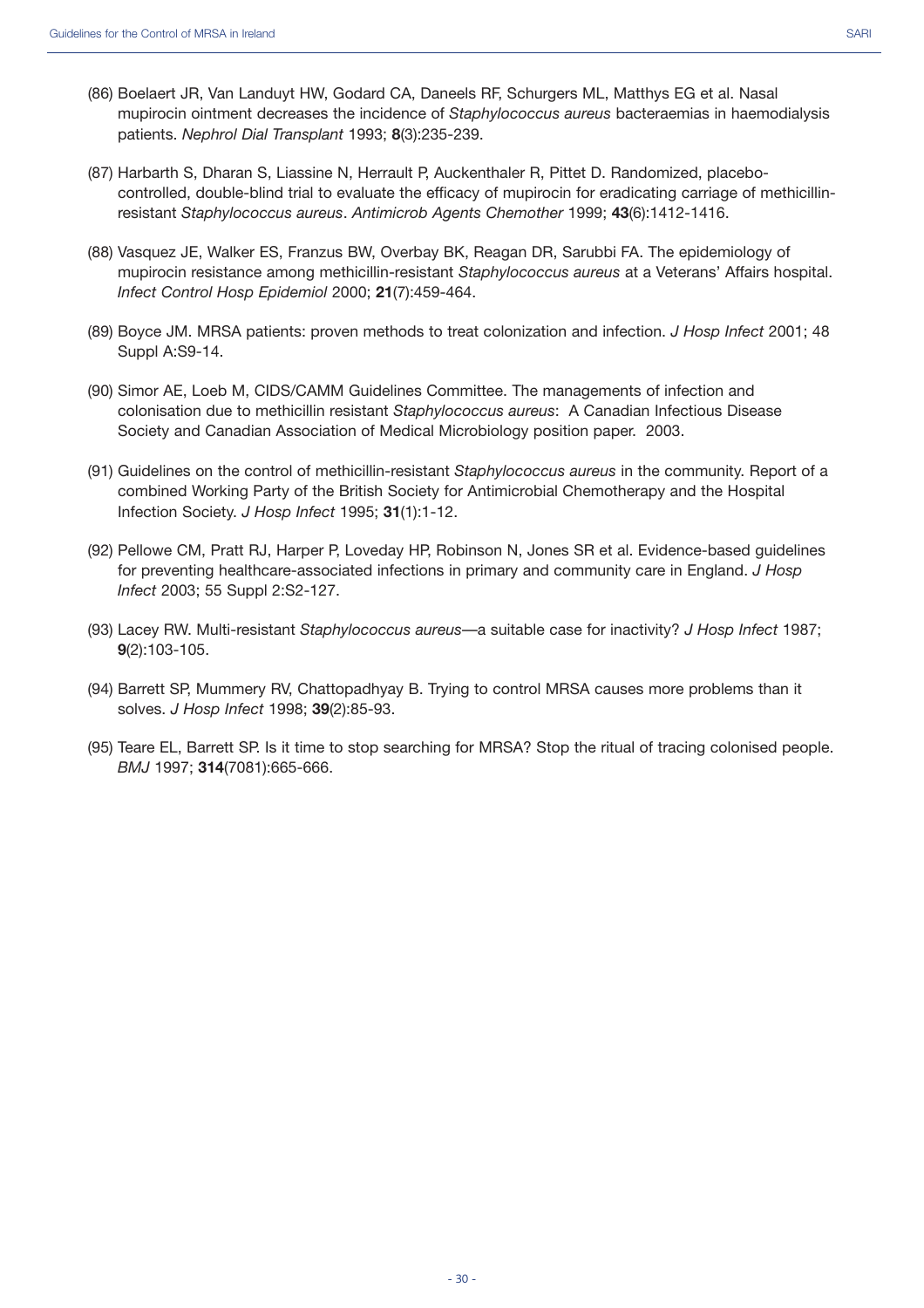#### Guidelines produced by the SARI Infection Control Subcommittee

- *Category* I: Recommended for implementation and supported by experimental, clinical or epidemiologic studies with a strong theoretical background.
- *Category* II: Suggested for implementation and supported by suggestive clinical or epidemiologic studies or a theoretical rationale.

*Category* III: Recommended based on experience of experts in the field.

#### **1. Responsibility and accountability**

- Corporate responsibility for implementation of these hand hygiene guidelines lies with the Chief Executive Officer (CEO) / Director of each health care institution. This responsibility includes involving the infection control team in project development, provision of adequate hand hygiene facilities in all clinical areas, provision of an adequate infection control resource to facilitate education, audit and implementation of guidelines. (III)
- The CEO / Director of each health care institution will be informed of the results of hand hygiene audits and attendance at education sessions by the Clinical Risk Management committee. (III)
- Hand hygiene must become a standard of quality care in health care institutions. (II)
- Hand hygiene is the single most important intervention to prevent transmission of infection and should be a quality standard in all health care institutions. (I)
- Senior health care workers (HWC's) such as consultants, nurse managers and managers in the allied health professional groups, catering, domestic and technical services, must act as role models and actively promote hand hygiene (II).
- Each and every HCW has a responsibility to prevent transmission of infection. (II)
- Breaches in adherence to hand hygiene procedures should be addressed within the Clinical Risk Management framework of the health care institution and consideration should be give to the introduction of sanctions for repeated offences. (III)
- The Infection Control Team (ICT) in liaison with ward managers should undertake audits of hand hygiene practice as part of the ongoing infection control audit process. The results of these audits should be referred to the Clinical Risk Management committee who will inform the CEO. (III)

#### **2. Hand hygiene preparation**

- Nails must be kept short and cut smoothly (II)
- Nail varnish (III), and/or false nails (I) must not be worn
- All wrist and hand jewellery (except plain wedding bands) must be removed (II)
- Shirts should have short or turn up sleeves (III)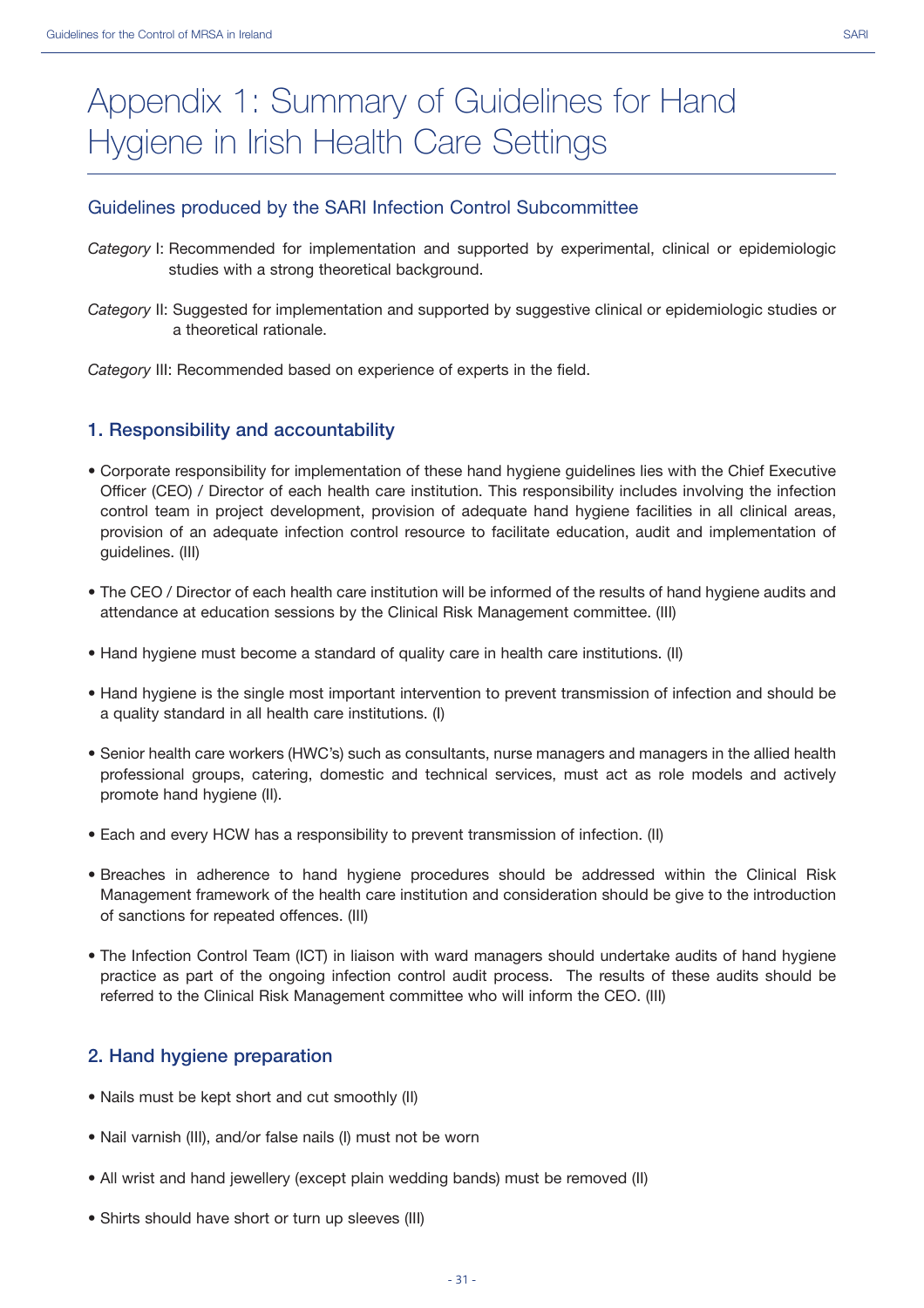- When hands are visibly contaminated with dirt, soil or organic material (Always wash hands when visibly contaminated) (I)
- At the beginning and end of the work shift (III)
- Before and after each patient contact (II)
- After moving from a contaminated to a clean area during care of an individual patient (II)
- After removing gloves (I)
- After handling soiled equipment, materials or environment (II)
- Before preparing or handling food (I)
- After personal bodily functions such as blowing nose or using the lavatory (I)

#### **4.** *Antiseptic hand hygiene* **with an antiseptic handwash agent, or alcohol handrub product\* which is used on visibly clean hands– indication for use**

- Before and after each patient contact in critical care units (II), those who are immunocompromised (III) or with large wounds or burns (I) and before entering units/wards with such patients (I)
- After all contact with patients on transmission based precautions and prior to leaving wards/rooms with such patients (I)
- When hands are inadvertently contaminated with a heavy microbial load such as foul or infectious material (I) . Always wash hands when visibly contaminated.
- Before performing invasive procedures as part of an aseptic technique (I)
	- \* An alcohol based product should only be used on visibly clean hands and is recognised as a superior hand hygiene product for almost every situation. Alcohol handrub products with added emollient reduce the risk of dermatological side effects Repeated use of alcohol-based products with added emollients may result in an excessive build up of emollient on the hands, and this may be reduced by periodic washing with soap and water.

#### **5.** *Surgical hand hygiene* **with an antiseptic scrub or an alcohol based (60 – 70%) handrub product**

- In addition to measures outline in 2 above, wedding bands should be removed (II).
- Remove debris from beneath nails using a sterile single use or autoclavable nail cleaner (II)
- There should be no nail bed injuries or inflammatory processes (III)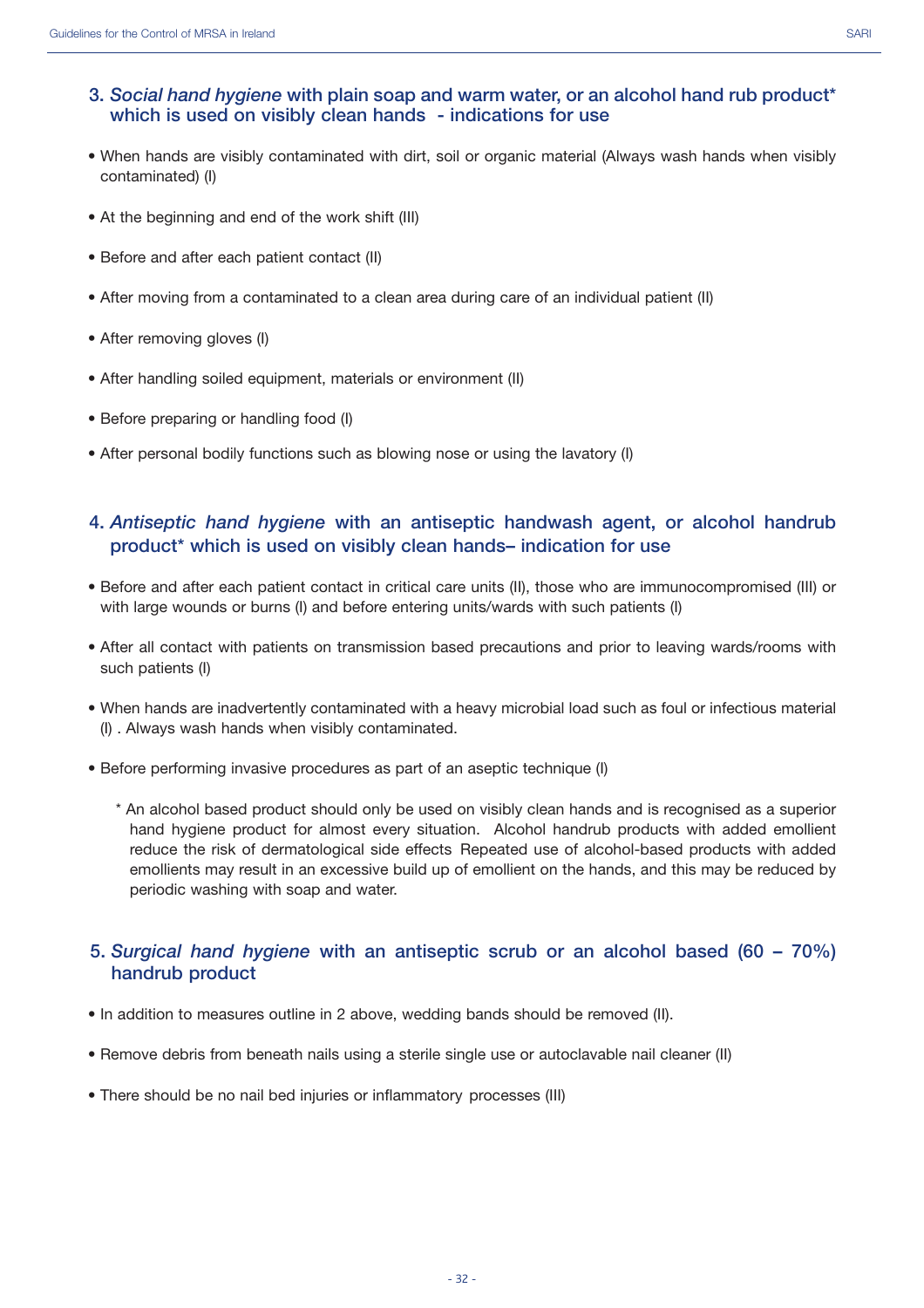#### **6. Choosing a Hand hygiene product**

- The product should be deemed suitable for its intended use by the manufacturer, also by European and American Standards (I).
- A good quality liquid soap in conjunction with an emollient-based alcohol rub is highly recommended (I)
- Consideration should be given to the risk of dermatological side effects when choosing products (II)
- The volume and duration of an antiseptic scrub/wash/rub should be in accordance with the manufacturers instructions (I)
- Potential interactions between agents, if they are used sequentially, and with other skin care products or types of gloves used should be evaluated (II).
- Cost of hand hygiene products should not be the primary factor influencing product selection (I)
- Skin tolerance, fragrance and feel of product should be evaluated (II).
- The users should be actively involved in choosing an antiseptic hand hygiene agent, to maximise acceptance of the hand hygiene product (I).

#### **7. Prevention and management of skin damage resulting from hand hygiene**

- The Occupational Health Team (OHT) and ICT should work together in promoting safe hand hygiene products and the identification of vulnerable HCW (III)
- Health Care Management should promote the use of good quality hand hygiene products including alcohol handrub products with added emollient, good quality paper towels, powder free latex gloves, perfume free detergents and sensitising-preservative free creams/lotions (I)
- Dry hands thoroughly using a patting motion rather than rubbing to reduce friction of the skin. (III)
- Avoid prolonged use of gloves or using gloves when not required, examples include making beds which are not contaminated with blood or body fluids and washing patients (III)
- Seek input from the manufacturers regarding any known interactions between soaps or rubs (plain or antiseptic), skin care products, and gloves used, an important factor in influencing product selection (II).
- There should be access to occupational health expertise, and if required Dermatological referral, for the effective management of occupational dermatoses in the healthcare setting (III).

#### **8. Hand hygiene facilities location and design**

- The involvement of the ICT, medical consultants, senior nurse, managers and service engineers from the early stage of planning and in project design teams is essential (II)
- Handwash sinks should be independent of patients' and/or en-suite sinks (I)
- Handwash facilities should be positioned close to exit doors of isolation rooms, wards and units (II)
- Clinical institutions should aspire to installing at least one handwash sink per 4-6 beds in general open wards and a minimum of one sink per 1-3 beds in critical care areas (I)
- Handwash sinks should be available in all clinical areas; they should be centrally located and free from obstruction (II).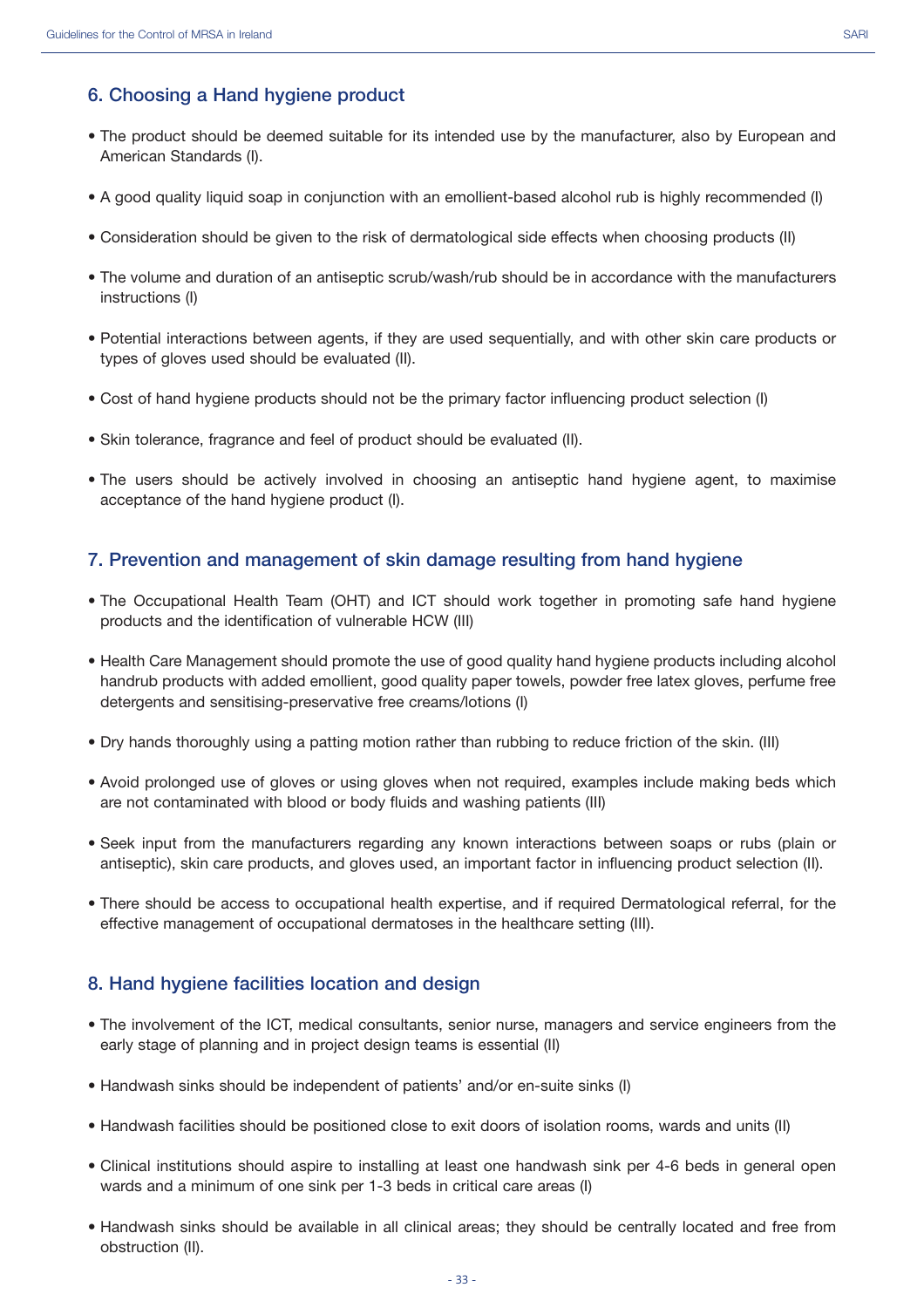- Handwash sinks should be of adequate size to avoid splashing the surrounding floor and surround (I)
- Handwash sinks should be positioned so that there is adequate space for the operation of taps and the installation of hand hygiene products and towel dispensers above the sink (I)
- Taps should be hands free (I)
- Handwash sinks should employ mixer taps, to allow regulation of water temperature ((III)
- All sinks should be fitted with washable back splash with all joints completely sealed (II)
- Liquid hand hygiene products should be stored in closed containers and never topped up (III)
- Evaluate the hand hygiene product dispenser system, to ensure that it will function adequately and consistently deliver an appropriate volume of product (II).
- Alcohol handrub should be available at the bedside of each patient in critical care units and in each patient room/clinical room (II)
- The use of good quality disposable paper towels and hand lotions are recommended (II). Air dryers are not recommended (III).
- Waste bins should be hands free and institutions should aspire to purchasing bins, which close quietly (III).

#### **9. Hand hygiene education and promotion**

- Hand hygiene education must be a mandatory component on all clinical courses curricula with annual updates on commencement of clinical placements and must form part of the final clinical/professional examination (III).
- Mandatory attendance at hand hygiene education during the hospital induction programme is required followed by updates every one to two years (I)

#### **10. Audit of compliance**

- Audit of compliance with hand hygiene guidelines and hand hygiene facilities must be undertaken in all Health Care institutions as part of the overall infection control programme (I)
- The performance of audits at local ward or unit level is also recommended as part of the overall local ward/unit management programme (I).
- Audit of the amount of hand hygiene agents used may also be useful measurement of compliance (I).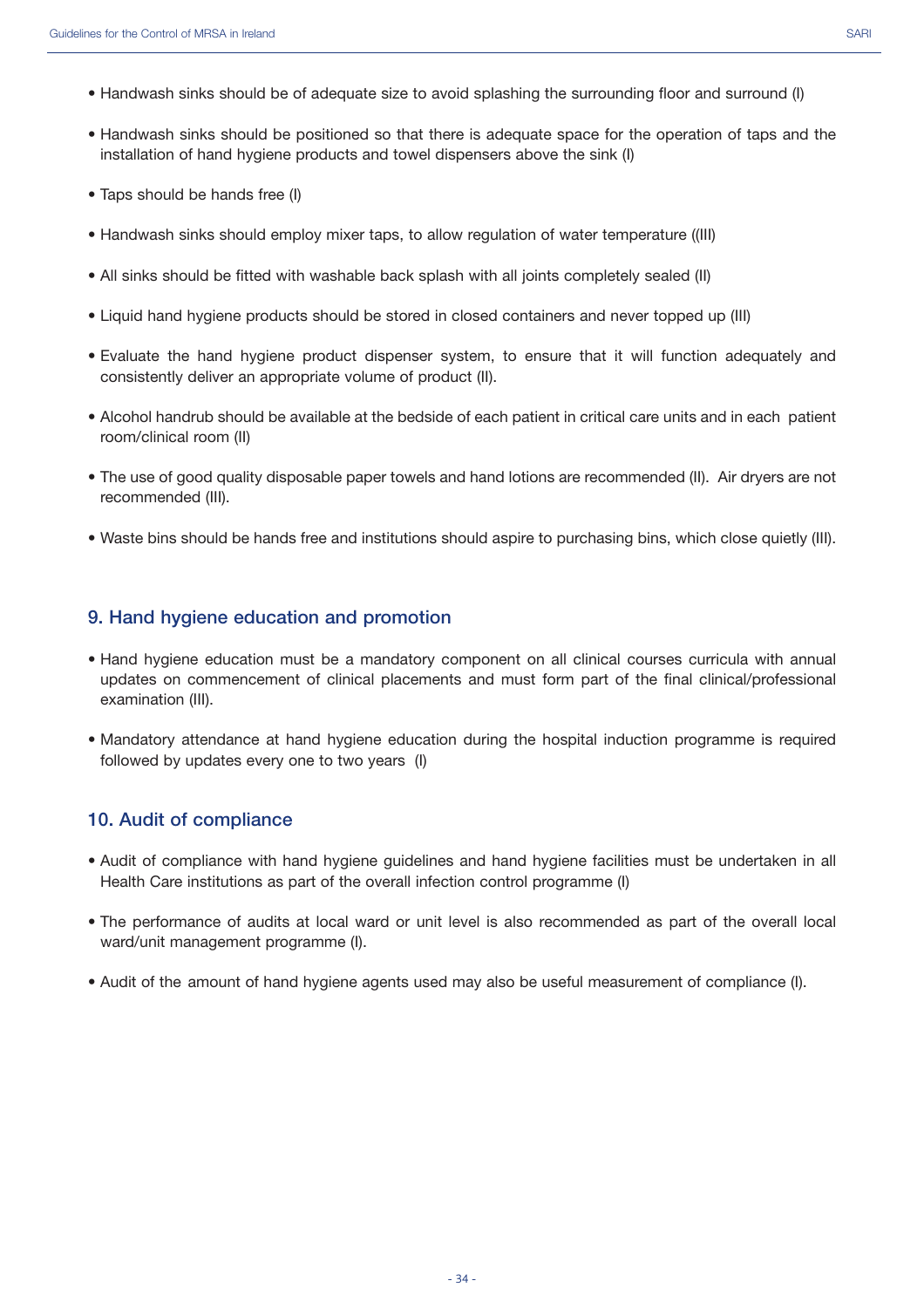# Appendix 2: Laboratory methods of detection

This section describes some current approaches to the processing of specimens to detect methicillin resistant *Staphylococcus aureus* (MRSA). While these methods are for MRSA screening, certain specimens will also require additional routine culture. However, this is being reviewed in the UK and a specific group is required to address the laboratory detection of MRSA including molecular approaches.

|                                                 | <b>Media</b>                                                         | <b>Temp</b>   | <b>Atmosphere</b> | <b>Time</b>     | <b>Cultures read</b> |
|-------------------------------------------------|----------------------------------------------------------------------|---------------|-------------------|-----------------|----------------------|
| Direct culture                                  | Mannitol salt<br>agar (MSA) with<br>oxacillin 2mg/L                  | $37^{\circ}C$ | Aerobic           | $40 - 48$ hours | Daily                |
| If quinolone resistant<br>strains are prevalent | $\delta$ /or<br>Ciprofloxacin Baird<br>Parker agar<br>(cipro 8 mg/L) | 70°C          | Aerobic           | $40 - 48$ hours | Daily                |
| And / Or                                        |                                                                      |               |                   |                 |                      |
| Enrichment culture                              | Nutrient broth<br>containing 7%<br>NaCl*                             | 30°C          | Aerobic           | $16 - 24$ hours | N/A                  |
|                                                 | Then<br>Subculture to<br>MSA with<br>oxacillin 2mg/L                 | $37^{\circ}C$ | Aerobic           | $40 - 48$ hours | Daily                |
|                                                 | $\delta$ /or                                                         |               |                   |                 |                      |

#### **Vancomycine/resiys opeptide intermediate** *S. aureu***s (VISA** *MGNSA***) and heteroresistant IsVISA** *DahQISA***:**

The Centers for Disease Control Atlanta (CDC) requirements for definition of a glycopeptide intermediate strains are prevalent Baird Parker *S. aureus* are as follows :

| <b>Technique</b>                                            | <b>Results</b>                                          | <b>Comment</b>                                                                                                                                                |
|-------------------------------------------------------------|---------------------------------------------------------|---------------------------------------------------------------------------------------------------------------------------------------------------------------|
| Brain heart infusion agar<br>containing 6 mg / L vancomycin | Growth after 24 hours                                   | One or more colonies is a<br>positive result; use S. aureus<br>5923 as negative control and<br><b>Enterococcus faecalis ATCC</b><br>51299 as positive control |
| Broth microdilution                                         | Vancomycin MIC 8 - 16 mg /L in<br>Mueller Hinton broth  | Hold test full 24 hours                                                                                                                                       |
| Etest                                                       | Vancomycin MIC $>$ - 6 mg / L on<br>Mueller-Hinton agar | Hold test for full 24 hours                                                                                                                                   |

Glycopeptide resistant strains (GRSA) have MICs of vancomycin and teicoplanin > 32 mg/ L.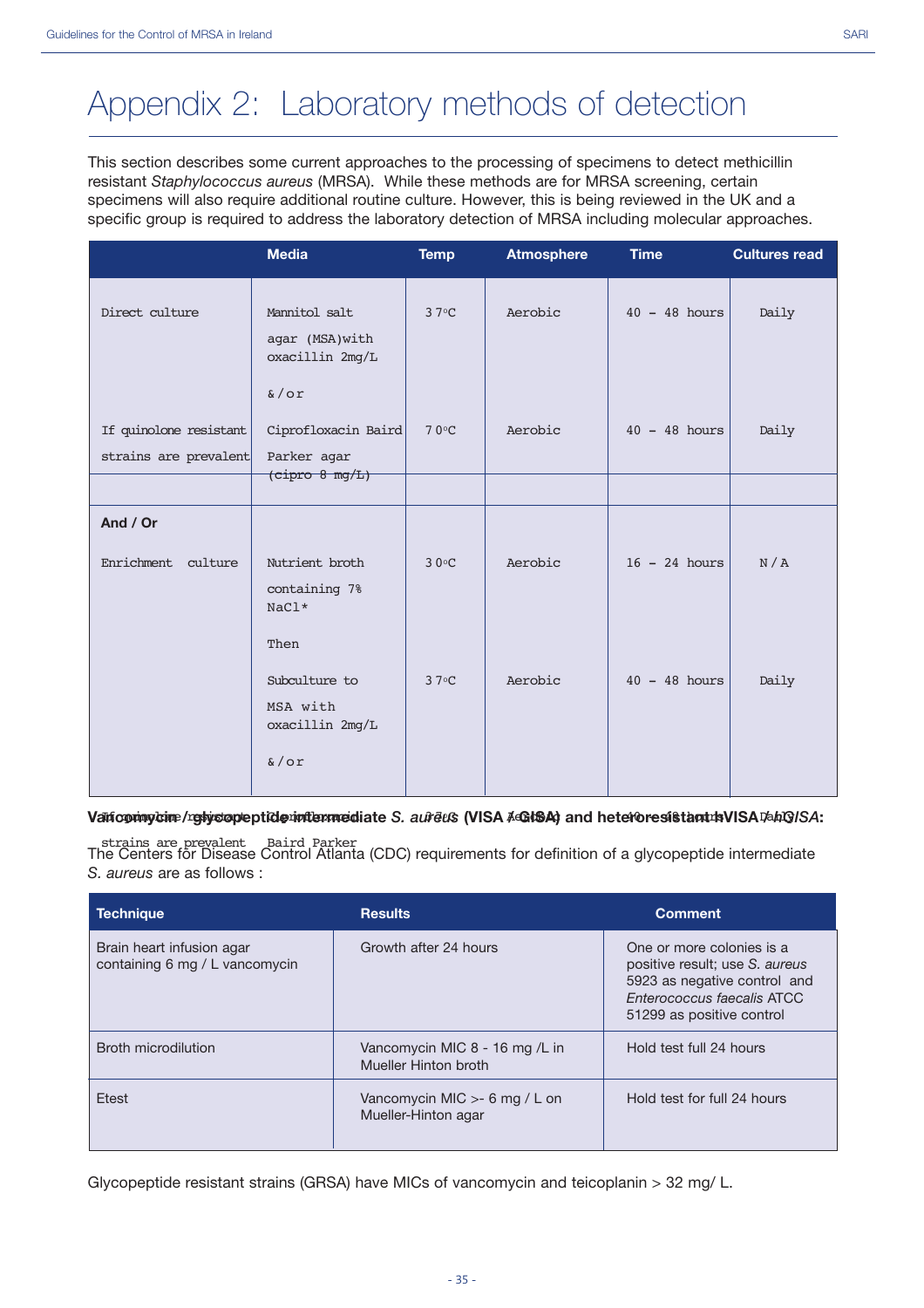### Appendix 3: Contact precautions

#### **Patient placement**

• Place patient in a single room (en suite facilities desirable). Where single room are available it is important to prioritise the need for use for isolation purposes. Where a single room is not available cohort in room with patients with the same microorganism (example MRSA). Where placement in single room or cohorting is not achievable consider the patient population when determining patient placement. Consultation with infection control professionals is advised before placement

#### **Gloves and hand hygiene**

- Gloves are not required for entering an MRSA isolation room or cohort area/bed space. They are required as as outlined for Standard Precautions, that is for potential contact with blood and/or body fluids. Gloves are removed on completion of the task and before leaving the patient single room or bed space. Hand hygiene is performed immediately upon removal of gloves with an antimicrobial or a waterless antiseptic agent.
- Hand hygiene is performed using an antimicrobial or a waterless antiseptic agent before or/on entering room/bed space and prior to patient contact. It is imperative to perform hand hygiene again immediately before or on exiting the single room or bed space.
- Hand hygiene is performed in other circumstances as outlined in ' Guidelines for Hand hygiene in Irish Healthcare Settings' (SARI 2005).

#### **Aprons/gowns**

- In addition to wearing disposable aprons or gowns as outlined for Standard Precautions, wear a disposable apron when entering the MRSA single room and for contact with the patients direct environmental surfaces (example, within a curtain space) in a cohort situation. The purpose of the apron is to minimise risk of transfer of MRSA to staff clothes, which may have come in contact with potentially contaminated environment such as beds, curtain, lockers or equipment within the room or cohort environment. Subsequently the risk of transmission to other patients from contaminated staff clothes is reduced (for the same reason sitting on patients beds is not recommended).
- A non-sterile disposable gown may be required for very close and more extensive contact; advice on this should be obtained from local infection control teams.

#### **Patient care equipment/supplies**

- Dedicated equipment should be used where possible.
- Only take essential equipment and supplies into the room. Do not stock pile.
- All patient care equipment/supplies must be effectively cleaned and disinfected before use on another patient.

#### **Documentation**

• Documents and charts should not be taken into the room.

#### **Patient transport**

- Movement of patient should be limited to essential purposes only (examples, tests, procedures or treatments). If in doubt contact your local infection control team. Receiving departments are required to clean and disinfect surfaces and equipment that come into contact with the patients.
- During actual transportation between departments it is important to maintain patient confidentiality, As the patient is not normally in direct contact with surrounding environmental surfaces or the staff members cloths during actual transportation, aprons or gloves are not required, unless directed under standard precautions.

#### **Environment**

• Good quality daily cleaning of the environmental surfaces is essential to reduce the level of MRSA on environmental surfaces. On termination of isolation/cohorting or discharge of the patient terminal cleaning is required (walls and ceilings not part of a terminal clean).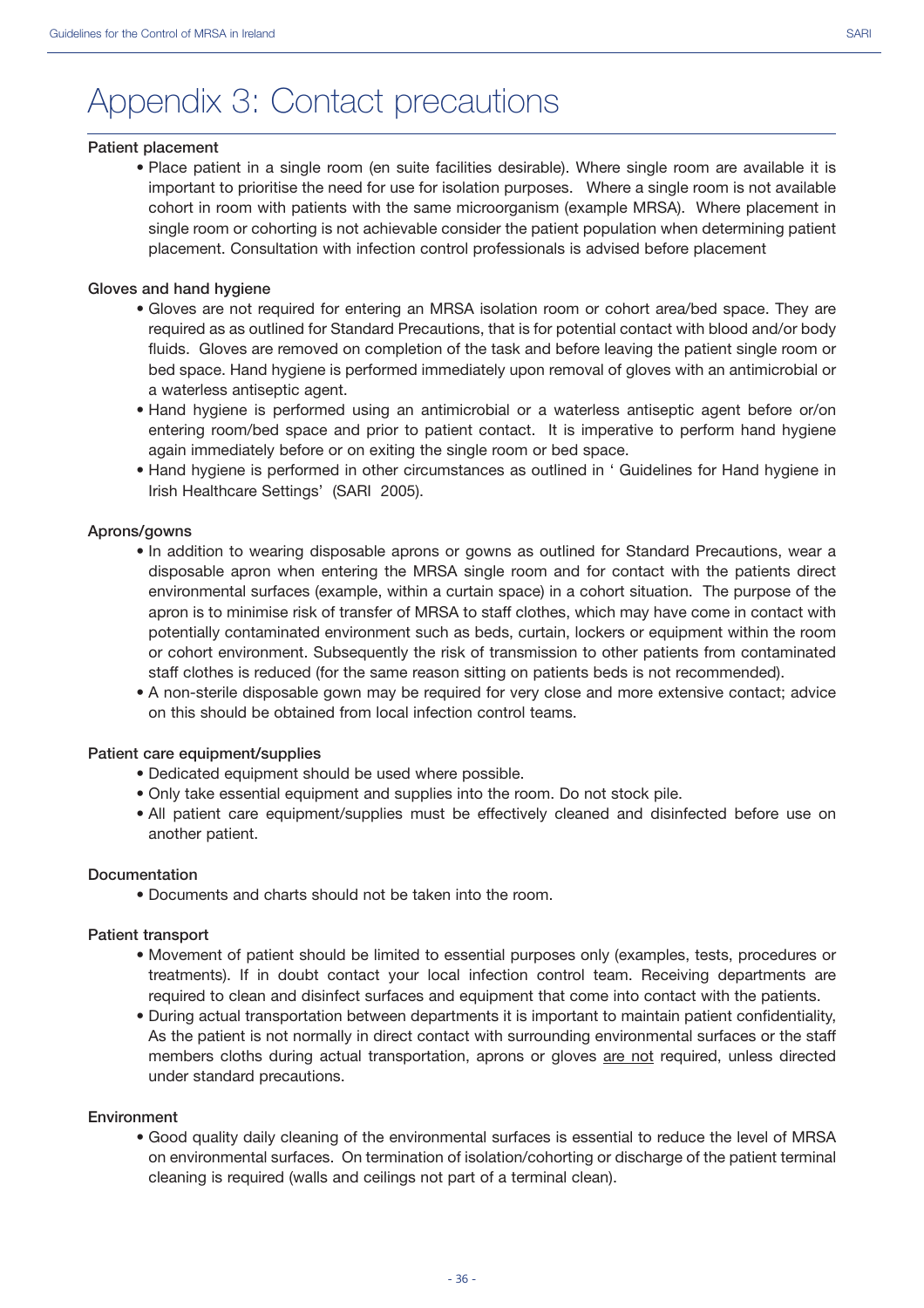#### **Application**

• All healthcare workers and visitors entering a single room or cohorted areas/bed space should adhere to contact precautions irrespective of task being performed.

Adapted from the CDC guidelines 'Contact Precautions' (1996) excerpts from, Guidelines on isolations precautions in hospitals (www.cdc.gov/ncidid/hip/isolat/isolet.htm/)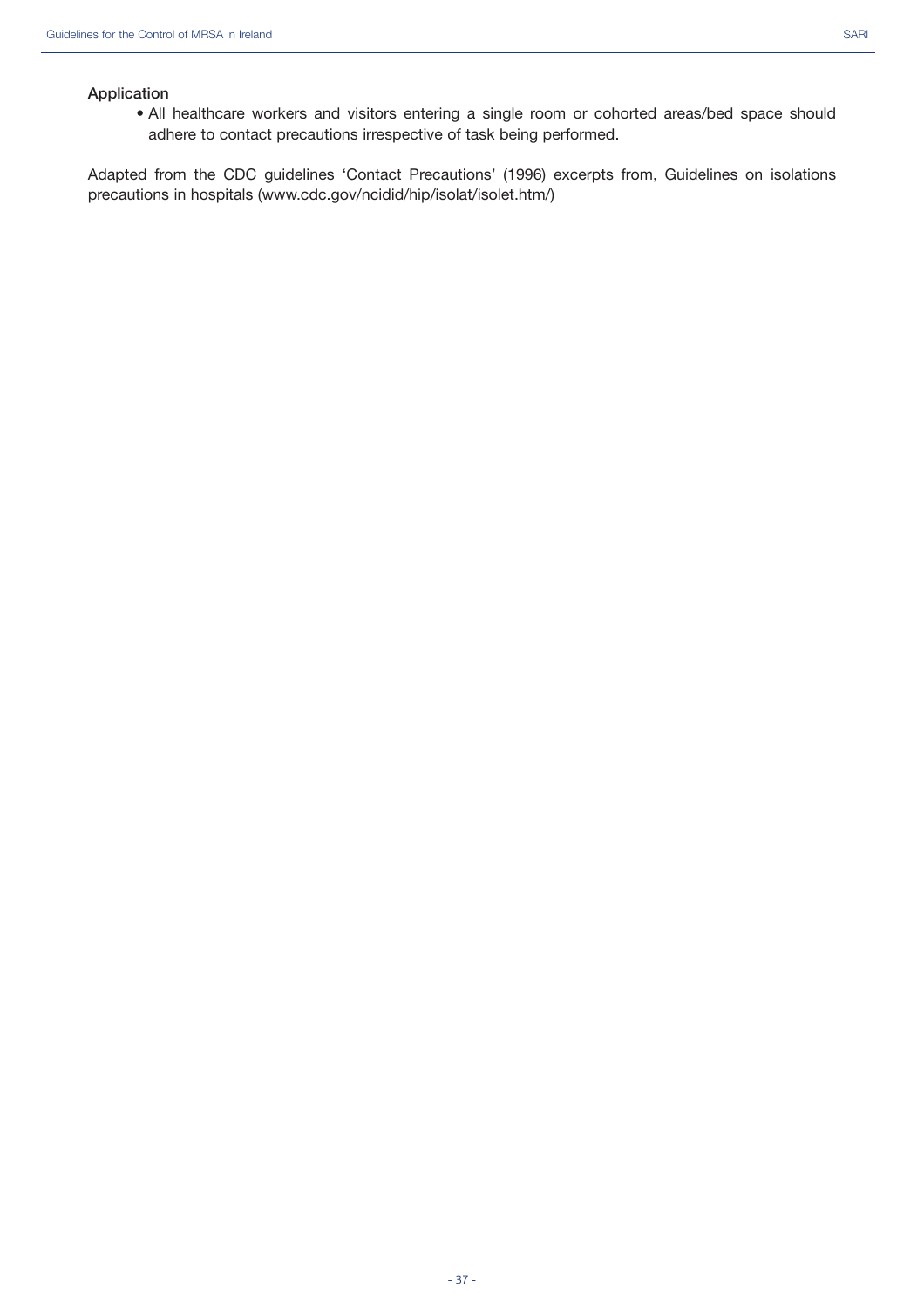## Appendix 4: Summary of recommendations from the SARI Hospital Antibiotic Stewardship Subcomittee

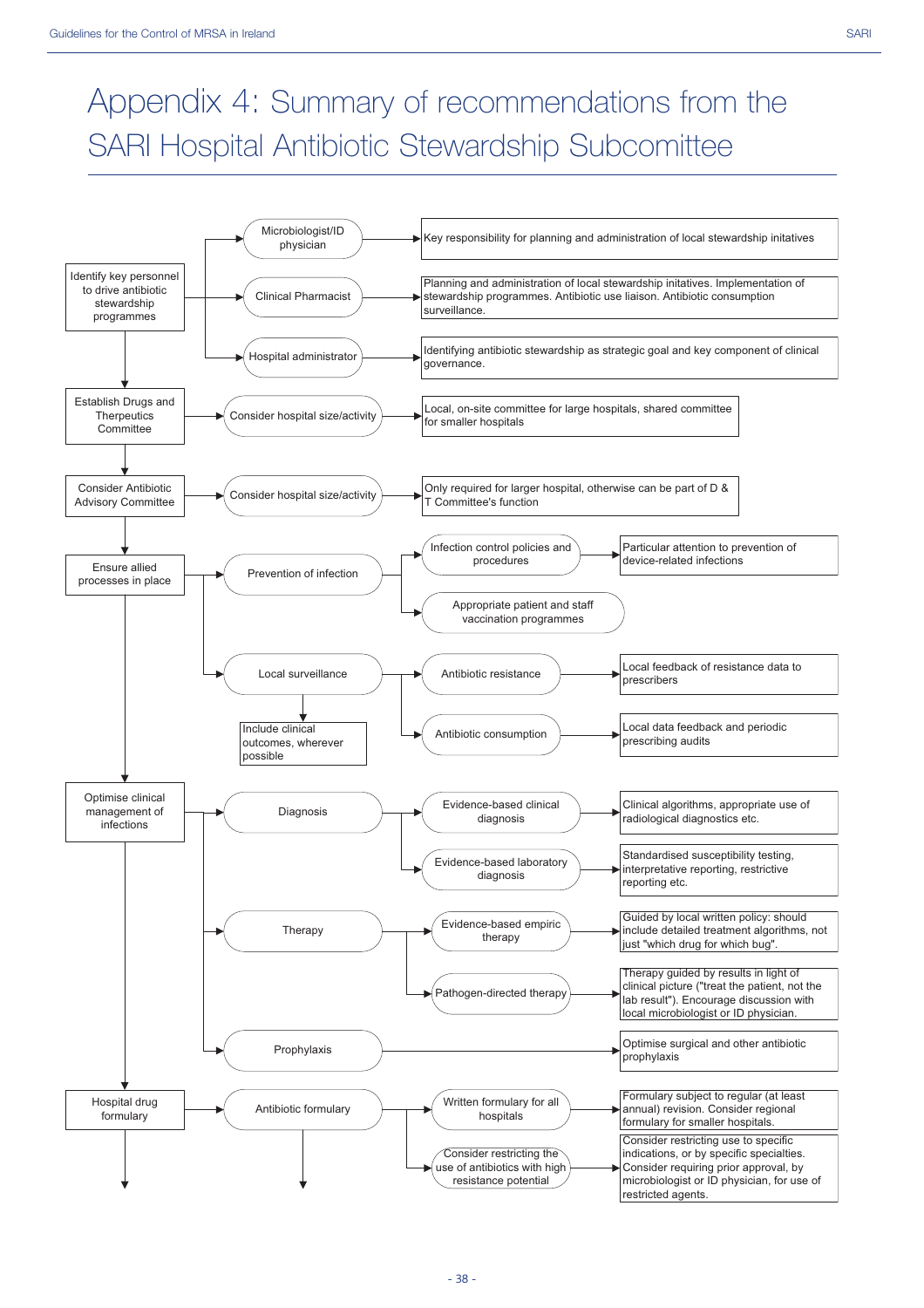